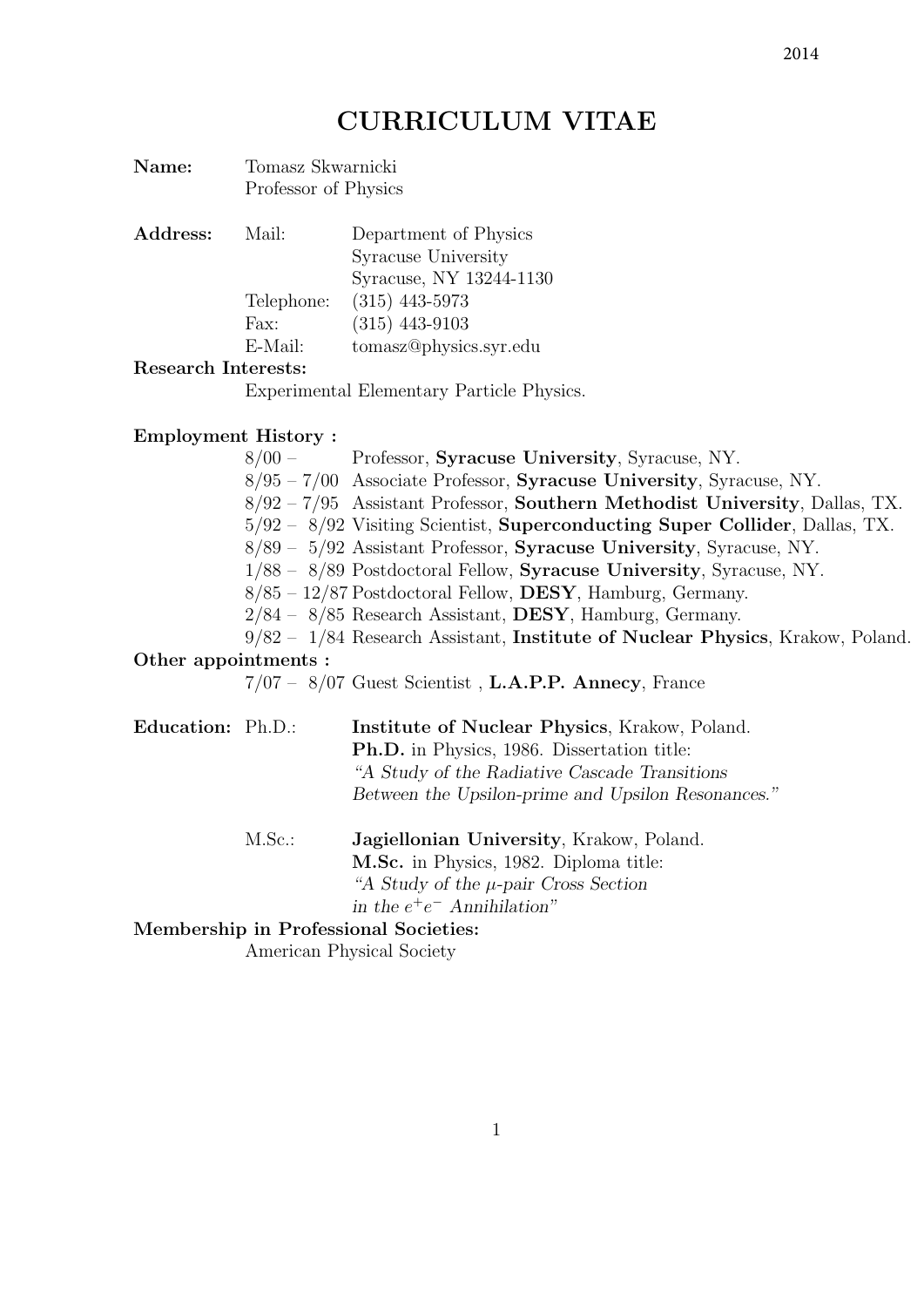### Awards and Honors:

Award of the Counsel of Atomic Research in Poland, 1986, for the thesis dissertation.

SSC fellowship, Texas National Research Laboratory Commission, 1993.

Outstanding Junior Investigator, Department of Energy Award, 1993-94.

Fellow of the American Physical Society, 2001.

Member of Physics Advisory Committee for the BELLE experiment, KEK, Japan, 2007-2012

"Pole of the Year" award from Polish Scholarship Fund, Syracuse, 2008.

Chancellor's Citations for Faculty Excellence and Scholarly Distinction, Syracuse University, 2008.

### Invited talks at National and International Conferences on High Energy Physics:

- 1. "Exotic states and charmoium production", Talk at FPCP Flavor Physics and CP Violation, Buzios, Rio de Janeiro, Brasil, May 19-24, 2013.
- 2. "Exotic Mesons at LHCb", 12th International Workshop on Meson Production, Properties and Interaction, Krakow, Poland, May 31 - June 5, 2012.
- 3. "Search for new physics at LHCb", Invited lecture at Cracow School of Theoretical Physics, Zakopane, Poland, May 19, 2012.
- 4. "Studies of rare B decays at LHCb", Chicago 2012 Workshop on LHC physics, University of Chicago, May 3, 2012.
- 5. "LHCb: recent results and future potential", Talk at Workshop on High Energy Physics Phenomenology XII Mahabaleswar, India, Jan 2-15, 2012.
- 6. "B Physics at LHC", Talk at Fundamental Physics at the Intensity Frontier, Rockville, MD, Nov. 30 - Dec. 2, 2011.
- 7. "LHCb Upgrade", T. Skwarnicki, Talk at Discrete2010, Symposium on Prospects in the Physics of Discrete Symmetries, Rome, Italy, Dec. 6-11, 2010.
- 8. "First Results from LHCb", T. Skwarnicki, Talk at LHC Days in Split, Croatia, Oct. 6-9, 2010.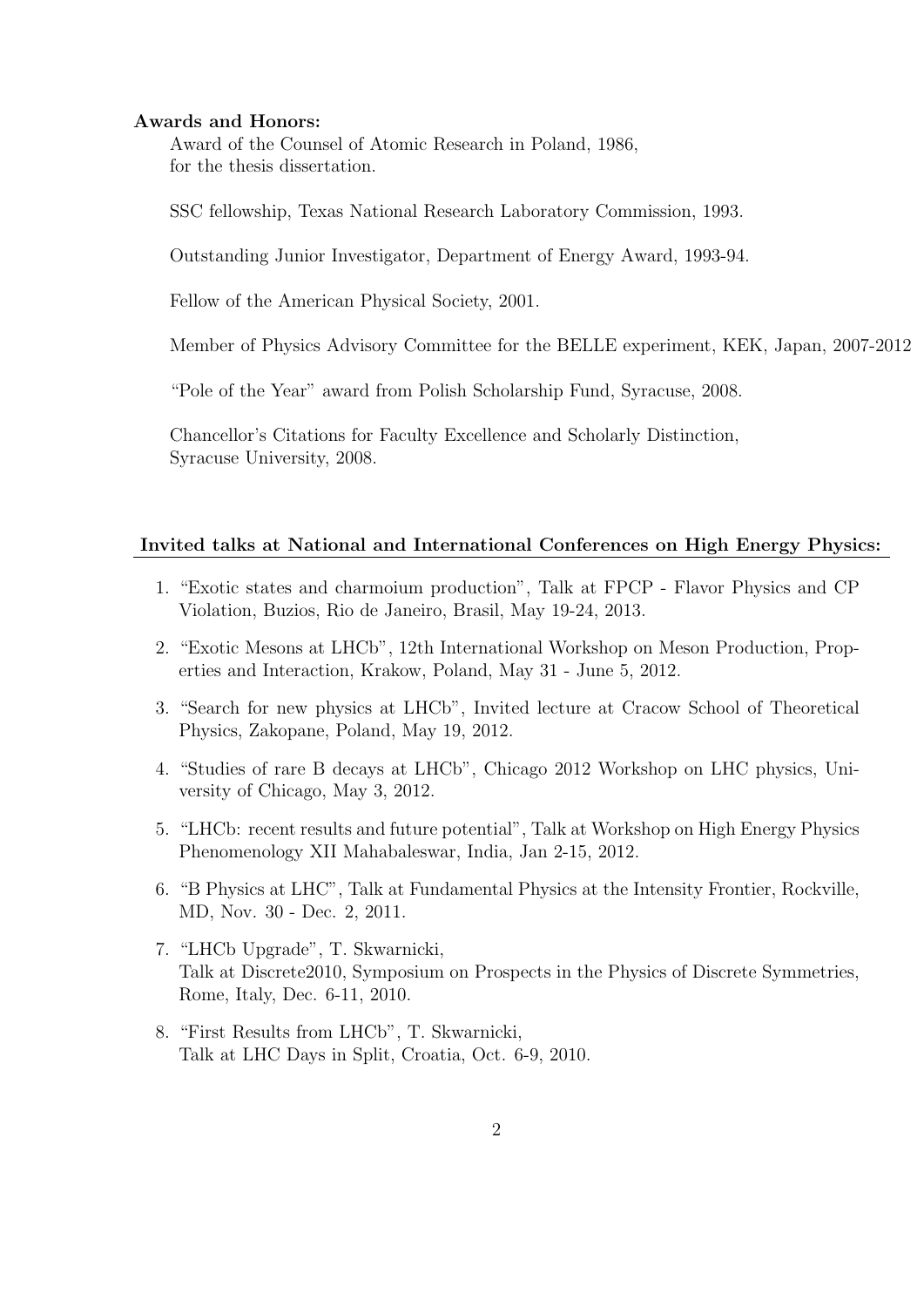- 9. "Recent CLEO Results on quarkonium spectroscopy", T. Skwarnicki, Talk at Excited QCD 2010, Tatra National Park, Slovakia, Jan. 31 - Feb. 6, 2010.
- 10. "Semileptonic decays of D mesons at CLEO", T. Skwarnicki, Talk at European Physical Society Europhysics Conference on High Energy Physics, Krakow, Poland, July 16-22, 2009.
- 11. "Early Physics in LHCb", T. Skwarnicki, Talk at Berkeley Workshop on Physics Opportunities with the first LHC data Berkeley, USA, May 6-8, 2009.
- 12. "Recent CLEO Results", T. Skwarnicki, Talk at 10th International Workshop on Meson Production, Properties and Interaction, Krakow, Poland, June 6-10, 2008.
- 13. "Future b and c experiment with hadron machine", T. Skwarnicki, Talk at FPCP2008, Conference on flavor physics and CP violation, Taipei, Taiwan, May 5-9, 2008.
- 14. "Semileptonic D Decays", T. Skwarnicki, Talk at FPCP2008, Conference on flavor physics and CP violation, Taipei, Taiwan, May 5-9, 2008.
- 15. "Measurement of R in various energy regions", T. Skwarnicki, Talk at Moriond QCD and High Energy Interactions, La Thuile, Aosta Valley, Italy, Mar 8-15, 2008.
- 16. "LHCb Status and Physics", T. Skwarnicki, Talk at 2007 Aspen Winter Conference on "New Physics at the Electroweak Scale and New Signals at Hadron Colliders", Jan 8-13, 2007, Aspen, Colorado
- 17. "Study of Dynamics of pi pi Transitions Among Upsilon(3S), Upsilon(2S) and Upsilon(1S) in CLEO", T. Skwarnicki, Talk at Joint Meeting of Pacific Region Particle Physcis Communities(DPF2006), Oct. 29- Nov. 3, 2006, Honolulu, Hawaii
- 18. "Precision D0 Mass Measurement at CLEO-c", T. Skwarnicki, Talk at Joint Meeting of Pacific Region Particle Physcis Communities(DPF2006), Oct. 29- Nov. 3, 2006, Honolulu, Hawaii
- 19. "Charmonium Decays in CLEO", T. Skwarnicki, Talk at 33rd International Conference on High Energy Physics, July 26 - Aug 2, 2006, Moscow(ICHEP06)
- 20. "The BTeV RICH", T. Skwarnicki, Talk at "Hadron Collider Physics Symposium 2005", Les Diablerets, Switzerland, 4-9 July 2005.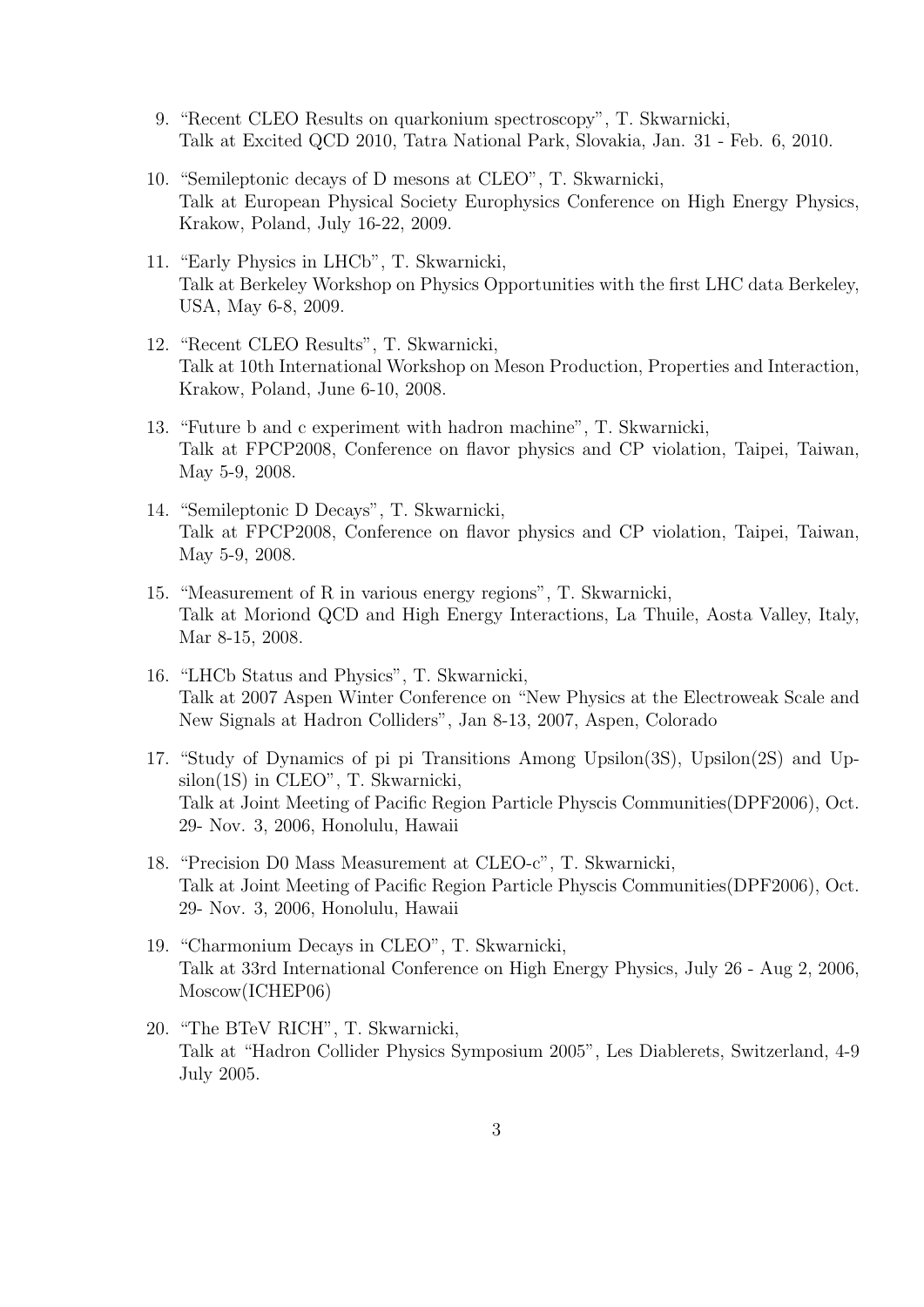- 21. "Beam Test of C4F8O-MAPMT RICH Detector", T. Skwarnicki, Talk at "Highlights of B-Factories Symposium", Balice, Poland, 27-29 June 2005.
- 22. "CLEO-c results on transitions from  $\psi(3770)$  to charmonium states", T. Skwarnicki, Talk at "Highlights of B-Factories Symposium", Balice, Poland, 27-29 June 2005.
- 23. "Cleo Results on Transitions in Heavy Quarkonia", T. Skwarnicki, Talk at  $40^{th}$  Rencontres De Moriond On QCD And High Energy Hadronic Interactions, La Thuile, Aosta Valley, Italy, 12-19 Mar 2005, e-Print Archive: hep-ex/0505050.
- 24. "Recent CLEO Results on Hadron Spectroscopy", T. Skwarnicki, Talk presented at Cracow Epiphany Conference on Hadron Spectroscopy, Cracow, Poland, Jan 6-8, 2005. Published in Acta Phys. Polon. B36, 2329 (2005).
- 25. "BTeV RICH Design and Status of Development", T. Skwarnicki, Talk at 5th International Workshop on Ring Imaging Cherenkov Counters (RICH2004)", Playa del Carmen, Mexico, Nov 30 - Dec 5, 2004.
- 26. "Heavy quarkonium, Production and Spectroscopy", T. Skwarnicki, Talk presented at  $21<sup>th</sup>$  International Symposium on Lepton-Photon Interactions, Fermilab, Batavia, Illinois, Aug 11-16, 2003, Int. J. Mod. Phys. A 19, 1030 (2004).
- 27. "Upsilon spectroscopy in CLEO", T. Skwarnicki, Talk presented at "QCD@Work 2003", International Workshop on Quantum Chromodynamics Theory and Experiment, Conversano (Bari, Italy), June 14-18, 2003.
- 28. "Bottomonium studies via Upsilon(3S) decay at CLEO. First observation of Upsilon(1D)", T. Skwarnicki for the CLEO Collaboration, Talk presented at the 31th International Conference on High Energy Physics, Amsterdam, July 24-31, 2002, to be published in the proceedings.
- 29. "Pattern recognition and physics performance with the CLEO-III RICH detector", T. Skwarnicki, Talk presented at the  $4^{th}$  International Workshop on Ring Imaging Cherenkov Detectors, June 5-10, 2002, Pylos, Greece, to be published in the proceedings.
- 30. "Preliminary estimates of CLEO-III sensitivity to  $\eta_b(nS)$  states in inclusive photon spectra from  $\Upsilon(nS)$  resonances", T. Skwarnicki, Talk presented at the Workshop on Prospects for CLEO/CESR with  $3 < E_{CM} < 5$ GeV, Parallel session on Charmonium and Bottomonium Spectroscopy, May 5-7, 2001, Ithaca, NY.
- 31. "Overview of BTeV Experiment", T. Skwarnicki for the BTeV Collaboration, Talk presented at "BEAUTY-2000" - 7th International Conference on B-Physics at Hadron Machines, September 13-18, 2000, Sea of Galilee, Israel, published in the proceedings, Nucl. Inst. and Methods A462, 227 (2001).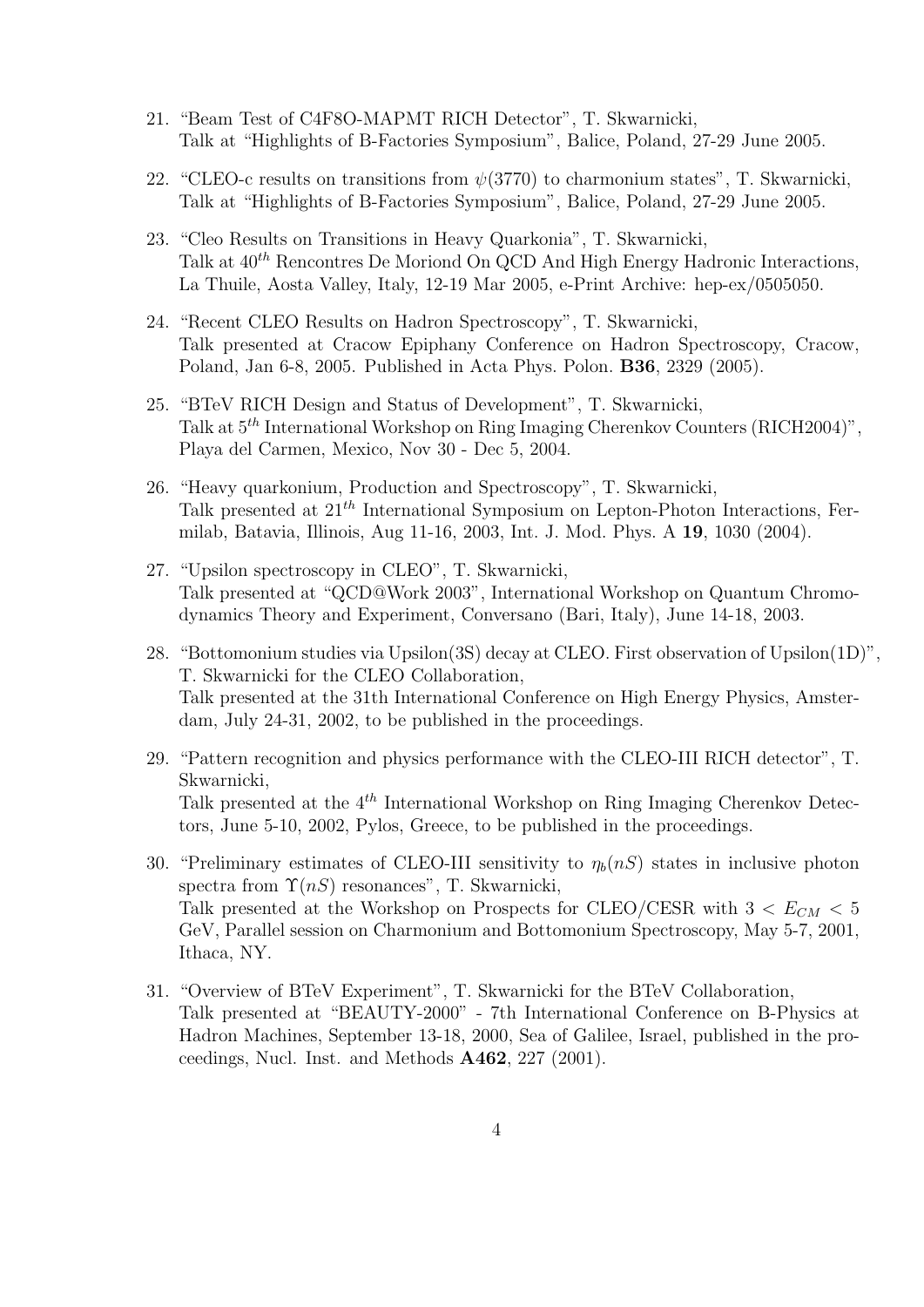- 32. "Simulations of  $B \to \rho \pi$  in BTeV", T. Skwarnicki for the BTeV Collaboration, Talk presented at the  $2^{nd}$  Workshop on "B Physics at the Tevatron Run II and Beyond", Parallel Session on CP Violation, February, 2000, Fermilab
- 33. "First Results From the CLEO III RICH", T. Skwarnicki for the CLEO RICH group, Talk presented at the  $3^{rd}$  International Conference on B Physics and CP Violation, December 3-7, 1999, Taipei, Taiwan, published in the proceedings H.-Y. Cheng, W.- S. Hou (Eds.), World Scientific Publishing Co., 2000, p. 40.
- 34. "Experimental Review of Radiative B Decays", T. Skwarnicki, Talk presented at the  $3^{rd}$  International Conference on B Physics and CP Violation, December 3-7, 1999, Taipei, Taiwan, published in the proceedings H.-Y. Cheng, W.- S. Hou (Eds.), World Scientific Publishing Co., 2000, p. 202.
- 35. "BTeV Experiment", T. Skwarnicki for the BTeV Collaboration, Talk presented at the Workshop on "B Physics at the Tevatron Run II and Beyond", Parallel Session on CP Violation, September 23-25, 1999, Fermilab
- 36. "CLEO-III RICH Detector", T. Skwarnicki for the CLEO RICH group, Talk presented at the International Europhysics Conference on High Energy Physics, Tampere, Finland, July , 1999, Parallel Session on Detector Technologies, published in the proceedings, K. Huitu, H. Kurki-Suonio, J. Maalampi (Eds.), Institute of Physics Publishing, London, p. 1003
- 37. "Update on  $b \to s\gamma$  and  $b \to s l^+ l^-$  from CLEO",

T. Skwarnicki for the CLEO Collaboration,

Talk presented at the 29th International Conference on High Energy Physics, Vancouver, July-August 1998; published in the proceedings, A. Astbury, D. Axen, J. Robinson (Eds.), World Scientific Publishing Co., 1999, p. 1057

38. "BTeV RICH",

T. Skwarnicki,

Talk presented at 5th International Conference on B-Physics at Hadron Machines, University of California, Los Angeles, 13-17 October, 1997; published in the proceedings, Nucl. Inst. and Methods A408, 204 (1998).

- 39. "Experimental Review of Electroweak Penguin Decays of b Quark", T. Skwarnicki, Talk presented at the  $7<sup>th</sup>$  International Symposium on Heavy Flavor Physics, University of California, Santa Barbara, July 7-11, 1997.
- 40. "CLEO Results on Hadronic B Decays", T. Skwarnicki for the CLEO Collaboration,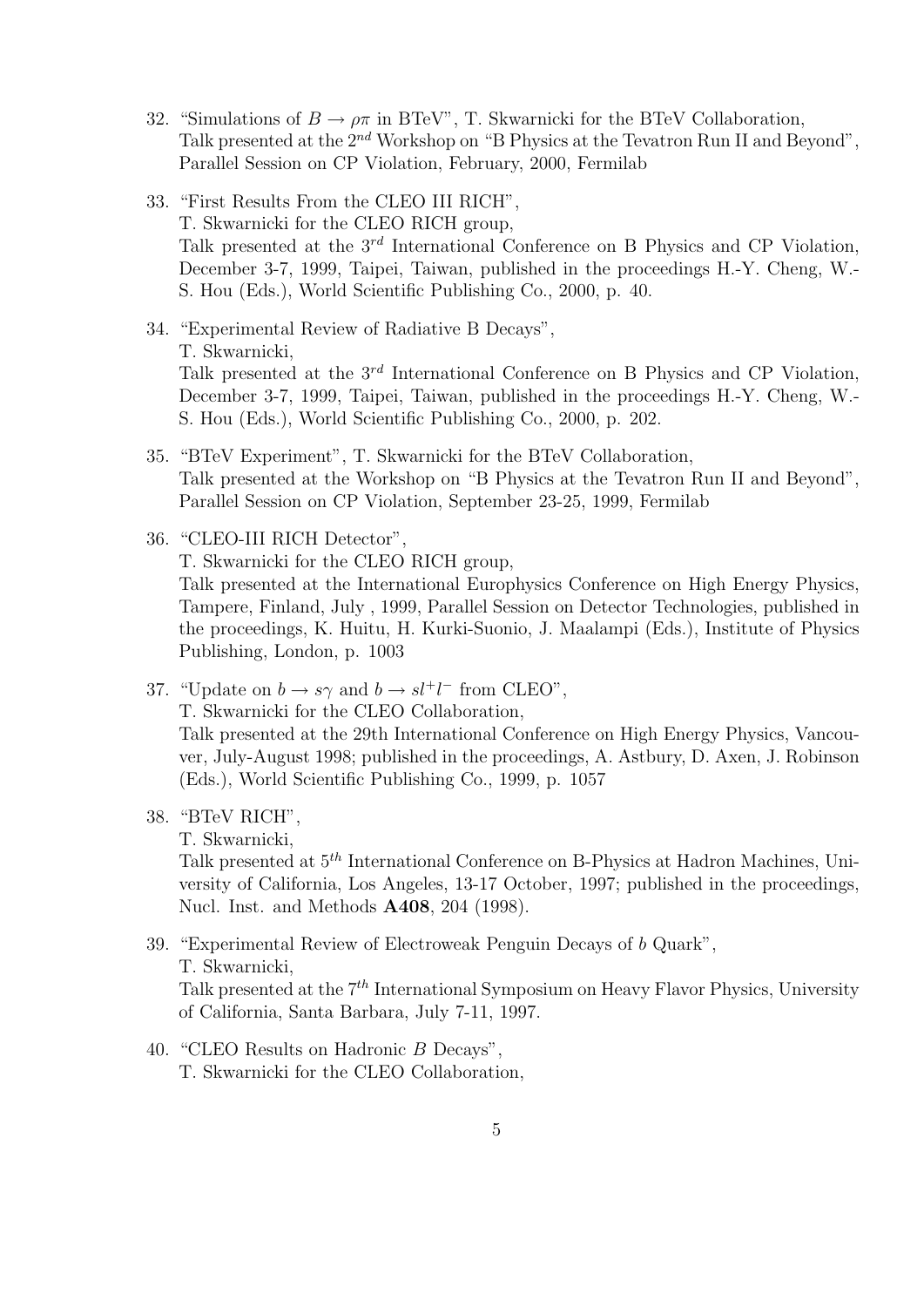Talk presented at the 28th International Conference on High Energy Physics, Warsaw, July-August 1996; published in the proceedings, Z. Ajduk, A.K. Wroblewski (Eds.), World Scientific Publishing Co., 1997, p. 897.

41. "Decays of b−quark",

T. Skwarnicki,

Talk presented at the  $17^{th}$  International Symposium on Lepton-Photon Interactions, Beijing, China, August 10-15, 1995; published in the proceedings, Zheng Zhi-Peng, Chen He-Sheng (Eds.), World Scientific Publishing Co., 1996, p. 238.

42. "Future Prospects at CLEO/CESR",

T. Skwarnicki for the CLEO collaboration,

Talk presented at the  $6<sup>th</sup>$  International Symposium on Heavy Flavour Physics", Pisa, Italy, June 6-10, 1995; published in the proceedings, F.Constantini, M.Giorgi (Eds.), Societa Italiana di Fisica, 1996, p. 1095.

- 43. "First Measurement of Inclusive  $b \rightarrow s\gamma$  Rate", T. Skwarnicki for the CLEO collaboration, Talk presented at the Joint Fall Meeting of the Texas Section of the APS, AAPT, and Zone 13 of the SPS, University of Texas at Austin, Austin, TX, 14-15 October, 1994.
- 44. "Summary of Tau Physics Results",

T. Skwarnicki,

Summary of parallel session presented at the  $8<sup>th</sup>$  Meeting of the Division of Particles and Fields of the American Physical Society, Albuquerque, New Mexico, 2-6 August, 1994.

45. "Status of Tau Physics",

T. Skwarnicki,

Review talk presented at the Joint Meeting of the American Physical Society and the American Association of Physics Teachers, Crystal City, VA, 18-22 April, 1994.

46. "CLEO-II Calorimeter", T. Skwarnicki,

Talk presented at the B factory workshop at Stanford Linear Accelerator Center, Stanford, CA, Nov.30-Dec.4, 1993

47. "CLEO-II Results on  $\tau$  Decays to  $\eta$ ",

T. Skwarnicki for the CLEO collaboration,

Talk presented at the Second Workshop on Tau Lepton Physics, The Ohio State University, Columbus, OH, Sept. 8-11, 1992, K.K. Gan (Ed.) World Scientific, 1993, p. 217.

48. "Performance of the CLEO-II CsI(Tl) Calorimeter", T. Skwarnicki, Talk presented at "B factories, The State of the Art in Accelerators, Detectors and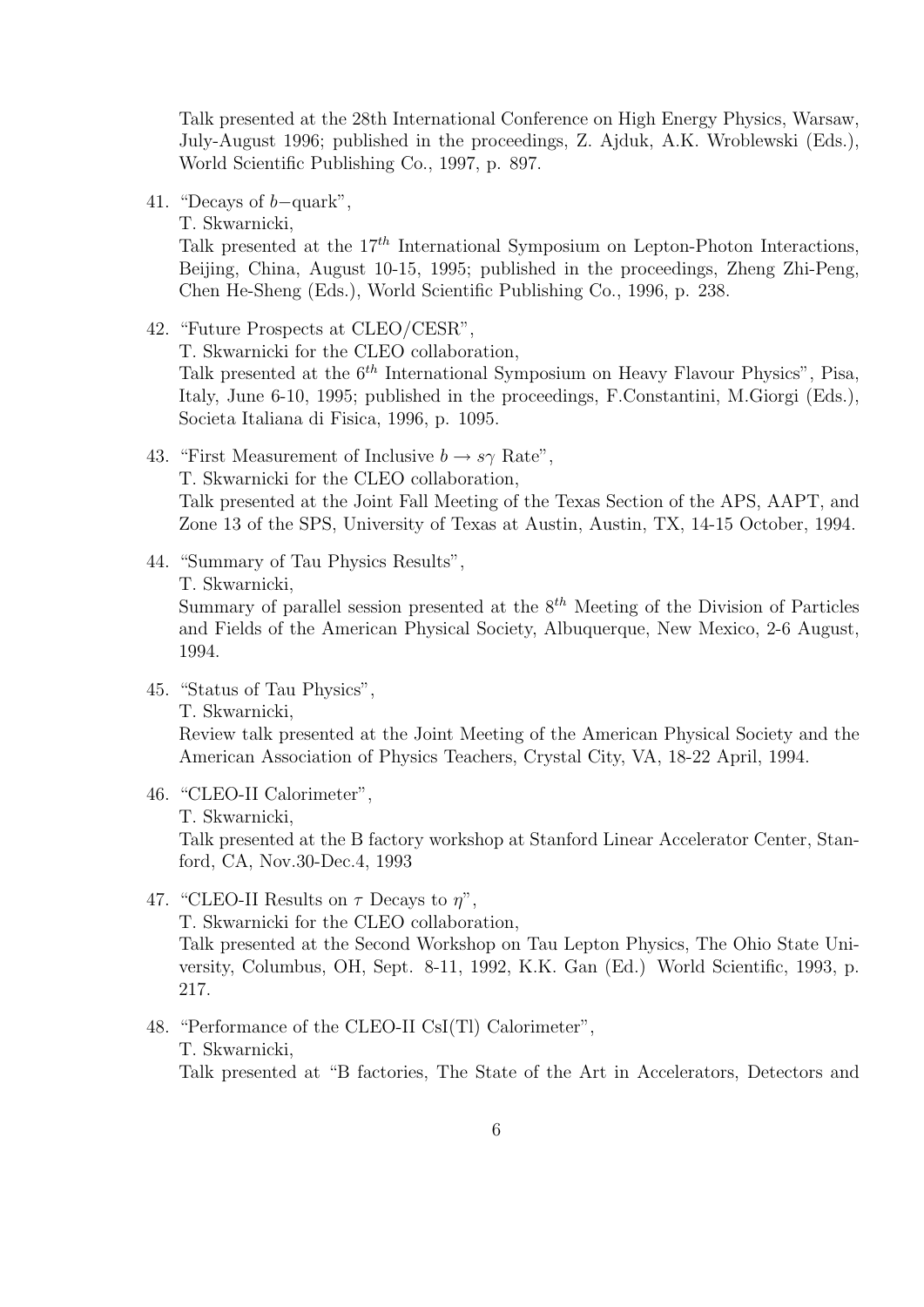Physics", Stanford Linear Accelerator Center, Stanford, CA, April 6-10, 1992, D. Hitlin (Ed.) SLAC-400, CONF-9204126, p. 526.

- 49. "Υ Spectroscopy at B Factory", T. Skwarnicki, Talk presented at the TRIUMF-IPP B Factory Workshop, Vancouver, B.C. Canada, 14-15 February 1991, CLNS 91-1049, HEPSY 91-1, Feb. 1991.
- 50. "Preliminary CLEO-II Results on Radiative Transitions from the  $\Upsilon(3S)$ ", T. Skwarnicki for the CLEO Collaboration, Talk presented at the 25th International Conference on High Energy Physics, Singapore, 2-8 August 1990, Parallel Session on Hadron Spectroscopy and Photon-photon Collisions; Contributed Paper #748; published in the proceedings, K.K.Phua, Y.Yamaguchi (Eds.), South East Asia Theoretical Physic s Association and Physical Society of Japan, 1991, p. 550.
- 51. "Initial Performance of the CLEO-II CsI Calorimeter", T. Skwarnicki for the CLEO Collaboration, Talk presented at the 25th International Conference on High Energy Physics, Singapore, 2-8 August 1990, Parallel Session on Detector R&D; Contributed Paper #747; published in the proceedings, K.K.Phua, Y.Yamaguchi (Eds.), South East Asia Theoretical Physics Association and Physical Society of Japan, 1991, p. 1359.
- 52. " $\tau$  and  $\Upsilon$  Physics with CLEO-II", T. Skwarnicki for the CLEO Collaboration, Talk presented to the HEPAP subpanel meeting at Ithaca, February 8, 1990.
- 53. "Radiative Transitions in the Υ System (Future Prospects)", T. Skwarnicki, Talk presented at the Workshop Towards Establishing a b−Factory, Syracuse University, Syracuse, New York, September 6-9, 1989, published in the proceedings, M. Goldberg, S. Stone (Ed.), Syracuse University 1989, p. 1.113.
- 54. "Tau Decays To Multiphoton Final States", T. Skwarnicki, Talk presented at the Tau-Charm Factory Workshop, SLAC, Stanford, California, May 23-27, 1989, published in the proceedings, L.V. Beers (Ed.), SLAC-Report-343, p. 519.
- 55. "CLEO Results on Charmed Hadron Spectroscopy", T. Skwarnicki for the CLEO Collaboration, Talk presented at the 24th Recontres de Moriond "New Results in Hadronic Interactions", Les Arcs, France, March 12-18, 1989, published in the proceedings, J. Tran Thanh Van (Ed.), Gif-sur-Yvette : Editions Frontieres, 1989, p. 575.
- 56. "B Meson Physics With The Crystal Ball Detector", T. Skwarnicki for the Crystal Ball Collaboration, Talk presented at the International Symposium on Production and Decay of Heavy Flavors, Stanford, California, Sept. 1-5, 1987, published in the proceedings, E. Bloom, A. Fridman (Ed.), Annals of New York Academy of Sciences, Vol. 535, p. 303.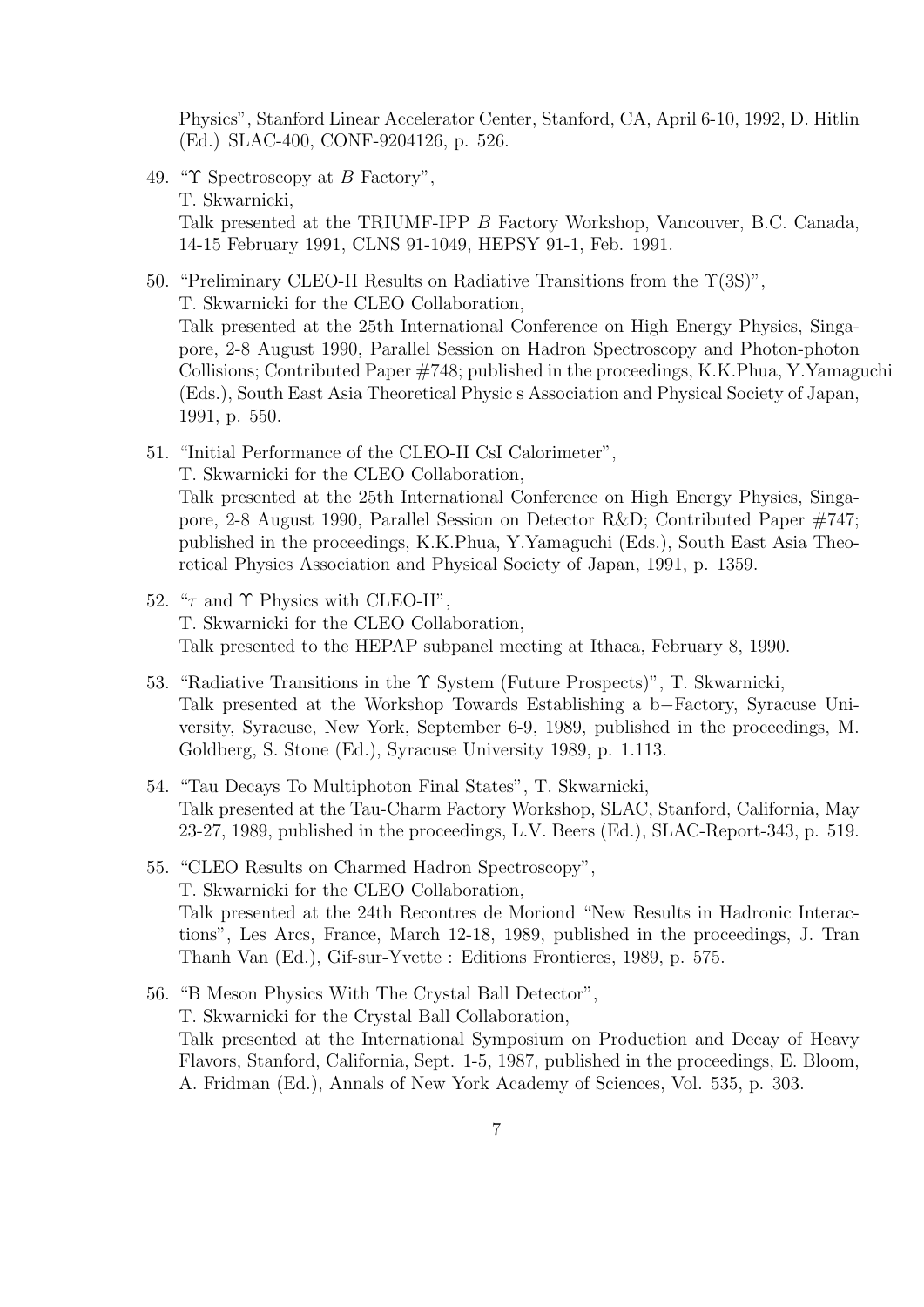57. "Tau Decays to  $\pi$ °'s and  $\eta$ 's", T. Skwarnicki, Review talk presented at the International Europhysics Conference on High Energy Physics, Uppsala, Sweden, June 25-July 1, 1987, Parallel Session on Weak Decays, published in the proceedings, O. Botner (Ed.), Uppsala University, 1987, p. 334.

"Search For Tau Decays To The Eta Meson", T. Skwarnicki, SLAC-PUB-4506, DESY 87-166.

- 58. "Crystal Ball Results on the Inclusive Electron Spectrum in Υ(4S) Decays", T. Skwarnicki for the Crystal Ball Collaboration, Talk presented at the 23rd International Conference on High Energy Physics, Berkeley, CA, July 16-23, 1986, Parallel Session 11, published in the proceedings, S.C. Loken (Ed.), World Scientific Publishing Co., 1987, p. 778.
- 59. "Electron Endpoint Spectrum in Υ(4S) Decays", T. Skwarnicki for the Crystal Ball Collaboration, Talk presented at the International Symposium on Production and Decay of Heavy Hadrons, Heidelberg, Germany, May 20-23, 1986, published in the proceedings, K.R. Schubert, R. Waldi (Ed.), DESY, 1986, p. 146.
- 60. "Spin Analysis of The  $\chi_b$  States", T. Skwarnicki for the Crystal Ball Collaboration, Talk presented at the 20th Recontres de Moriond "QCD and Beyond", Les Arcs, France, March 10-17, 1985, published in the proceedings, J. Tran Thanh Van (Ed.), Vol. 1, Gif-sur-Yvette : Editions Frontieres, 1985, DESY 85-042.

## Seminars and Colloquia:

- 1. "Determination of the X(3872) meson quantum numbers", Collider Cross Talk, CERN, Geneva, Switzerland, May 30, 2013.
- 2. "Searching for BSM physics in LHCb", Seminar at UMass, Amherst, MA, Apr 2012.
- 3. "Recent results from LHCb", Colloquium at Syracuse University, Syracue, NY, Nov 2011.
- 4. "Recent results from LHCb", Seminar at Univeristy of Colorado, Boulder, CO, Sept 2011.
- 5. "Recent results from LHCb", Seminar at LBL, Berkeley, CA, July 2011.
- 6. "Recent results from LHCb", Seminar at SLAC, Palo Alto, CA, July 2011.
- 7. "Recent results from LHCb", Journal Club at Cornell University, Ithaca, NY, May 2011.
- 8. "Status of the LHCb Experiment", Colloquium at University of Virginia, Charlottesville, VA, 2010.
- 9. "The LHCb Experiment", Colloquium at Southern Methodist University, Dallas, TX, 2010.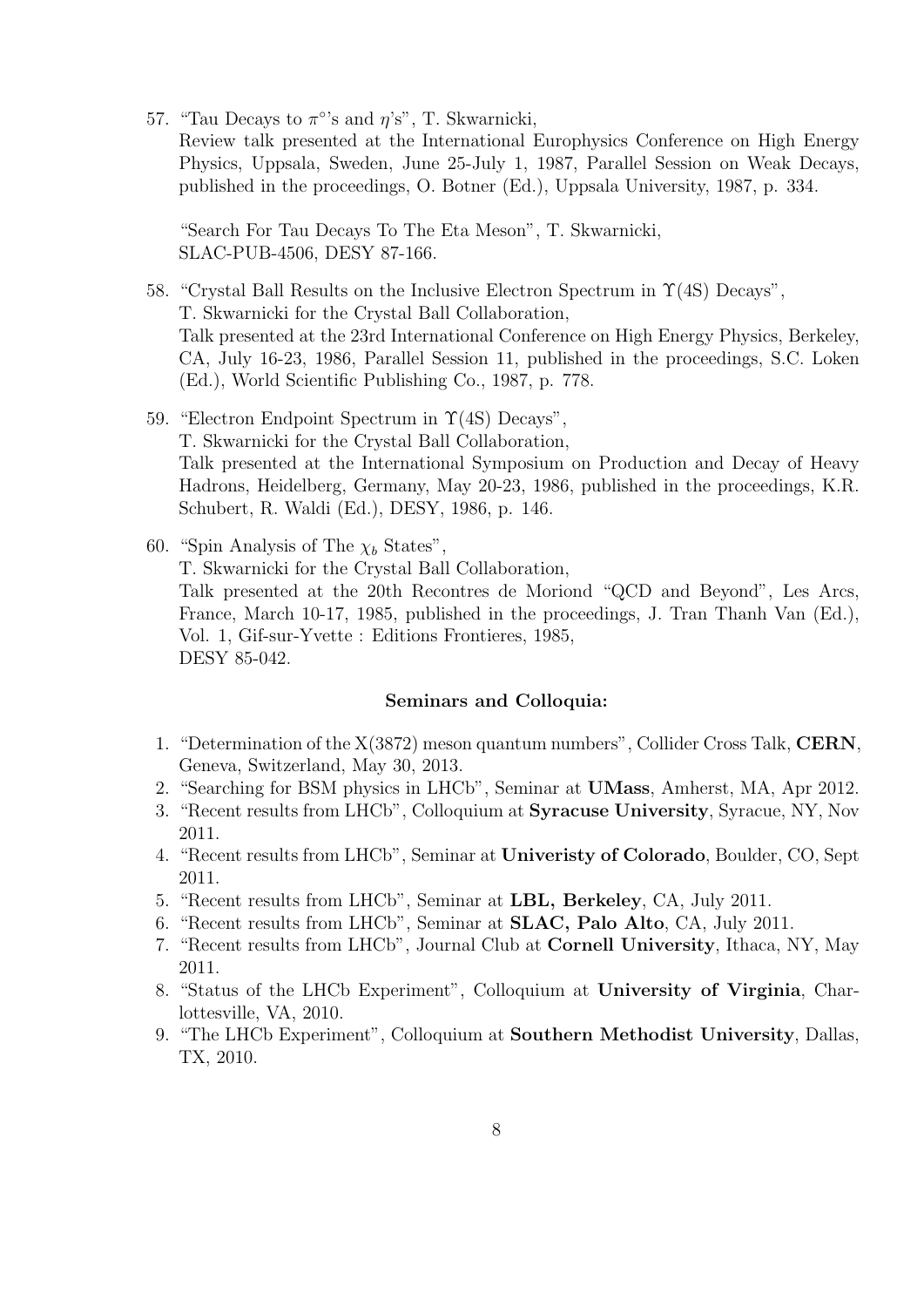- 10. "Large Hadron Collider: Physics Goals and Technological Challenges", Outreach talk to local high school teachers, Syracuse University, Syracuse, NY, 2008.
- 11. "LHCb Experiment", Colloquium at Syracuse University, Syracuse, NY, 2007
- 12. "Upsilon and Charmonium Spectroscopy at CLEO", Seminar at University of Chicago, IL, 2004
- 13. "Heavy quarkonium", Colloquium at Syracuse University, Syracuse, NY, 2003.
- 14. "CLEO III Upsilon Resonance Program", Presentation to the Physics Advisory Committee at Cornell University, Ithaca, NY, 2001.
- 15. "CLEO and BTeV Experiments", Colloquium at Syracuse University, Syracuse, NY, 1999
- 16. "Rare Decays of B Mesons", Seminar at DESY, Hamburg, Germany, 1995.
- 17. "Rare Decays of B Mesons", Seminar at Institute of Nuclear Physics, Krakow, Poland, 1995.
- 18. "The Observation of Electromagnetic Penguin Decays of b-quark", Colloquium at California Institute of Technology, Pasadena, CA, 1995.
- 19. "First measurement of inclusive  $b \to s\gamma$  rate by CLEO-II", Colloquium at **Syracuse** University, Syracuse, NY, 1994.
- 20. "First measurement of inclusive  $b \to s\gamma$  rate by CLEO-II", Colloquium at University of Texas at Arlington, Arlington, TX, 1994.
- 21. "First measurement of inclusive  $b \to s\gamma$  rate by CLEO-II", Seminar at **Brookhaven**, Long Island, NY, 1994.
- 22. "First measurement of inclusive  $b \to s\gamma$  rate by CLEO-II", Seminar at **Fermilab**, Batavia, IL, 1994.
- 23. "First measurement of inclusive  $b \to s\gamma$  rate by CLEO-II", Seminar at **DESY**, Hamburg, Germany, 1994.
- 24. "Status of  $\tau$  Physics", Seminar at **Southern Methodist University**, Dallas, TX, 1994.
- 25. "Υ Spectroscopy", Colloquium at Cornell University, Ithaca, NY, 1994.
- 26. "Υ Spectroscopy", Seminar at Rensselaer Polytechnic Institute, Troy, NY, 1991.
- 27. "CLEO-II Results on  $\tau$  Decays", Seminar at Argonne National Laboratory, Argonne, IL, 1991
- 28. " $\tau$  Physics", Colloquium at **Syracuse University**, Syracuse, NY, 1988
- 29. "Crystal Ball Results on  $\tau$  Decays", Colloquium at **DESY**, Hamburg, West Germany, 1987
- 30. "Recent Crystal Ball Results on  $\tau$  Decays", Seminar at **MIT**, Cambridge, MA, 1987
- 31. "Recent Crystal Ball Results on  $\tau$  Decays", Seminar at **Harvard University**, Cambridge, MA, 1987
- 32. "Recent Crystal Ball Results on  $\tau$  Decays", Seminar at **Cornell University**, Ithaca, NY, 1987
- 33. "Υ Spectroscopy", Colloquium at Syracuse University, Syracuse, NY, 1987
- 34. "Recent Results from Crystal Ball", Seminar at Syracuse University, NY, 1987
- 35. "Recent Crystal Ball Results on  $\tau$  Decays", Seminar at **Fermilab**, Batavia, IL, 1987
- 36. "τ Physics in Crystal Ball", Seminar at Institute of Nuclear Physics, Krakow, Poland, 1987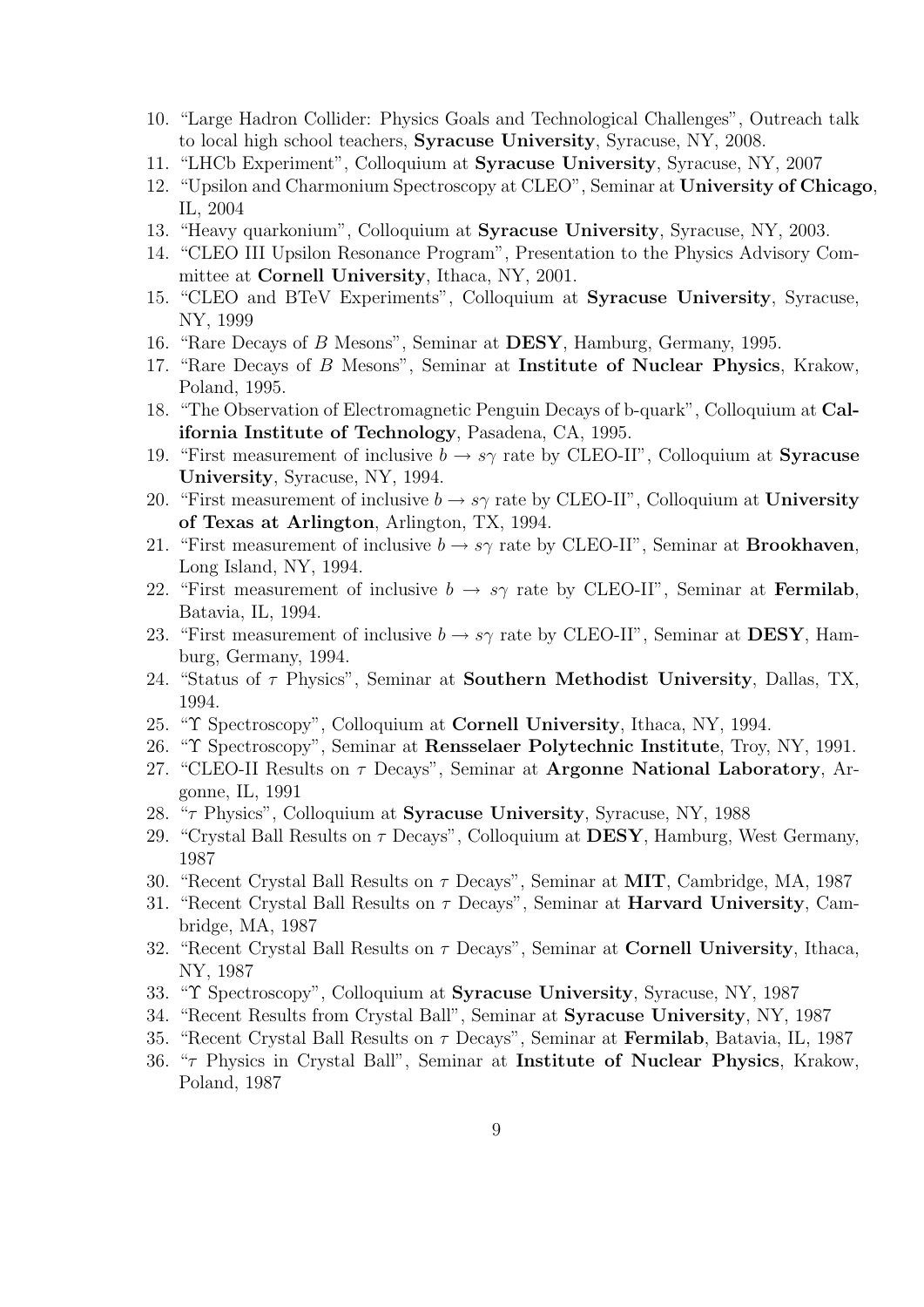- 37. "Electron Endpoint Spectrum in B Decays", Seminar at SLAC, Stanford, CA, 1986
- 38. "Crystal Ball Results on  $\Upsilon$  Spectroscopy", Talk at Cracow-Munich Meeting, Max Plank Institute, Munich, 1986
- 39. "Υ Spectroscopy", Seminar at University of Siegen, West Germany, 1985
- 40. "Spin Analysis of the  $\chi_b$  States", Seminar at Erlangen-Nünrnberg University, Erlangen, West Germany, 1985
- 41. "Observation of Υ(1P) states by Crystal Ball at DORIS", Talk at Cracow-Munich Meeting, Max Plank Institute, Munich, West Germany, 1984
- 42. "Υ Spectroscopy", Seminar at Institute of Nuclear Physics, Krakow, Poland, 1983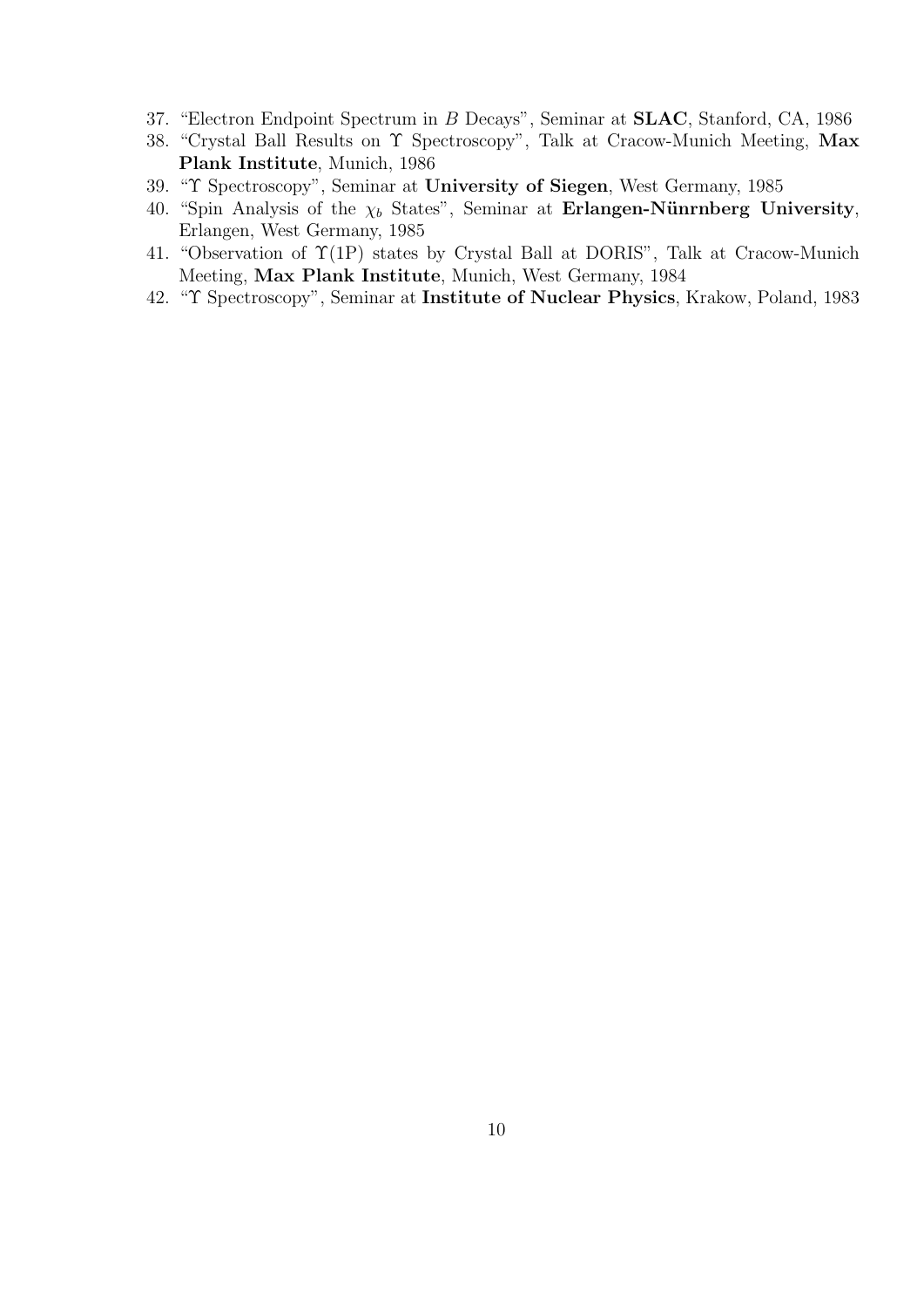# LIST OF PUBLICATIONS

## LHCB EXPERIMENT

- 1. "Study of forward Z+jet production in pp collisions at  $\sqrt{s} = 7$  TeV," R. Aaij *et al.*, JHEP 1401, 033 (2014).
- 2. "Search for CP violation in the decay  $D^+ \to \pi^- \pi^+ \pi^+$ ," R. Aaij *et al.*, Phys. Lett. B 728, 585 (2014).
- 3. "Measurement of D0-D0bar mixing parameters and search for CP violation using D0  $i$ K+pi- decays," R. Aaij et al., Phys. Rev. Lett. 111, 251801 (2013).
- 4. "Measurement of CP violation in the phase space of  $B^{\pm} \to K^+K^-\pi^{\pm}$  and  $B^{\pm} \to$  $\pi^{+}\pi^{-}\pi^{\pm}$  decays," R. Aaij *et al.*, Phys. Rev. Lett. **112**, 011801 (2014).
- 5. "Search for the decay  $D^0 \to \pi^+\pi^-\mu^+\mu^-$ ," R. Aaij *et al.*, Phys. Lett. **B728**, 234 (2014).
- 6. "Search for the doubly charmed baryon  $\Xi_{cc}^+$ ," R. Aaij et al., JHEP 1312, 090 (2013).
- 7. "Measurement of the charge asymmetry in  $B^{\pm} \to \phi K^{\pm}$  and search for  $B^{\pm} \to \phi \pi^{\pm}$ decays," R. Aaij et al., Phys. Lett. B 728, 85 (2014).
- 8. "Observation of the decay  $B_c^+ \to J/\psi K^+ K^- \pi^+$ ," R. Aaij et al., JHEP 1311, 094 (2013).
- 9. "Measurement of the  $B_s^0 \to \mu^+\mu^-$  branching fraction and search for  $B^0 \to \mu^+\mu^-$  decays at the LHCb experiment," R. Aaij et al., Phys. Rev. Lett. 111, 101805 (2013).
- 10. "First observation of  $\bar{B}^0 \to J/\psi K^+ K^-$  and search for  $\bar{B}^0 \to J/\psi \phi$  decays," R. Aaij et al., Phys. Rev. D 88, 072005 (2013).
- 11. "Observation of the decay  $Bc+ -i$ , Bs0 pi+," R. Aaij *et al.*, Phys. Rev. Lett. 111, 181801 (2013)
- 12. "Measurement of the CP asymmetry in  $B^+ \to K^+ \mu^+ \mu^-$  decays," R. Aaij *et al.*, Phys. Rev. Lett. 111, 151801 (2013)
- 13. "Study of  $B^0_{(s)} \to K_S^0 h^+ h'^-$  decays with first observation of  $B^0_s \to K_S^0 K^{\pm} \pi^{\mp}$  and  $B_s^0 \to K_S^0 \pi^+ \pi^-$ ," R. Aaij *et al.*, JHEP **1310**, 143 (2013).
- 14. "Model-independent search for CP violation in  $D^0 \to K^-K^+\pi^-\pi^+$  and  $D^0 \to \pi^-\pi^+\pi^+\pi^$ decays," R. Aaij et al., Phys. Lett. B 726, 623 (2013).
- 15. "First measurement of time-dependent CP violation in Bs -¿ K+K- decays," R. Aaij et al., JHEP 1310, 183 (2013).
- 16. "Observation of a resonance in  $B^+ \to K^+ \mu^+ \mu^-$  decays at low recoil," R. Aaij *et al.*, Phys. Rev. Lett. 111, 112003 (2013).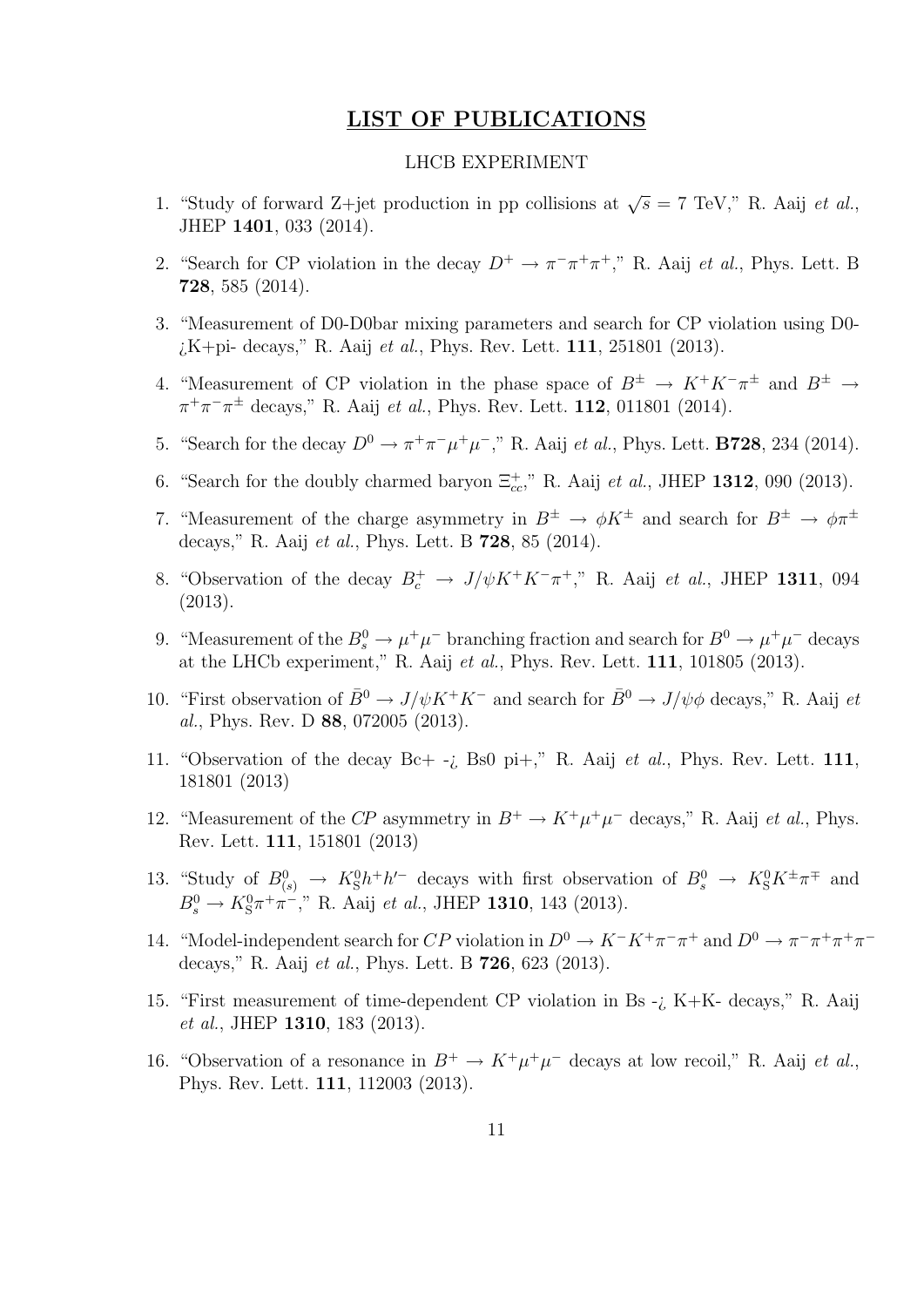- 17. "First evidence for the two-body charmless baryonic decay  $B^0 \to p\bar{p}$ ," R. Aaij *et al.*, JHEP 1310, 005 (2013).
- 18. "Measurement of form-factor independent observables in the decay  $B^0 \to K^{*0} \mu^+ \mu^-$ ," R. Aaij et al., Phys. Rev. Lett. 111 191801 (2013).
- 19. "Observation of  $B_s^0$ - $\bar{B}_s^0$  mixing and measurement of mixing frequencies using semileptonic B decays," R. Aaij et al., Eur. Phys. J. C73, 2655 (2013).
- 20. "Measurement of the time-dependent  $CP$  asymmetry in  $B^0 \to J/\psi K^0_S$  decays," R. Aaij et al., Phys. Lett. B **721**, 24 (2013).
- 21. "Branching fraction and CP asymmetry of the decays  $B^+ \to K^0_s \pi^+$  and  $B^+ \to K^0_s K^+$ ," R. Aaij et al., Phys. Lett. B 726, 646 (2013).
- 22. "Measurement of the flavour-specific CP-violating asymmetry  $a_{sl}^s$  in  $B_s^0$  decays," R. Aaij et al., Phys. Lett. **B728C** 607 (2014).
- 23. "Precision measurement of the  $\Lambda_b^0$  baryon lifetime," R. Aaij *et al.*, Phys. Rev. Lett. 111, 102003 (2013).
- 24. "Studies of the decays  $B^+ \to p\bar{p}h^+$  and observation of  $B^+ \to \bar{\Lambda}(1520)p$ ," R. Aaij et al., Phys. Rev. D 88, 052015 (2013).
- 25. "Search for the lepton-flavor violating decays  $B_s^0 \to e^{\pm} \mu^{\mp}$  and  $B^0 \to e^{\pm} \mu^{\mp}$ ," R. Aaij et al., Phys. Rev. Lett. 111, 141801 (2013).
- 26. "Searches for  $B^0_{(s)} \to J/\psi p\bar{p}$  and  $B^+ \to J/\psi p\bar{p}\pi^+$  decays," R. Aaij *et al.*, JHEP 1309, 006 (2013)
- 27. "Measurement of the relative rate of prompt  $\chi_{c0}$ ,  $\chi_{c1}$  and  $\chi_{c2}$  production at  $\sqrt{s}$ 7TeV," R. Aaij et al., JHEP 1310, 115 (2013).
- 28. "Measurement of CP violation in the phase space of  $B^{\pm} \to K^{\pm} \pi^+ \pi^-$  and  $B^{\pm} \to$  $K^{\pm}K^{+}K^{-}$  decays," R. Aaij et al., Phys. Rev. Lett. 111, 101801 (2013).
- 29. "Study of  $D_J$  meson decays to  $D^+\pi^-$ ,  $D^0\pi^+$  and  $D^{*+}\pi^-$  final states in pp collision," R. Aaij et al., JHEP 1309, 145 (2013).
- 30. "Measurement of the differential branching fraction of the decay  $\Lambda_b^0 \to \Lambda \mu^+ \mu^-$ ," R. Aaij et al., Phys. Lett. B 725, 25 (2013).
- 31. "Observation of  $B_s^0 \to \chi_{c1}\phi$  decay and study of  $B^0 \to \chi_{c1,2}K^{*0}$  decays," R. Aaij *et al.*, Nucl. Phys. B 874, 663 (2013).
- 32. "Measurement of the polarization amplitudes in  $B^0 \to J/\psi K^*(892)^0$  decays," R. Aaij et al., Phys. Rev. D 88, 052002 (2013).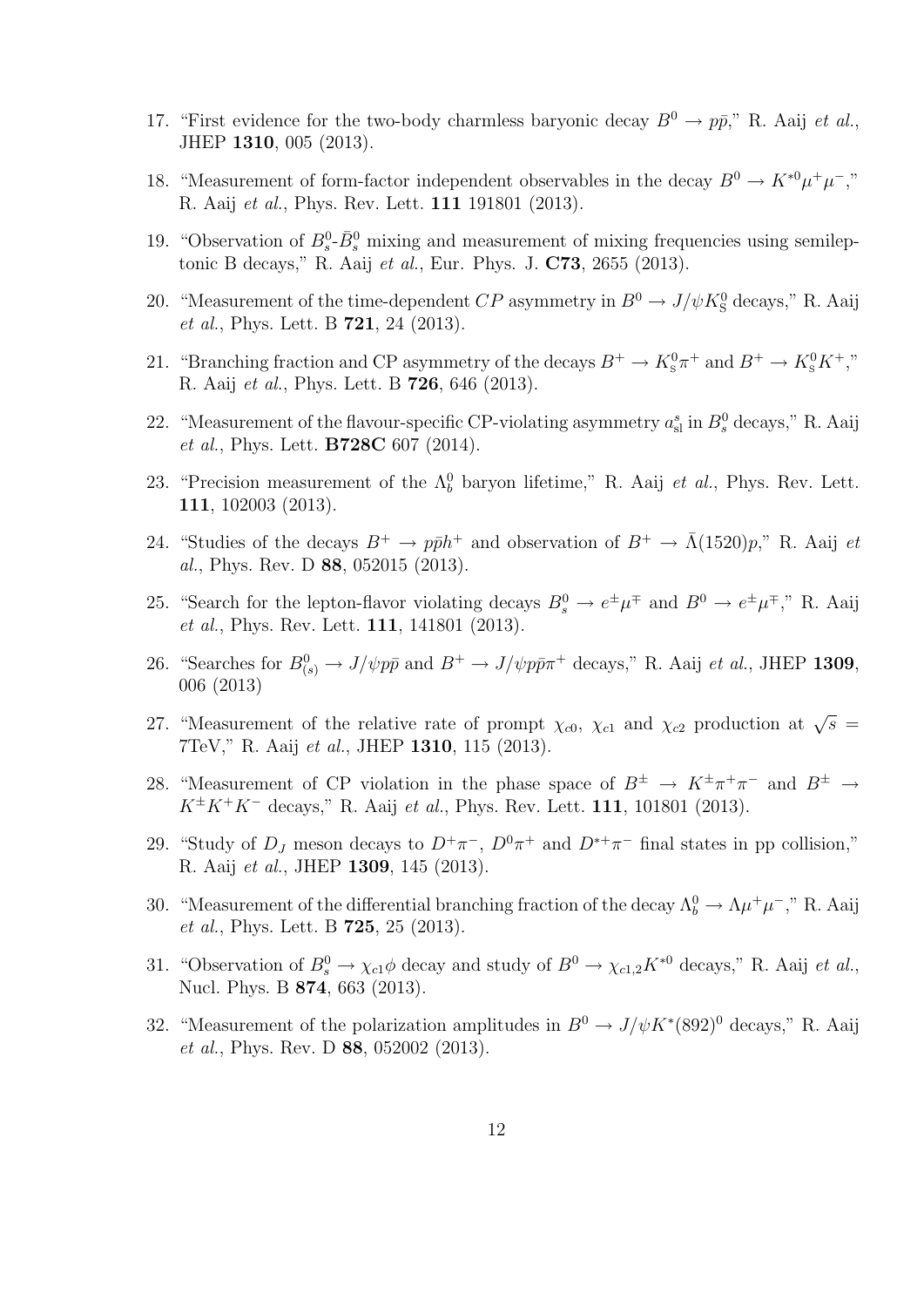- 33. "Measurement of the branching fractions of the decays  $B_s^0 \to \overline{D}^0 K^- \pi^+$  and  $B^0 \to$  $\overline{D}^0 K^+\pi^-$ ," R. Aaij *et al.*, Phys. Rev. D **87**, 112009 (2013).
- 34. "First observation of the decay  $B_c^+ \to J/\psi K^+$ ," R. Aaij *et al.*, JHEP **1309**, 075 (2013).
- 35. "Measurement of the CKM angle  $\gamma$  from a combination of  $B^{\pm} \rightarrow Dh^{\pm}$  analyses," R. Aaij et al., Phys. Lett. B 726, 151 (2013).
- 36. "Differential branching fraction and angular analysis of the decay  $B^0 \to K^{*0} \mu^+ \mu^-$ ," R. Aaij et al., JHEP 1308, 131 (2013).
- 37. "First observation of  $CP$  violation in the decays of  $B_s^0$  mesons," R. Aaij *et al.*, Phys. Rev. Lett. 110, 221601 (2013).
- 38. "Differential branching fraction and angular analysis of the decay  $B_s^0 \to \phi \mu^+ \mu^-$ "," R. Aaij et al., JHEP 1307, 084 (2013).
- 39. "Production of  $J/\psi$  and  $\Upsilon$  mesons in pp collisions at  $\sqrt{s} = 8$  TeV," R. Aaij et al., JHEP 1306, 064 (2013).
- 40. "Measurement of the effective  $B_s^0 \sim J/\psi K_S^0$  lifetime," R. Aaij *et al.*, Nucl. Phys. B 873, 275 (2013).
- 41. "Searches for violation of lepton flavour and baryon number in tau lepton decays at LHCb," R. Aaij et al., Phys. Lett. B 724, 36 (2013).
- 42. "Search for the rare decay  $D^0 \to \mu^+\mu^-$ ," R. Aaij *et al.*, Phys. Lett. B **725**, 15 (2013).
- 43. "First observation of the decay  $B_s^0 \to \phi \bar{K}^{*0}$ ," R. Aaij *et al.*, JHEP 1311, 092 (2013).
- 44. "Precision measurement of D meson mass differences," R. Aaij et al., JHEP 1306, 065 (2013).
- 45. "Observation of  $B_c^+ \to J/\psi D_s^+$  and  $B_c^+ \to J/\psi D_s^{*+}$  decays," R. Aaij *et al.*, Phys. Rev. D 87, 112012 (2013).
- 46. "Limits on neutral Higgs boson production in the forward region in pp collisions at  $\sqrt{s} = 7$  TeV," R. Aaij *et al.*, JHEP **1305**, 132 (2013).
- 47. "Measurement of  $J/\psi$  polarization in pp collisions at  $\sqrt{s} = 7$  TeV," R. Aaij et al., Eur. Phys. J. C 73, 2631 (2013).
- 48. "First measurement of the CP-violating phase in  $B_s^0 \to \phi \phi$  decays," R. Aaij *et al.*, Phys. Rev. Lett. 110, 241802 (2013).
- 49. "Precision measurement of the  $B_s^0$ - $\bar{B}_s^0$  oscillation frequency with the decay  $B_s^0 \rightarrow$  $D_s^- \pi^+$ ," R. Aaij et al., New J. Phys. 15, 053021 (2013).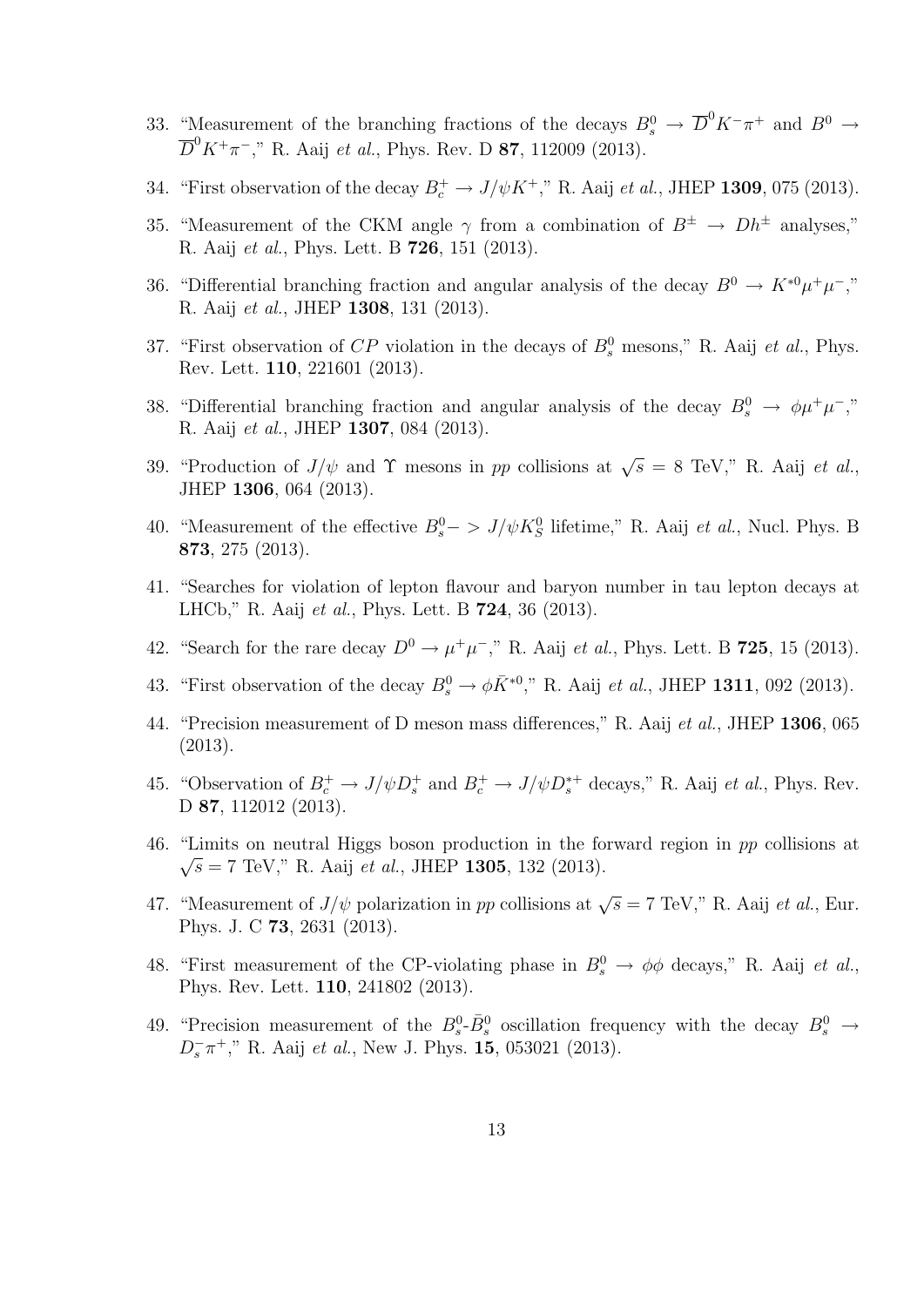- 50. "Measurement of the  $B^0 \to K^{*0}e^+e^-$  branching fraction at low dilepton mass," R. Aaij et al., JHEP 1305, 159 (2013).
- 51. "Measurement of B meson production cross-sections in proton-proton collisions at  $\sqrt{s}$  $= 7$  TeV," R. Aaij *et al.*, JHEP 1308, 117 (2013).
- 52. "Search for direct CP violation in  $D^0 \to h^-h^+$  modes using semileptonic B decays," R. Aaij et al., Phys. Lett. B 723, 33 (2013).
- 53. "Measurement of CP violation and the  $B_s^0$  meson decay width difference with  $B_s^0 \rightarrow$  $J/\psi K^+ K^-$  and  $B_s^0 \to J/\psi \pi^+ \pi^-$  decays," R. Aaij *et al.*, Phys. Rev. D **87**, 112010 (2013).
- 54. "Determination of the X(3872) meson quantum numbers," R. Aaij et al., Phys. Rev. Lett. **110**, 222001 (2013).
- 55. "Measurements of the  $\Lambda_b^0 \to J/\psi \Lambda$  decay amplitudes and the  $\Lambda_b^0$  polarisation in pp measurements of the  $\Lambda_b \to J/\psi \Lambda$  decay amplitudes and the  $\Lambda_b$  polarized collisions at  $\sqrt{s} = 7$  TeV," R. Aaij *et al.*, Phys. Lett. B **724**, 27 (2013).
- 56. "Search for the decay  $B_s^0 \to D^{*+} \pi^{\pm}$ ," R. Aaij *et al.*, Phys. Rev. D **87**, 071101 (2013).
- 57. "Observation of the suppressed ADS modes  $B^{\pm} \to [\pi^{\pm} K^{\mp} \pi^+ \pi^-]_D K^{\pm}$  and  $B^{\pm} \to$  $[\pi^{\pm} K^{\mp} \pi^+ \pi^-]_{D} \pi^{\pm}$ ," R. Aaij *et al.*, Phys. Lett. B **723**, 44 (2013).
- 58. "Observation of the decay  $B_c^+ \to \psi(2S)\pi^+$ ," R. Aaij *et al.*, Phys. Rev. D **87**, 071103 (2013)
- 59. "Observations of  $B_s^0 \to \psi(2S)\eta$  and  $B_{(s)}^0 \to \psi(2S)\pi^+\pi^-$  decays," R. Aaij *et al.*, Nucl. Phys. B 871, 403 (2013).
- 60. "Search for CP violation in  $D^+ \to \phi \pi^+$  and  $D_s^+ \to K_S^0 \pi^+$  decays," R. Aaij et al., JHEP 1306, 112 (2013).
- 61. "Search for D+(s) to pi+ mu+ mu- and D+(s) to pi- mu+ mu+ decays," R. Aaij  $et$ al., Phys. Lett. B 724, 203 (2013).
- 62. "First observations of  $\bar{B}_s^0 \to D^+D^-$ ,  $D_s^+D^-$  and  $D^0\bar{D}^0$  decays," R. Aaij *et al.*, Phys. Rev. D 87, 092007 (2013).
- 63. "Search for rare  $B^0_{(s)} \to \mu^+ \mu^- \mu^+ \mu^-$  decays," R. Aaij *et al.*, Phys. Rev. Lett. 110, 211801 (2013).
- 64. "Measurement of the  $\Lambda_b^0$ ,  $\Xi_b^-$  and  $\Omega_b^-$  baryon masses," R. Aaij *et al.*, Phys. Rev. Lett. 110, 182001 (2013).
- 65. "Measurements of the branching fractions of  $B^+ \to p\bar{p}K^+$  decays," R. Aaij *et al.*, Eur. Phys. J. C 73, 2462 (2013).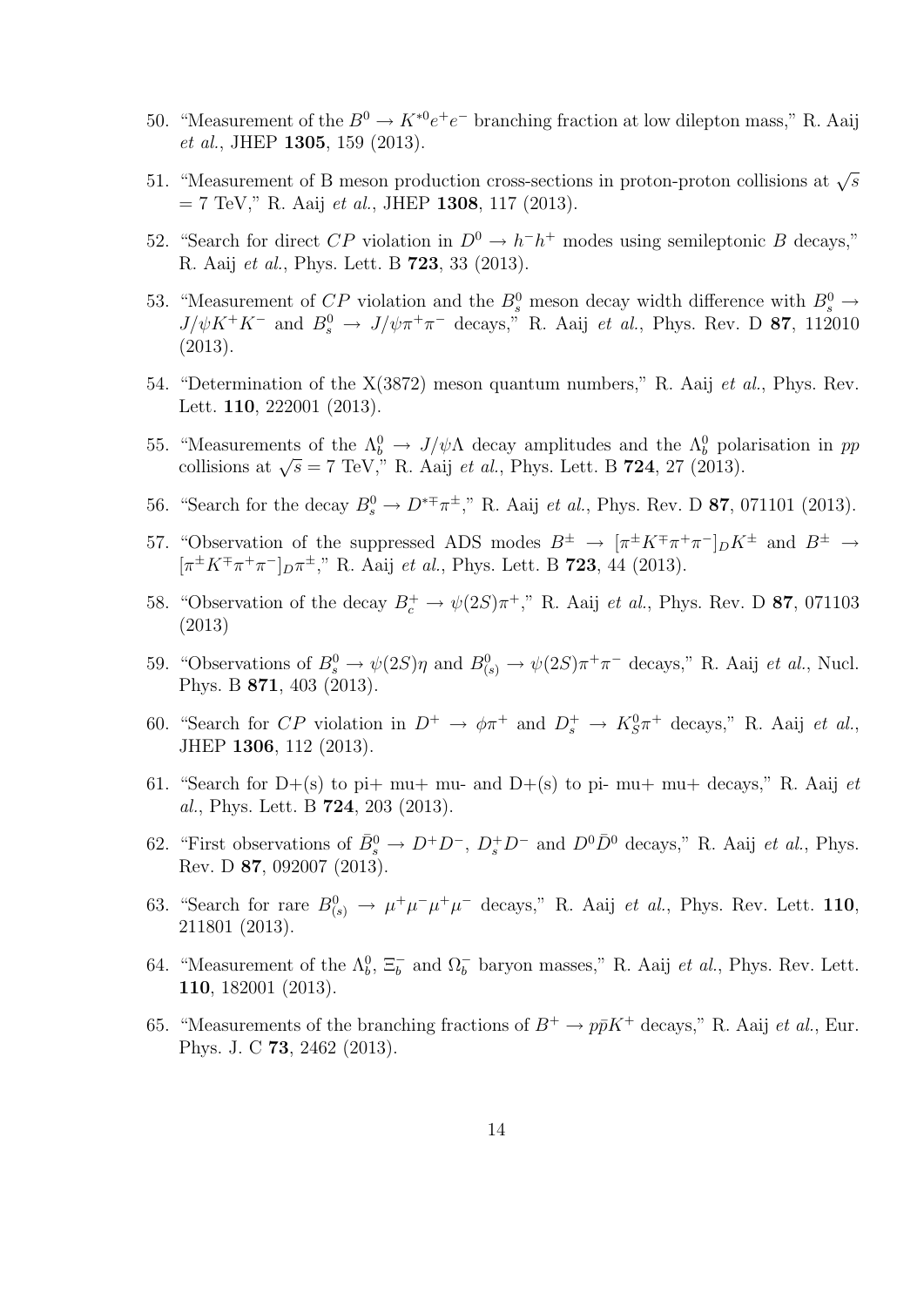- 66. "Study of  $B^0 \to D^{*-}\pi^+\pi^-\pi^+$  and  $B^0 \to D^{*-}K^+\pi^-\pi^+$  decays," R. Aaij *et al.*, Phys. Rev. D 87, 092001 (2013).
- 67. "Analysis of the resonant components in  $B^0 \to J/\psi \pi^+ \pi^-$ ," R. Aaij *et al.*, Phys. Rev. D 87, 052001 (2013).
- 68. "Exclusive  $J/\psi$  and  $\psi(2S)$  production in pp collisions at  $\sqrt{s} = 7$  TeV," R. Aaij *et al.*, J. Phys. G 40, 045001 (2013).
- 69. "First Evidence for the Decay  $B_s^0 \to \mu^+\mu^-$ ," R. Aaij *et al.*, Phys. Rev. Lett. 110, 021801 (2013).
- 70. "Measurement of CP observables in  $B^0 \to D K^{*0}$  with  $D \to K^+ K^-$ ," R. Aaij et al., JHEP 1303, 067 (2013).
- 71. "Prompt charm production in pp collisions at  $\sqrt{s} = 7$  TeV," R. Aaij *et al.*, Nucl. Phys. B 871, 1 (2013).
- 72. "Amplitude analysis and the branching fraction measurement of  $\bar{B}^0_s \to J/\psi K^+ K^-$ ," R. Aaij et al., Phys. Rev. D 87 072004 (2013).
- 73. "Measurement of  $J/\psi$  production in pp collisions at  $\sqrt{s} = 2.76$  TeV," R. Aaij et al., JHEP 1302, 041 (2013).
- 74. "Observation of  $D^0 \overline{D}^0$  oscillations," R. Aaij *et al.*, Phys. Rev. Lett. **110**, no. 10, 101802 (2013).
- 75. "Measurement of the fragmentation fraction ratio  $f_s/f_d$  and its dependence on B meson kinematics," R. Aaij et al., JHEP 1304, 001 (2013).
- 76. "Measurement of the cross-section for  $Z \to e^+e^-$  production in pp collisions at  $\sqrt{s} = 7$ TeV," R. Aaij et al., JHEP 1302, 106 (2013).
- 77. "Measurement of the time-dependent  $CP$  asymmetry in  $B^0 \to J/\psi K^0_S$  decays," R. Aaij et al., Phys. Lett. B **721**, 24 (2013).
- 78. "Measurement of the forward energy flow in pp collisions at  $\sqrt{s} = 7$  TeV," R. Aaij et al., Eur. Phys. J. C 73, 2421 (2013).
- 79. "First observation of the decays  $\bar{B}_{(s)}^0 \to D_s^+ K^- \pi^+ \pi^-$  and  $\bar{B}_s^0 \to D_{s1}(2536)^+ \pi^-,$ " R. Aaij et al., Phys. Rev. D **86**, 112005 (2012).
- 80. "Measurement of the  $B^0-\bar{B}^0$  oscillation frequency  $\Delta m_d$  with the decays  $B^0 \to D^-\pi^+$ and  $B^0 \to J \psi K^{*0}$ ," R. Aaij *et al.*, Phys. Lett. B **719**, 318 (2013).
- 81. "Implications of LHCb measurements and future prospects," R. Aaij et al., Eur. Phys. J. C 73, 2373 (2013).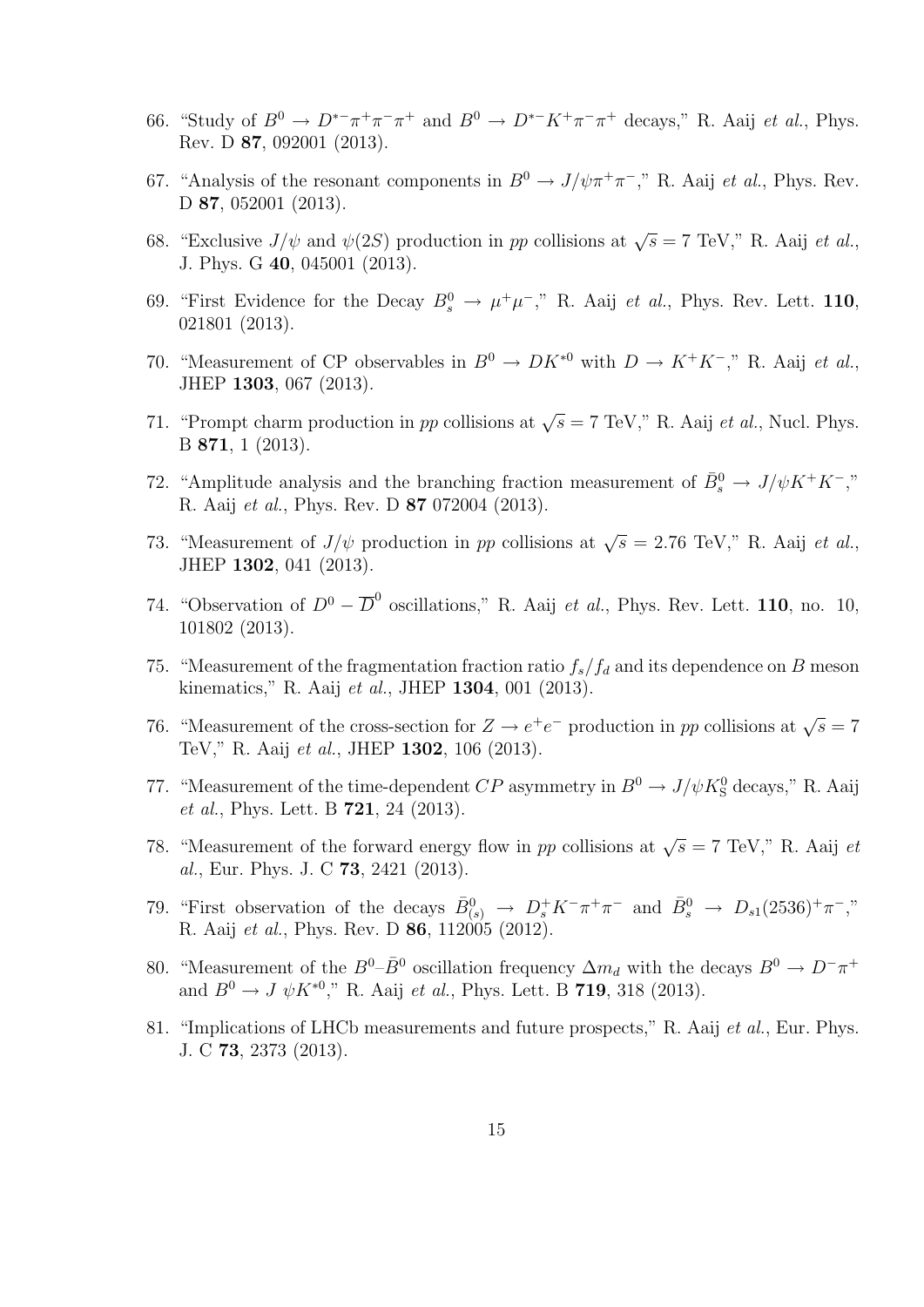- 82. "First observation of the decay  $B_{s2}^*(5840)^0 \rightarrow B^{*+}K^-$  and studies of excited  $B_s^0$ mesons," R. Aaij et al., Phys. Rev. Lett. 110, 151803 (2013).
- 83. "A study of the Z production cross-section in pp collisions at  $\sqrt{s} = 7$  TeV using tau final states," R. Aaij et al., JHEP 1301, 111 (2013). [arXiv:1210.6289 [hep-ex]].
- 84. "Measurements of  $B_c^+$  production and mass with the  $B_c^+ \to J/\psi \pi^+$  decay," R. Aaij et al., Phys. Rev. Lett. 109, 232001 (2012).
- 85. "A model-independent Dalitz plot analysis of  $B^{\pm} \to D K^{\pm}$  with  $D \to K_S^0 h^+ h^-$  ( $h =$  $\pi$ , K) decays and constraints on the CKM angle  $\gamma$ ," Phys. Lett. B 718, 43 (2012).
- 86. "Measurement of the D+/- production asymmetry in 7 TeV pp collisions," R. Aaij  $et$ al., Phys. Lett. B 718, 902 (2013).
- 87. "First evidence for the annihilation decay mode  $B^+ \to D_s^+ \phi$ ," R. Aaij *et al.*, JHEP 1302, 043 (2013).
- 88. "Differential branching fraction and angular analysis of the  $B^+ \to K^+ \mu^+ \mu^-$  decay," R. Aaij et al., JHEP 1302, 105 (2013).
- 89. "Search for the rare decay  $K_S \to \mu^+ \mu^-$ ," R. Aaij *et al.*, JHEP 1301, 090 (2013).
- 90. "Evidence for the decay  $B^0 \to J/\psi \omega$  and measurement of the relative branching fractions of  $B_s^0$  meson decays to  $J/\psi \eta$  and  $J/\psi \eta'$ ," R. Aaij *et al.*, Nucl. Phys. B **867**, 547 (2013).
- 91. "Measurement of the CP asymmetry in  $B^0 \to K^{*0} \mu^+ \mu^-$  decays," R. Aaij *et al.*, Phys. Rev. Lett. 110, 031801 (2013).
- 92. "First observation of the decay  $B^+ \to \pi^+ \mu^+ \mu^-$ ," R. Aaij *et al.*, JHEP 1212, 125 (2012).
- 93. "Measurement of the ratio of branching fractions  $BR(B0 i K^*0)$  gamma)/ $BR(Bs0 i K^*0)$ phi gamma) and the direct CP asymmetry in B0 - $\chi$  K<sup>\*</sup>0 gamma," R. Aaij et al., Nucl. Phys. B 867, 1 (2013).
- 94. "Measurement of the ratio of branching fractions  $BR(B^0 \to K^{*0}\gamma)/BR(B_s^0 \to \phi\gamma)$  and the direct CP asymmetry in  $B^0 \to K^{*0}\gamma$ ," with R. Aaij *et al.* Nucl. Phys. B **867**, 1 (2013).
- 95. "Measurement of the  $B_s$  effective lifetime in the  $J/\psi f0(980)$  final state," with R. Aaij et al., Phys. Rev. Lett. 109, 152002 (2012).
- 96. "Study of  $D_{sJ}$  decays to  $D^+K_s^0$  and  $D^0K^+$  final states in pp collisions," with R. Aaij et al. JHEP 1210, 151 (2012).
- 97. "Measurement of the fraction of  $\Upsilon(1S)$  originating from  $\chi_b(1P)$  decays in pp collisions weasurement of the Haction of  $\Gamma(13)$  originating from  $\chi_b(11)$ <br>at  $\sqrt{s} = 7$  TeV," with R. Aaij *et al.* JHEP 1211, 031 (2012).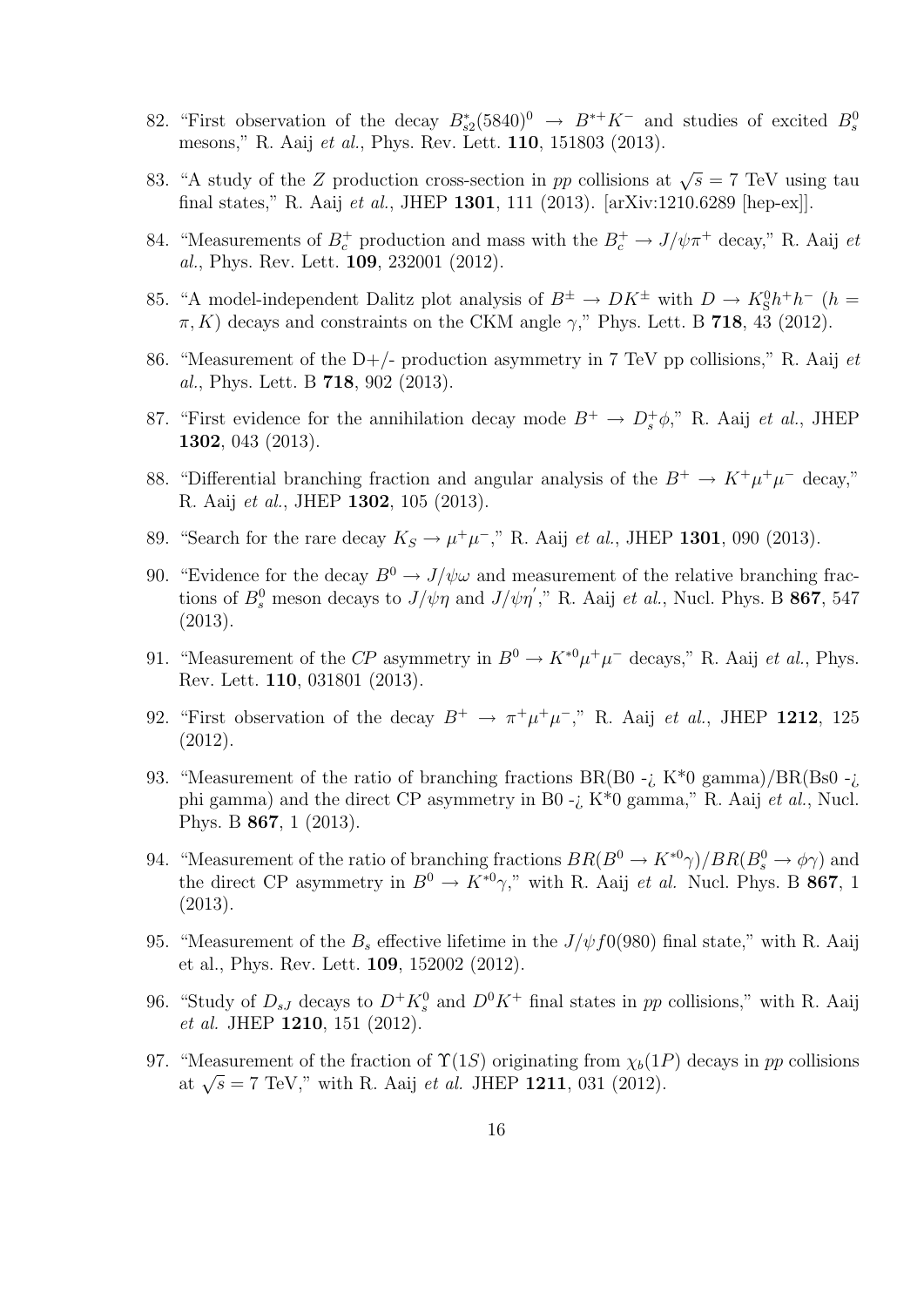- 98. "Measurement of the  $B_s^0 \to J/\psi K^{*0}$  branching fraction and angular amplitudes," with R. Aaij et al. Phys. Rev. D 86, 071102 (2012).
- 99. "Measurement of the effective  $B_s^0 \to K^+K^-$  lifetime," with R. Aaij *et al.* Phys. Lett. B 716, 393 (2012).
- 100. "Observation of excited  $\Lambda_b^0$  baryons," with R. Aaij et al., Phys. Rev. Lett. **109**, 172003 (2012).
- 101. "Measurement of the isospin asymmetry in  $B \to K^{(*)} \mu^+ \mu^-$  decays," with R. Aaij et al., JHEP 1207, 133 (2012).
- 102. "Measurement of relative branching fractions of B decays to  $\psi(2S)$  and  $J/\psi$  mesons," with R. Aaij et al., Eur. Phys. J. C 72, 2118 (2012).
- 103. "Measurement of the  $D + / -$  production asymmetry in 7 TeV pp collisions," with R. Aaij et al. Phys. Lett. B 718, 902 (2013).
- 104. "Inclusive W and Z production in the forward region at  $\sqrt{s} = 7$  TeV," with R. Aaij et al., JHEP 1206, 058 (2012).
- 105. "Strong constraints on the rare decays  $B_s \to \mu^+\mu^-$  and  $B^0 \to \mu^+\mu^-$ ," with R. Aaij et al., Phys. Rev. Lett. 108, 231801 (2012).
- 106. "Measurement of the CP-violating phase  $\phi_s$  in  $B_s \to J/\psi \pi^+ \pi^-$  decays," with R. Aaij et al., Phys. Lett. B 713, 378 (2012).
- 107. "Analysis of the resonant components in  $B_s \to J/\psi \pi^+ \pi^-$ ," with R. Aaij et al., Phys. Rev. D 86, 052006 (2012).
- 108. "Measurement of the polarization amplitudes and triple product asymmetries in the  $B_s^0 \rightarrow \phi \phi$  decay," with R. Aaij et al., Phys. Lett. B 713, 369 (2012).
- 109. "Observation of double charm production involving open charm in pp collisions at  $\sqrt{s}$ =7 TeV," with R. Aaij et al., JHEP 1206, 141 (2012).
- 110. "Measurement of b-hadron branching fractions for two-body decays into charmless charged hadrons," with R. Aaij et al., JHEP 1210, 037 (2012).
- 111. "Observation of CP violation in  $B^+ \to D K^+$  decays," with R. Aaij et al., Phys. Lett. B 712, 203 (2012) [Erratum-ibid. B 713, 351 (2012).
- 112. "First observation of the decays  $\bar{B}_{(s)}^0 \to D_s^+ K^- \pi^+ \pi^-$  and  $\bar{B}_s^0 \to D_{s1}(2536)^+ \pi^-$ ," with R. Aaij et al. Phys. Rev. D **86**, 112005 (2012).
- 113. "Measurements of  $B_c^+$  production and mass with the  $B_c^+ \to J/\psi \pi^+$  decay," with R. Aaij et al. Phys. Rev. Lett. 109, 232001 (2012).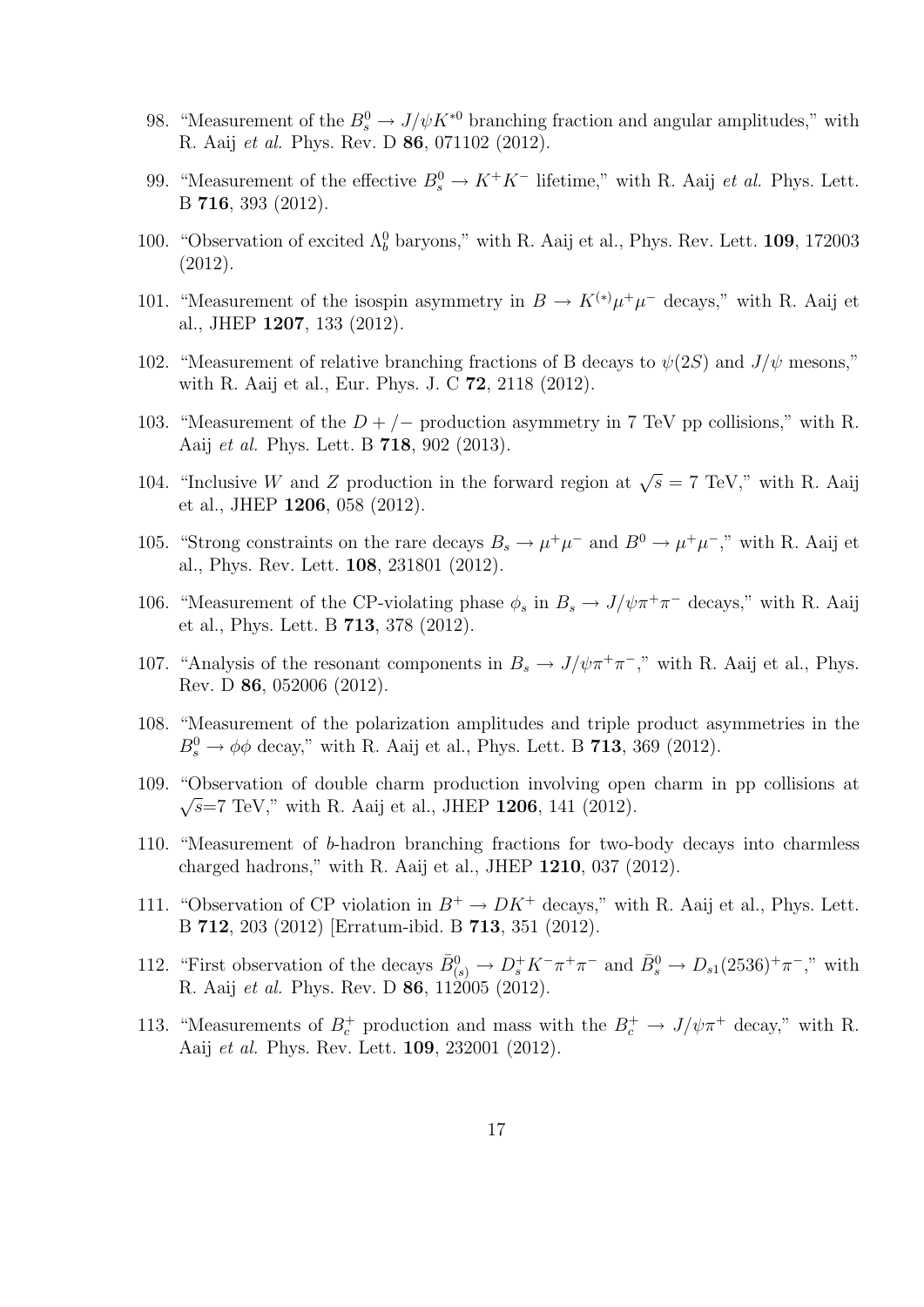- 114. "Observation of the decay  $B0 \to \bar{D}^0 K^+ K^-$  and evidence for  $B_s \to \bar{D}^0 K^+ K^-$ ," with R. Aaij et al. Phys. Rev. Lett. 109, 131801 (2012).
- 115. "Measurement of prompt hadron production ratios in pp collisions at  $\sqrt{s} = 0.9$  and 7 TeV," with R. Aaij et al., Eur. Phys. J. C 72, 2168 (2012).
- 116. "Measurement of the  $B_s^0 \to J/\psi K_S^0$  branching fraction," with R. Aaij et al., Phys. Lett. B 713, 172 (2012).
- 117. "Measurement of the  $D_s^+ D_s^-$  production asymmetry in 7 TeV pp collisions," with R. Aaij et al., Phys. Lett. B 713, 186 (2012).
- 118. "Measurement of the ratio of prompt  $\chi_c$  to  $J/\psi$  production in pp collisions at  $\sqrt{s} = 7$ TeV," with R. Aaij et al., Phys. Lett. B 718, 431 (2012).
- 119. "Measurement of  $\psi(2S)$  meson production in pp collisions at sqrt(s)=7 TeV," with R. Aaij et al., Eur. Phys. J. C 72, 2100 (2012).
- 120. "Measurements of the branching fractions of the decays  $B_s^0 \to D_s^{\pm} K^{\pm}$  and  $B_s^0 \to$  $D_s^- \pi^+$ ," with R. Aaij et al., JHEP 1206, 115 (2012).
- 121. "First observation of the decay  $B_c^+ \to J/\psi \pi^+ \pi^- \pi^+$ ," with R. Aaij et al., Phys. Rev. Lett. **108**, 251802 (2012).
- 122. "Measurements of the branching fractions and CP asymmetries of  $B^+ \to J/\psi \pi^+$  and  $B^{+} \to \psi(2S)\pi^{+}$  decays," with R. Aaij et al., Phys. Rev. D 85, 091105 (2012).
- 123. "Measurement of Upsilon production in pp collisions at  $\sqrt{s} = 7$  TeV," with R. Aaij et al., Eur. Phys. J. C 72, 2025 (2012).
- 124. "Measurement of the ratio of branching fractions  $\mathcal{B}(\mathcal{B}' \to \mathcal{K}^*\gamma)/\mathcal{B}(\mathcal{B}'_f \to \phi\gamma)$ ," with R. Aaij et al., Phys. Rev. D 85, 112013 (2012).
- 125. "First evidence of direct CP violation in charmless two-body decays of  $B_s$  mesons," with R. Aaij et al., Phys. Rev. Lett. 108, 201601 (2012).
- 126. "Search for the  $X(4140)$  state in  $B^+ \to J/\psi \phi K^+$  decays," with R. Aaij et al., Phys. Rev. D 85, 091103 (2012).
- 127. "Opposite-side flavour tagging of B mesons at the LHCb experiment," with R. Aaij et al., Eur. Phys. J. C 72, 2022 (2012).
- 128. "Measurement of the  $B^{\pm}$  production cross-section in pp collisions at  $\sqrt{s} = 7$  TeV," with R. Aaij et al., JHEP 1204 (2012) 093.
- 129. "Determination of the sign of the decay width difference in the  $B_s$  system," with R. Aaij et al., Phys. Rev. Lett. 108, 241801 (2012).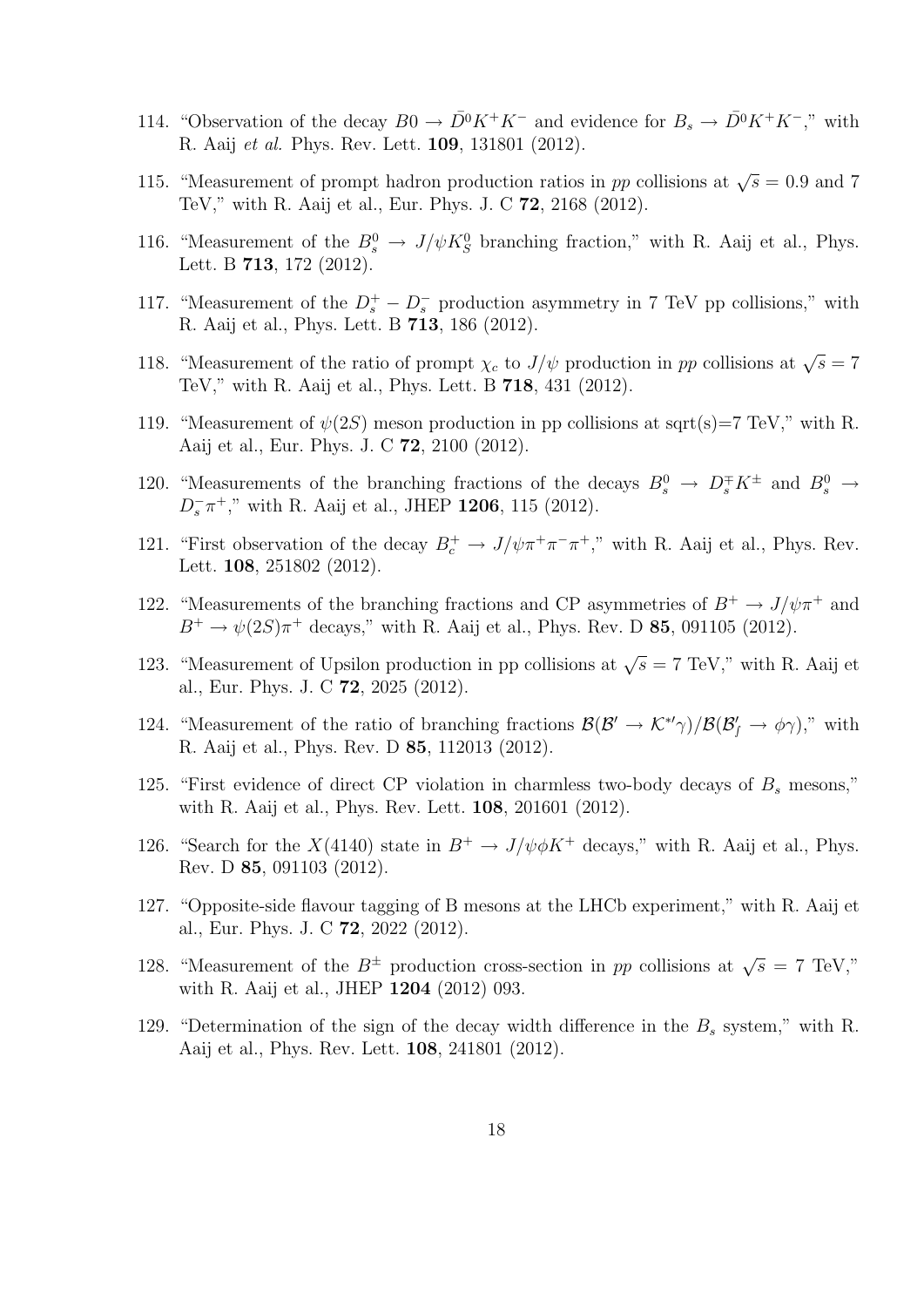- 130. "Measurement of the cross-section ratio  $\sigma(\chi_{c2})/\sigma(\chi_{c1})$  for prompt  $\chi_c$  production at  $\sqrt{s} = 7$  TeV," with R. Aaij et al., Phys. Lett. B 714, 215 (2012).
- 131. "Amplitude analysis of  $D^0 \to K^+K^-\pi^+\pi^-$ ," with R. Aaij et al., Phys. Rev. D 85, 122002 (2012).
- 132. "Searches for Majorana neutrinos in B<sup>−</sup> decays," with R. Aaij et al., Phys. Rev. D 85, 112004 (2012).
- 133. "First observation of the decays  $\bar{B}^0 \to D^+ K^- \pi^+ \pi^-$  and  $B^- \to D^0 K^- \pi^+ \pi^-$ ," with R. Aaij et al., Phys. Rev. Lett. 108, 161801 (2012).
- 134. "Observation of  $X(3872)$  production in pp collisions at  $\sqrt{s} = 7$  TeV," with R. Aaij et al., Eur. Phys. J. C 72, 1972 (2012).
- 135. "Measurement of b-hadron masses," with R. Aaij et al., Phys. Lett. B 708, 241 (2012).
- 136. "Measurement of charged particle multiplicities in pp collisions at  $\sqrt{s} = 7 \text{TeV}$  in the forward region," with R. Aaij et al., Eur. Phys. J. C 72, 1947 (2012).
- 137. "Observation of  $B_s \to J/\psi f'_2(1525)$  in  $J/\psi K^+ K^-$  final states," with R. Aaij et al., Phys. Rev. Lett. 108, 151801 (2012).
- 138. "Measurement of mixing and CP violation parameters in two-body charm decays," with R. Aaij et al., JHEP 1204, 129 (2012).
- 139. "Measurement of the  $B_s^0 \bar{B}_s^0$  oscillation frequency  $\Delta m_s$  in  $B_s^0 \to D_s^-(3)\pi$  decays," with R. Aaij et al., Phys. Lett. B 709, 177 (2012).
- 140. "Differential branching fraction and angular analysis of the decay  $B^0 \to K^{*0} \mu^+ \mu^-$ ," with R. Aaij et al., Phys. Rev. Lett. 108, 181806 (2012).
- 141. "Measurement of the CP-violating phase  $\phi_s$  in the decay  $B_s^0 \to J/\psi \phi$ ," with R. Aaij et al., Phys. Rev. Lett. 108, 101803 (2012).
- 142. "Measurement of the CP violating phase  $\phi_s$  in  $\bar{B}_s^0 \to J/\psi f_0(980)$ ," with R. Aaij et al., Phys. Lett. B 707, 497 (2012).
- 143. "Search for the rare decays  $B_s^0 \to \mu^+\mu^-$  and  $B^0 \to \mu^+\mu^-$ ," with R. Aaij et al., Phys. Lett. B 708, 55 (2012).
- 144. "Evidence for CP violation in time-integrated  $D^0 \to h^-h^+$  decay rates," with R. Aaij et al., Phys. Rev. Lett. 108, 111602 (2012).
- 145. "First observation of the decay  $B_s^0 \to K^{*0} \bar{K}^{*0}$ ," with R. Aaij et al., Phys. Lett. B 709, 50 (2012).
- 146. "Measurement of b-hadron production fractions in 7 TeVpp collisions," with R. Aaij et al., Phys. Rev. D 85, 032008 (2012).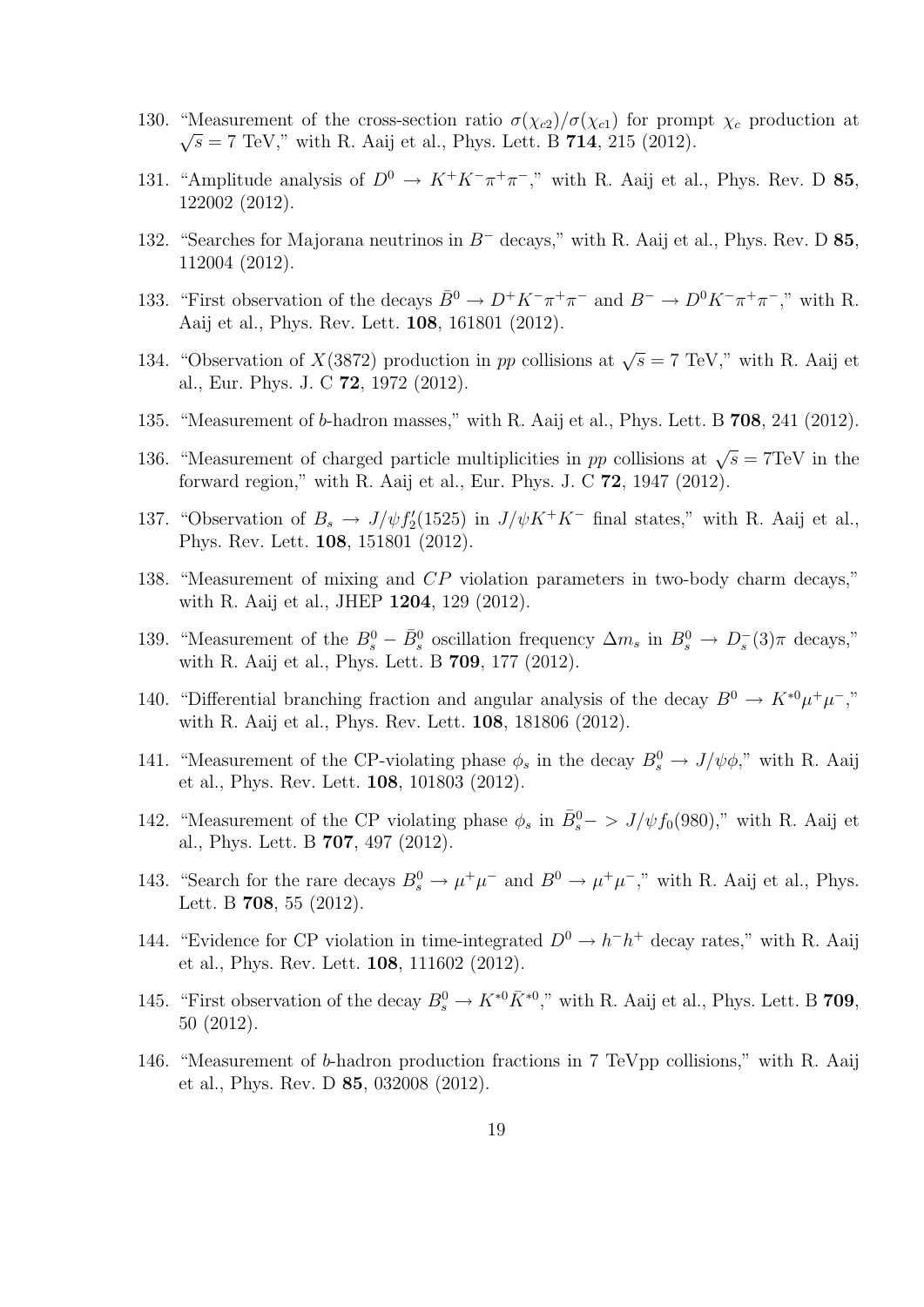- 147. "Measurement of the effective  $B_s^0 \to K^+K^-$  lifetime," with R. Aaij et al., Phys. Lett. B 707, 349 (2012).
- 148. "Search for the lepton number violating decays  $B^+ \to \pi^- \mu^+ \mu^+$  and  $B^+ \to K^- \mu^+ \mu^+$ ," with R. Aaij et al., Phys. Rev. Lett. 108, 101601 (2012).
- 149. "Absolute luminosity measurements with the LHCb detector at the LHC", with R. Aaij et al., JINST, 7, P01010 (2012).
- 150. "Observation of  $J/\psi$  pair production in pp collisions at sqrts=7 TeV," with R. Aaij et al., Phys. Lett. B 707, 52 (2012).
- 151. "Search for CP violation in  $D^+ \to K^- K^+ \pi^+$  decays," with R. Aaij et al., Phys. Rev. D 84, 112008 (2011).
- 152. "First observation of the decay  $B_s^0 \to D^0 K^{*0}$  and a measurement of the ratio of branching fractions  $BR(B_s^0 \to D^0 K^{*0})/BR(B_0 \to D^0 \rho^0)$ ", with R. Aaij et al., Phys. Lett. B 706, 32 (2011).
- 153. "Measurements of the Branching fractions for  $B_{(s)} \to D_{(s)} \pi \pi \pi$  and  $\Lambda_b^0 \to \Lambda_c^+ \pi \pi \pi$ ," Phys. Rev. D 84, 092001 (2011).
- 154. "Measurement of the inclusive  $\phi$  cross-section in pp collisions at sqrts = 7 TeV," with R. Aaij et al., Phys. Lett. B 703, 267 (2011).
- 155. "Measurement of V0 production ratios in pp collisions at sqrts  $= 0.9$  and 7 TeV," with R. Aaij et al., JHEP 1108, 034 (2011).
- 156. "Determination of  $f_s/f_d$  for 7 TeV pp collisions and a measurement of the branching fraction of the decay  $B_d \to D^-K^{+\nu}$  with R. Aaij et al., Phys. Rev. Lett. 107, 211801  $(2011).$
- 157. "Search for the rare decays  $B_s$  and  $B_d \to \mu^+\mu^-$ ," with R. Aaij et al., Phys. Lett. B 699, 330 (2011).
- 158. "Measurement of  $J/\psi$  production in pp collisions at sqrts=7 TeV," with R. Aaij et al., Eur. Phys. J. C 71, 1645 (2011).
- 159. "First observation of  $B_s \to D_{s2}^* + X$  decays," with R. Aaij et al., Phys. Lett. B 698, 14 (2011).
- 160. "First observation of Bs to  $J/\psi f0(980)$  decays," with R. Aaij et al., Phys. Lett. B 698, 115 (2011).
- 161. "Measurement of  $\sigma(pp \to b\bar{b}X)$  at  $\sqrt{s} = 7$  TeV in the forward region", with R. Aaij et al., Phys. Lett. B 694, 209 (2010).
- 162. "Prompt  $K_s$  production in pp collisions at  $\sqrt{s} = 0.9$  TeV", with R. Aaij *et al.*, Phys. Lett. B **693**, 69 (2010).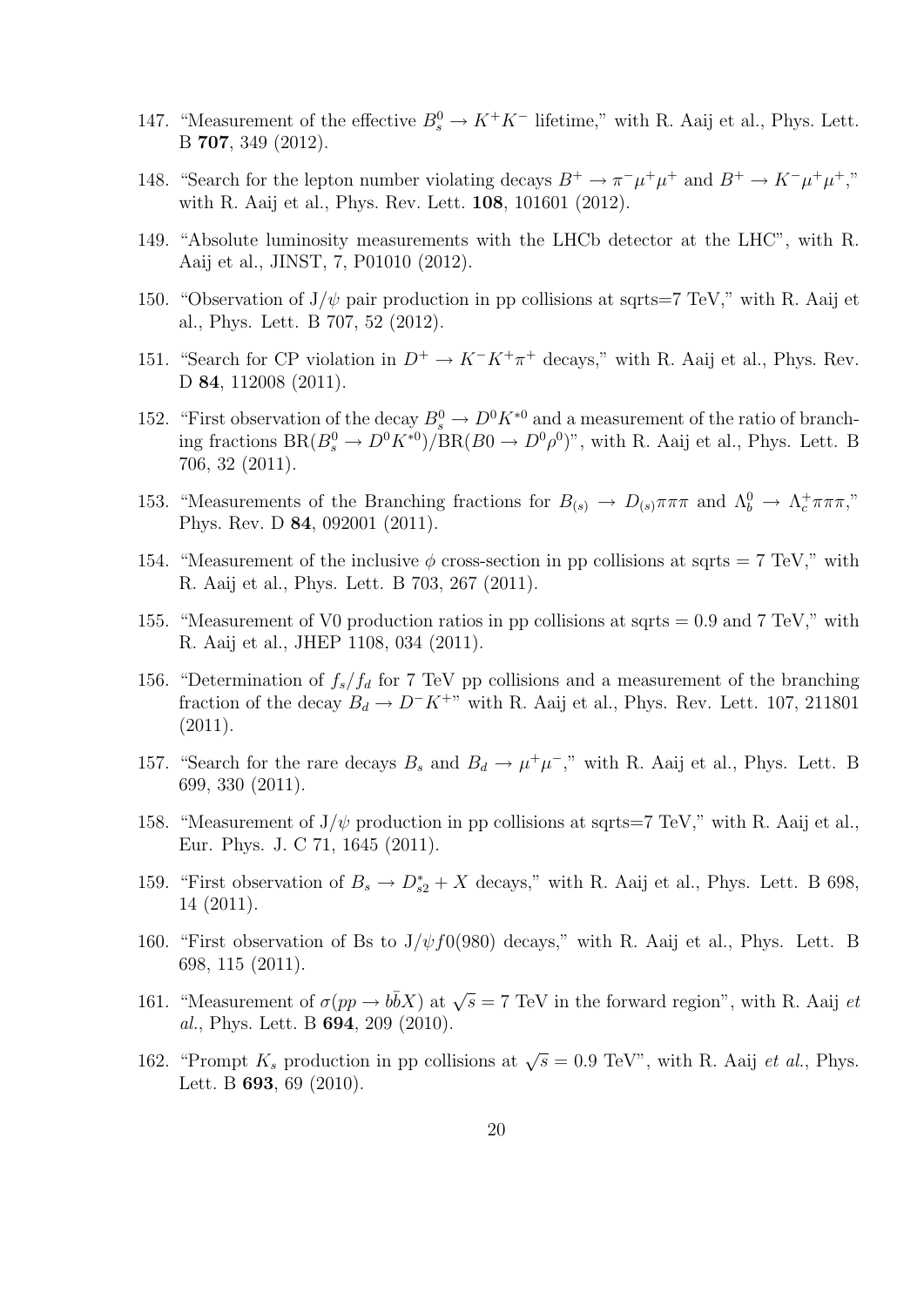163. "The LHCb Detector At The LHC", with A. A. Alves et al., Journal of Instrumentation, 3, S08005 (2008).

#### CLEO EXPERIMENT

- 164. "Improved Measurement of Absolute Hadronic Branching Fractions of the  $D_s^+$  Meson", with P.U.E. Onyisi et al. Phys. Rev. D88, 032009 (2013). arXiv:1306.5363
- 165. "First Measurement of the Form Factors in the Decays  $D^0 \to \rho^- e^+ \nu_e$  and  $D^+ \to$  $\rho^0 e^+ \nu_e$ ", with S. Dobbs *et al.* Phys. Rev. Lett. **110**, 131802 (2013). arXiv:1112.2884
- 166. "Updated Measurement of the Strong Phase in  $D^0 \to K^+\pi^-$  Decay Using Quantum Correlations in  $e^+e^- \to D^0\bar{D}^0$  at CLEO", with D.M. Asner *et al.* Phys. Rev. D86, 112001 (2012). arXiv:1210.0939
- 167. "Amplitude analysis of  $D^0 \to K^+K^-\pi^+\pi^{-}$ ", with M. Artuso *et al.* Phys. Rev. **D85**, 122002 (2012). arXiv:1201.5716
- 168. "Studies of the Decays  $D^0 \to K_S^0 K^-\pi^+$  and  $D^0 \to K_S^0 K^+\pi^{-}$ ", with J. Insler *et al.* Phys. Rev. D85, 092016 (2012). arXiv:1203.3804
- 169. "Observation of the Dalitz Decay  $D_s^{*+} \to D_s^+ e^+ e^{-\eta}$ , with D. Cronin-Hennessy *et al.* Phys. Rev. D86, 072005 (2012). arXiv:1104.3265
- 170. "Amplitude Analyses of  $\chi_{c1} \to \eta \pi^+ \pi^-$  and  $\chi_{c1} \to \eta' \pi^+ \pi^-$ ", with G. S. Adams *et al.* Phys. Rev. D84, 112009 (2011). arXiv:1109.5843
- 171. "Branching Fractions for  $\Upsilon(3S) \to \pi^0 h_b$  and  $\psi(2S) \to \pi^0 h_c$ ", with J. Y. Ge et al. Phys. Rev. D84, 032008 (2011). arXiv:1106.3558
- 172. "Search for the Decay  $D_s^+ \to \omega e^+ \nu$ ", with L. Martin *et al.* Phys. Rev. **D84**, 012005 (2011). arXiv:1105.2720
- 173. "Observation of the Dalitz Decay  $D_s^{*+} \to D_s^+ e^+ e^{-\eta}$ , with D. Cronin-Hennessy *et al.* Phys. Rev. D86, 072005 (2012). arXiv:1104.3265
- 174. "Observation of the  $h_c(1P)$  using  $e^+e^-$  Collisions above the  $D\overline{D}$  Threshold", with T.K. Pedlar et al. Phys. Rev. Lett. 107, 041803 (2011). arXiv:1104.2025
- 175. " $\Upsilon(1S) \rightarrow \gamma f'_2(1525); f'_2(1525) \rightarrow K_S^0 K_S^0$  Decay", with D. Besson *et al.* Phys. Rev. D83, 037101 (2011). arXiv:1101.0153
- 176. "Measurements of Branching Fractions for Electromagnetic Transitions Involving the  $\chi_{bJ}(1P)$  States", with M. Kornicer *et al.* Phys. Rev. **D83**, 054003 (2011). arXiv:1012.0589
- 177. "Model-independent Determination of the Strong-phase Difference Between  $D^0$  and  $\bar{D}^0 \to K_{S,L}^0 h^+ h^ (h = \pi, K)$  and its Impact on the Measurement of the CKM Angle  $\gamma/\phi_3$ <sup>37</sup>, with J. Libby *et al.* Phys. Rev. **D82**, 112006 (2010).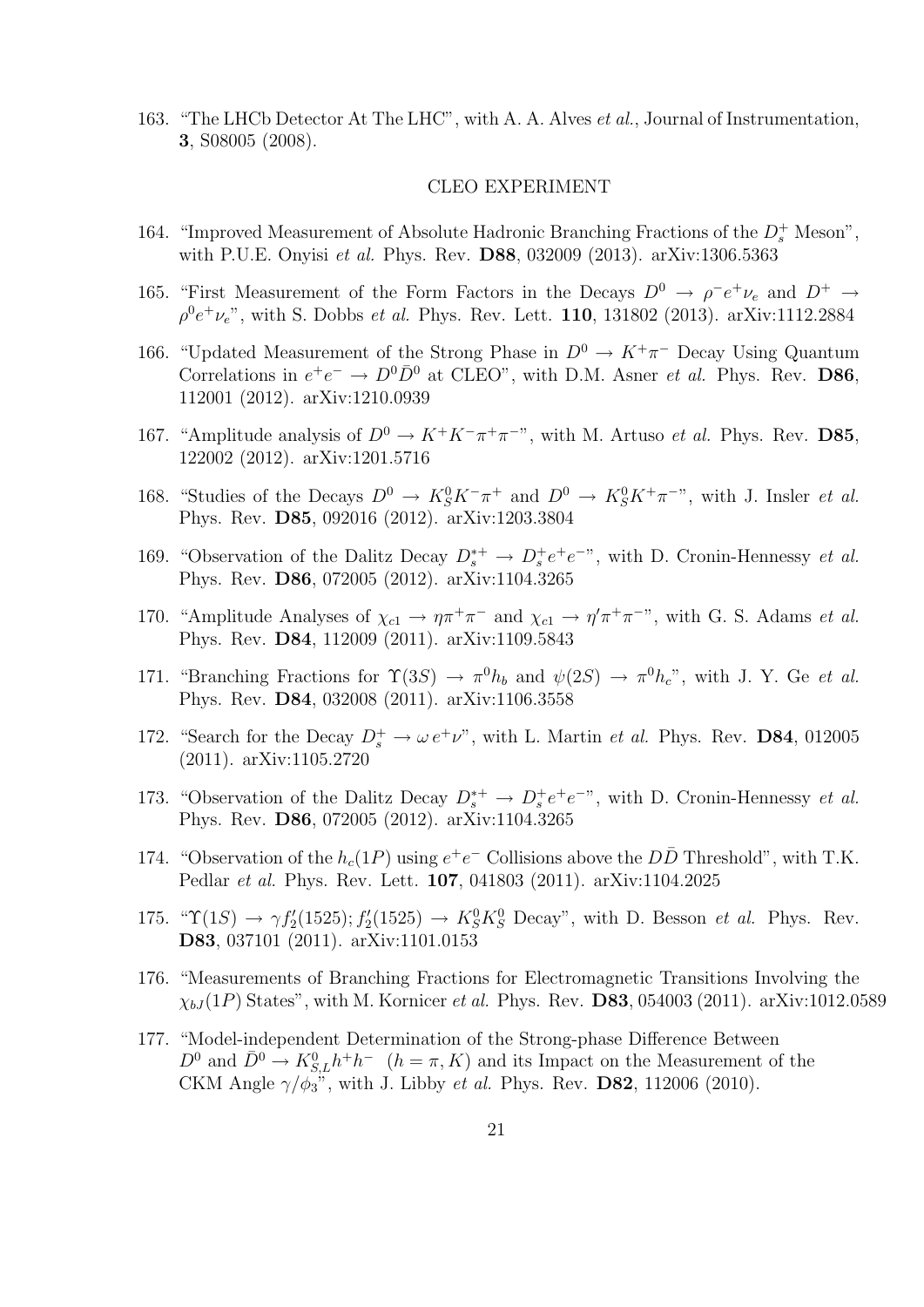- 178. "Analysis of the Decay  $D^0 \to K_S^0 \pi^0 \pi^0$ ", with N. Lowrey *et al.* Phys. Rev. **D84**, 092005 (2011). arXiv:1106.3103
- 179. "Search for Rare and Forbidden Decays of Charm and Charmed-Strange Mesons to Final States  $h^{\pm}e^{\mp}e^{+\nu}$ , with P. Rubin *et al.* Phys. Rev. **D82**, 092007 (2010).
- 180. "Studies of  $D^+ \to \{\eta', \eta, \phi\} e^+ \nu_e$ ", with J. Yelton *et al.* Phys. Rev. **D84**, 032001 (2011). arXiv:1011.1195
- 181. "Study of  $\psi(2S)$  Decays to  $\gamma p\bar{p}$ ,  $\pi^0 p\bar{p}$ , and  $\eta p\bar{p}$  and Search for  $p\bar{p}$  Threshold Enhancements", with J.P. Alexander et al. Phys. Rev. D82, 092002 (2010).
- 182. "Branching Fractions for  $\chi_{cJ} \to p\bar{p}\pi^0$ ,  $p\bar{p}\eta$ , and  $p\bar{p}\omega$ ", with P.U.E. Onyisi *et al.* Phys. Rev. D82, 011103(R) (2010).
- 183. "Analysis of  $D^+ \to K^-\pi^+e^+\nu_e$  and  $D^+ \to K^-\pi^+\mu^+\nu_\mu$  Semileptonic Decays", with R. Briere et al. Phys. Rev. D81, 112001 (2010).
- 184. "Search for the Decay  $J/\psi \rightarrow \gamma +$  invisible", with J. Insler *et al.* Phys. Rev. **D81**, 091101(R) (2010).
- 185. "Inclusive Semileptonic Decays of Charm and Charmed-Strange Mesons", with D. Asner et al. Phys. Rev. D81, 052007 (2010).
- 186. "Search for  $\psi(2S) \to \gamma \eta_c(2S)$  Via Fully Reconstructed  $\eta_c(2S)$  Decays", with D. Cronin-Hennessy et al. Phys. Rev. D81, 052002 (2010). arXiv:0910.1324
- 187. "Measurement of the  $\eta_b(1S)$  mass and the branching fraction for  $\Upsilon(3S) \to \gamma \eta_b(1S)$ ", with G. Bonvicini et al. Phys. Rev.  $D81$ ,  $031104(R)$  (2010).
- 188. "Measurements of D Meson Decays to Two Pseudoscalar Mesons", with H. Mendez et al. Phys. Rev. D81, 052013 (2010).
- 189. "Measurement of the Pseudoscalar Decay Constant  $f_{D_s}$  Using  $D_s^+ \to \tau^+\nu, \tau^+ \to \rho^+\bar{\nu}$ Decays", with P. Naik et al. Phys. Rev. D80, 112004 (2009).
- 190. "Higher-order multipole amplitudes in charmonium radiative transitions", with M. Artuso et al. Phys. Rev. D80, 112003 (2009).
- 191. "Inclusive Radiative  $\psi(2S)$  Decays", with J. Libby *et al.* Phys. Rev. **D80**, 072002 (2009).
- 192. "Study of the Semileptonic Decay  $D_s^+ \to f_0(980) e^+ \nu$  and Implications for  $B_s \to f_0(980)$  $J/\psi f_0$ ", with K.M. Ecklund *et al.* Phys. Rev. **D80**, 052009 (2009).
- 193. "Evidence for Decays of  $h_c$  to Multi-Pion Final States", with G.S. Adams *et al.* Phys. Rev. D80, 051106(R) (2009).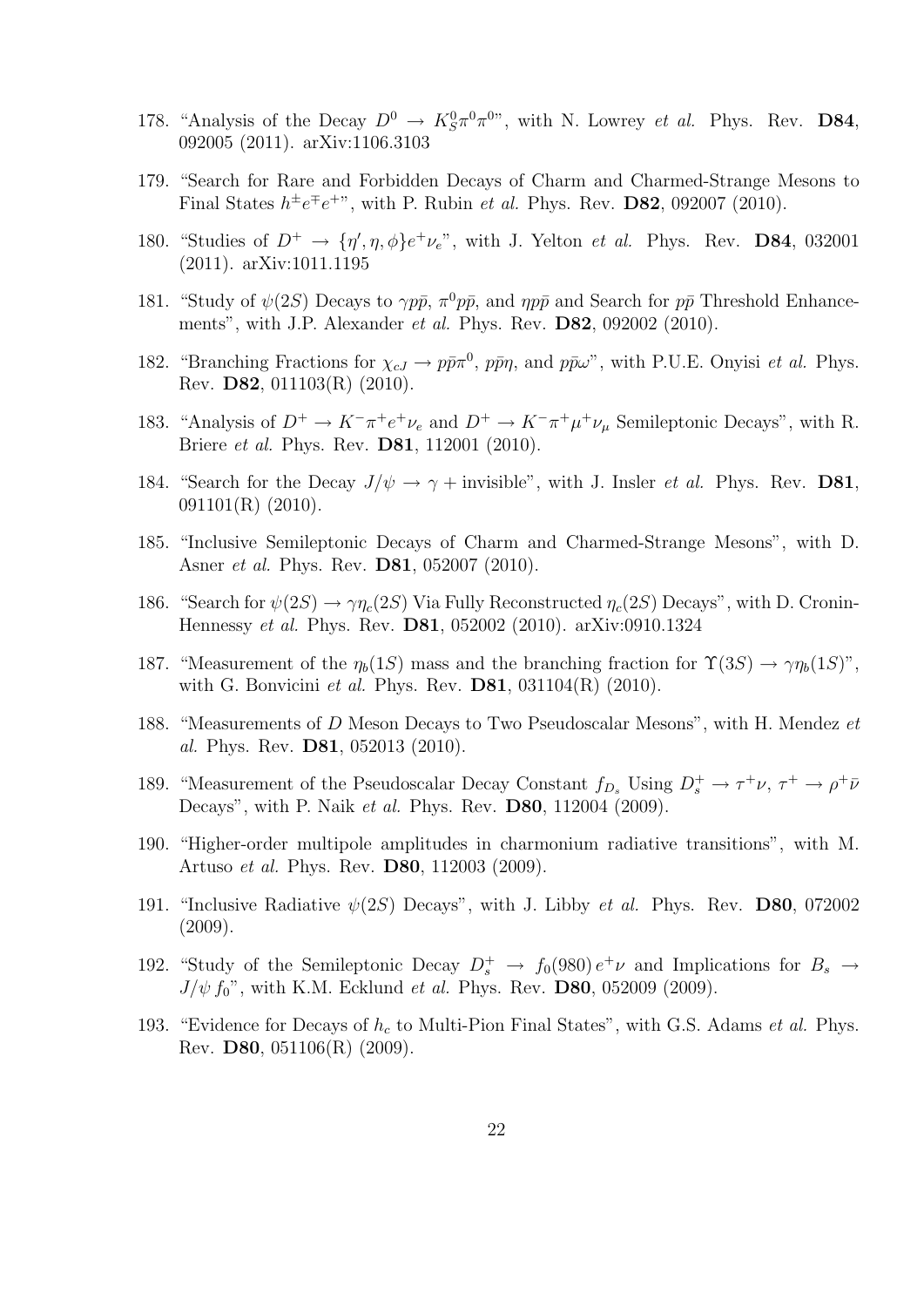- 194. "Improved Measurements of D Meson Semileptonic Decays to  $\pi$  and K Mesons", with D. Besson et al. Phys. Rev. D80, 032005 (2009).
- 195. " $D_s^+$  Exclusive Hadronic Decays Involving  $\omega$ ", with J.Y. Ge *et al.* Phys. Rev. **D80**,  $051102(R)$  (2009).
- 196. "Inclusive Hadron Yields from  $D_s^+$  Decays", with S. Dobbs *et al.* Phys. Rev. D79, 112008 (2009).
- 197. "Search for  $D^0 \to \bar{p}e^+$  and  $D^0 \to pe^{-v}$ , with P. Rubin *et al.* Phys. Rev. D79, 097101  $(2009).$
- 198. "Charmonium Decays to  $\gamma \pi^0$ ,  $\gamma \eta$ , and  $\gamma \eta''$ , with T.K. Pedlar *et al.* Phys. Rev. D79, 111101(R) (2009).
- 199. "Determination of the  $D^0 \to K^-\pi^+\pi^0$  and  $D^0 \to K^-\pi^+\pi^+\pi^-$  Coherence Factors and Average Strong-Phase Differences Using Quantum-Correlated Measurements", with N. Lowrey *et al.* Phys. Rev. **D80**, 031105(R) (2009).
- 200. "First Model-Independent Determination of the Relative Strong Phase Between  $D^0$ and  $\bar{D}^0 \to K_S^0 \pi^+ \pi^-$  and Its Impact on the CKM Angle  $\gamma/\phi_3$  Measurement", with R.A. Briere et al. Phys. Rev. D80, 032002 (2009).
- 201. "Dalitz Plot Analysis of  $D_s^+ \to K^+ K^- \pi^{+\nu}$ , with R.E. Mitchell *et al.* Phys. Rev. D79, 072008 (2009).
- 202. "Absolute Branching Fraction Measurements for Exclusive  $D_s$  Semileptonic Decays", with J. Yelton et al. Phys. Rev. D80, 052007 (2009).
- 203. "Improved Measurement of Absolute Branching Fraction of  $D_s^+ \to \tau^+ \nu_\tau$ ", with P.U.E. Onyisi et al. Phys. Rev. D79, 052002 (2009).
- 204. "Measurement of  $\mathcal{B}(D_s^+ \to \ell^+ \nu)$  and the Decay Constant  $f_{D_s^+}$  From 600 pb<sup>-1</sup> of  $e^+e^-$  Annihilation Data Near 4170 MeV", with J.P. Alexander *et al.* Phys. Rev. D79, 052001 (2009).
- 205. "New Measurement of Exclusive Decays of the  $\chi_{c0}$  and  $\chi_{c2}$  to Two-Meson Final States", with D.M. Asner *et al.* Phys. Rev. **D79**, 072007 (2009).
- 206. "Study of  $D^0 \to \pi^- e^+ \nu_e$ ,  $D^+ \to \pi^0 e^+ \nu_e$ ,  $D^0 \to K^- e^+ \nu_e$ , and  $D^+ \to \bar{K}^0 e^+ \nu_e$  in Tagged Decays of the  $\psi(3770)$  Resonance", with J. Y. Ye et al. Phys. Rev. D79, 052010  $(2009).$
- 207. "Observation of  $\eta'$  Decays to  $\pi^+\pi^-\pi^0$  and  $\pi^+\pi^-e^+e^{-\nu}$ , with P. Naik *et al.* Phys. Rev. Lett. **102**, 061801 (2009).
- 208. "Observation of  $\chi_{cJ}$  Radiative Decays to Light Vector Mesons", with J. V. Bennett et al. Phys. Rev. Lett. 101, 151801 (2008).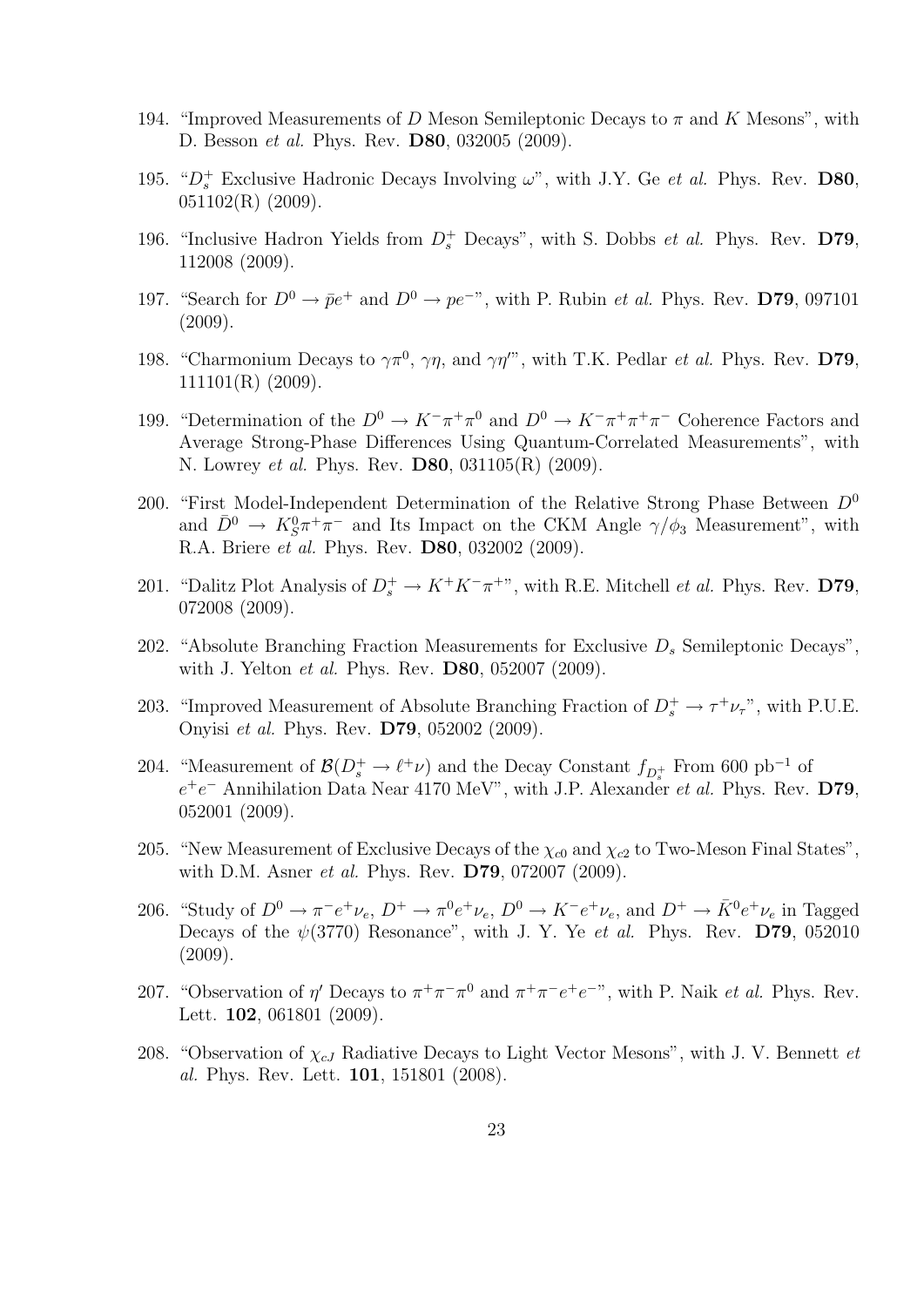- 209. "Measurement of Charm Production Cross Sections in  $e^+e^-$  Annihilation at Energies between 3.97 and 4.26 GeV", with D. Cronin-Hennessy et al. Phys. Rev. D80, 072001  $(2009).$
- 210. "Observation of  $D^+ \to \eta e^+ \nu_e$ ", with R.E. Mitchell *et al.* Phys. Rev. Lett. 102, 081801 (2009).
- 211. "Improved Measurement of Branching Fractions for  $\pi\pi$  Transitions among  $\Upsilon(nS)$  States", with S. R. Bhari *et al.* Phys. Rev. D79, 011103(R) (2009).
- 212. " $J/\psi$  and  $\psi(2S)$  Radiative Transitions to  $\eta_c$ ", with R . E. Mitchell *et al.*, Phys. Rev. Lett. **102**, 011801 (2009).
- 213. "Two-Photon Widths of the  $\chi_{cJ}$  States of Charmonium", with K.M. Ecklund *et al.* Phys. Rev. D78, 091501(R) (2008).
- 214. "Inclusive  $\chi_{bJ}(nP)$  Decays to  $D^0X$ ", with R.A. Briere *et al.* Phys. Rev. D78, 092007 (2008).
- 215. "First Observation of Exclusive  $\chi_{cJ}$  Decays to Two Charged and Two Neutral Hadrons", with Q. He et al. Phys. Rev. D78, 092004 (2008). arXiv:0806.1227
- 216. "Observation of  $\chi_b(1P_J, 2P_J)$  Decays to Light Hadrons", with D. M. Asner *et al.* Phys. Rev. D78, 091103(R) (2008). arXiv:0808.0933
- 217. "Search for CP Violation in the Dalitz-Plot Analysis of  $D^{\pm} \to K^+K^-\pi^{\pm}$ ", with P. Rubin et al. Phys. Rev. D78, 072003 (2008). arXiv:0807.4545
- 218. "Precision Measurement of  $\mathcal{B}(D^+ \to \mu^+\nu)$  and the Pseudoscalar Decay Constant  $f_{D^+}$ ", with B.I. Eisenstein et al. Phys. Rev. D78, 052003 (2008). arXiv:0806.2112
- 219. "Dalitz Plot Analysis of the  $D^+ \to K^-\pi^+\pi^+$  Decay", with G. Bonvicini *et al.* Phys. Rev. D78, 052001 (2008). arXiv:0802.4214
- 220. "Inclusive Radiative  $J/\psi$  Decays", with D. Besson *et al.* Phys. Rev. **D78**, 032012 (2008). arXiv:0806.0315
- 221. "Measurement of Exclusive Baryon-Antibaryon Decays of  $\chi_{cJ}$  Mesons", with P. Naik et al. Phys. Rev. D78, 031101(R) (2008). arXiv:0806.1715
- 222. "Determination of the  $D^0 \to K^+\pi^-$  Relative Strong Phase Using Quantum-Correlated Measurements in  $e^+e^- \to D^0\bar{D}^0$  at CLEO", with D. Asner *et al.* Phys. Rev. D78, 012001 (2008). arXiv:0802.2268
- 223. "Branching Fractions for Transitions of  $\psi(2S) \to J/\psi$ ", with H. Mendez *et al.* Phys. Rev. D78, 011102(R) (2008). arXiv:0804.4432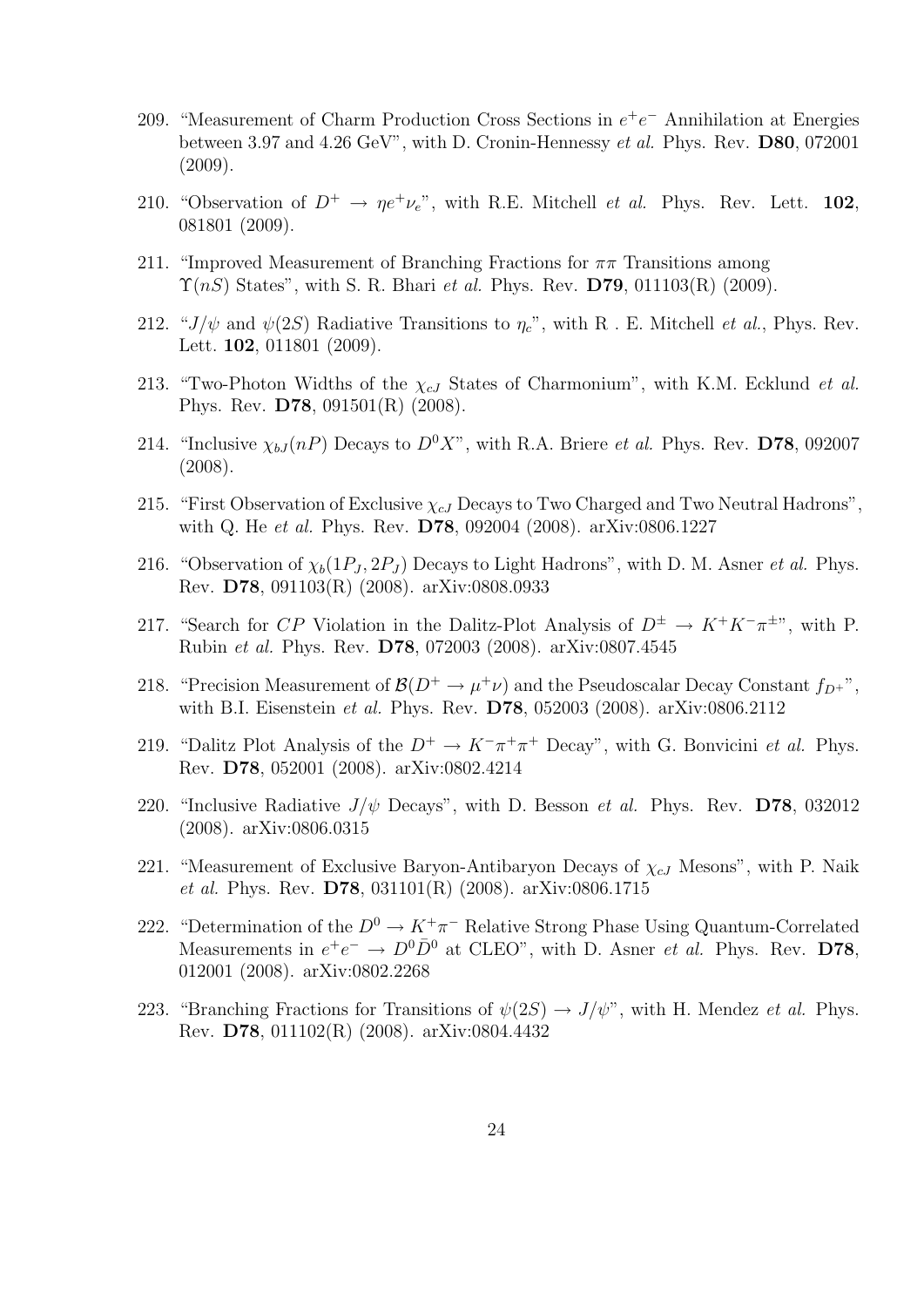- 224. "A Study of the Semileptonic Charm Decays  $D^0 \to \pi^- e^+ \nu_e, D^+ \to \pi^0 e^+ \nu_e, D^0 \to$  $K^-e^+\nu_e$ , and  $D^+ \to \bar{K}^0e^+\nu_e$ ", with S. Dobbs *et al.* Phys. Rev. **D77**, 112005 (2008). arXiv:0712.1020
- 225. "Measurement of Exclusive D Meson Decays to  $\eta$  and  $\eta'$  Final States and SU(3) Amplitude Analysis", with M. Artuso et al. Phys. Rev. **D77**, 092003 (2008). arXiv:0802.2664
- 226. "Absolute Branching Fractions of Cabibbo-Suppressed  $D \to K\bar{K}$  Decays", with G. Bonvicini et al. Phys. Rev. D77, 091106(R) (2008). arXiv:0803.0793
- 227. "Search for Lepton Flavor Violation in Upsilon Decays", with W. Love et al. Phys. Rev. Lett. 101, 201601 (2008).
- 228. "Observation of  $\Upsilon(2S) \to \eta \Upsilon(1S)$  and search for related transitions", with Q. He et al., Phys. Rev. Lett. 101, 192001 (2008).
- 229. "Precision Measurement of the Mass of the  $h_c(1P1)$  State of Charmonium", with S . Dobbs et al., Phys. Rev. Lett. 101, 182003 (2008).
- 230. "Measurement of the  $\eta'$ -meson mass using  $J/\psi \to \gamma \eta''$ , with, J. Libby *et al.*, Phys. Rev. Lett. 101, 182002 (2008).
- 231. "Search for Very Light CP-Odd Higgs Boson in Radiative Decays of Upsilon(1S).", with W. Love *et al.* Phys. Rev. Lett. **101**, 151802 (2008).
- 232. "Observation of  $J/\psi \rightarrow 3\gamma$ ", with G. Adams *et al.* Phys. Rev. Lett. **101**, 101801 (2008). arXiv:0806.0671
- 233. "A Study of the Decays  $D^0 \to \pi^- e^+ \nu_e, D^0 \to K^- e^+ \nu_e, D^+ \to \pi^0 e^+ \nu_e$  and  $D^+ \to$  $\bar{K}^0 e^+ \nu_e$ ", with D. Cronin-Hennessy et al. Phys. Rev. Lett. 100, 251802 (2008). arXiv:0712.0998
- 234. "Determination of the Strong Phase in  $D^0 \rightarrow K^+\pi^-$  Using Quantum-Correlated Measurements", with J.L. Rosner et al. Phys. Rev. Lett. 100, 221801 (2008). arXiv:0802.2264
- 235. "First Observation of the Decay  $D_s^+ \to p\bar{n}$ ", with S.B. Athar *et al.* Phys. Rev. Lett. 100, 181802 (2008). arXiv:0803.1118
- 236. "Absolute Measurement of Hadronic Branching Fractions of the  $D_s^+$  Meson", with J.P. Alexander et al. Phys. Rev. Lett. 100, 161804 (2008). arXiv:0801.0680
- 237. "Measurement of the Absolute Branching Fraction of  $D_s^+ \to \tau^+\nu_{\tau}$  Decay", with K.M. Ecklund et al. Phys. Rev. Lett. 100, 161801 (2008). arXiv:0712.1175
- 238. "Comparison of  $D \to K_S^0 \pi$  and  $D \to K_L^0 \pi$  Decay Rates", with Q. He *et al.* Phys. Rev. Lett. 100, 091801 (2008). arXiv:0711.1463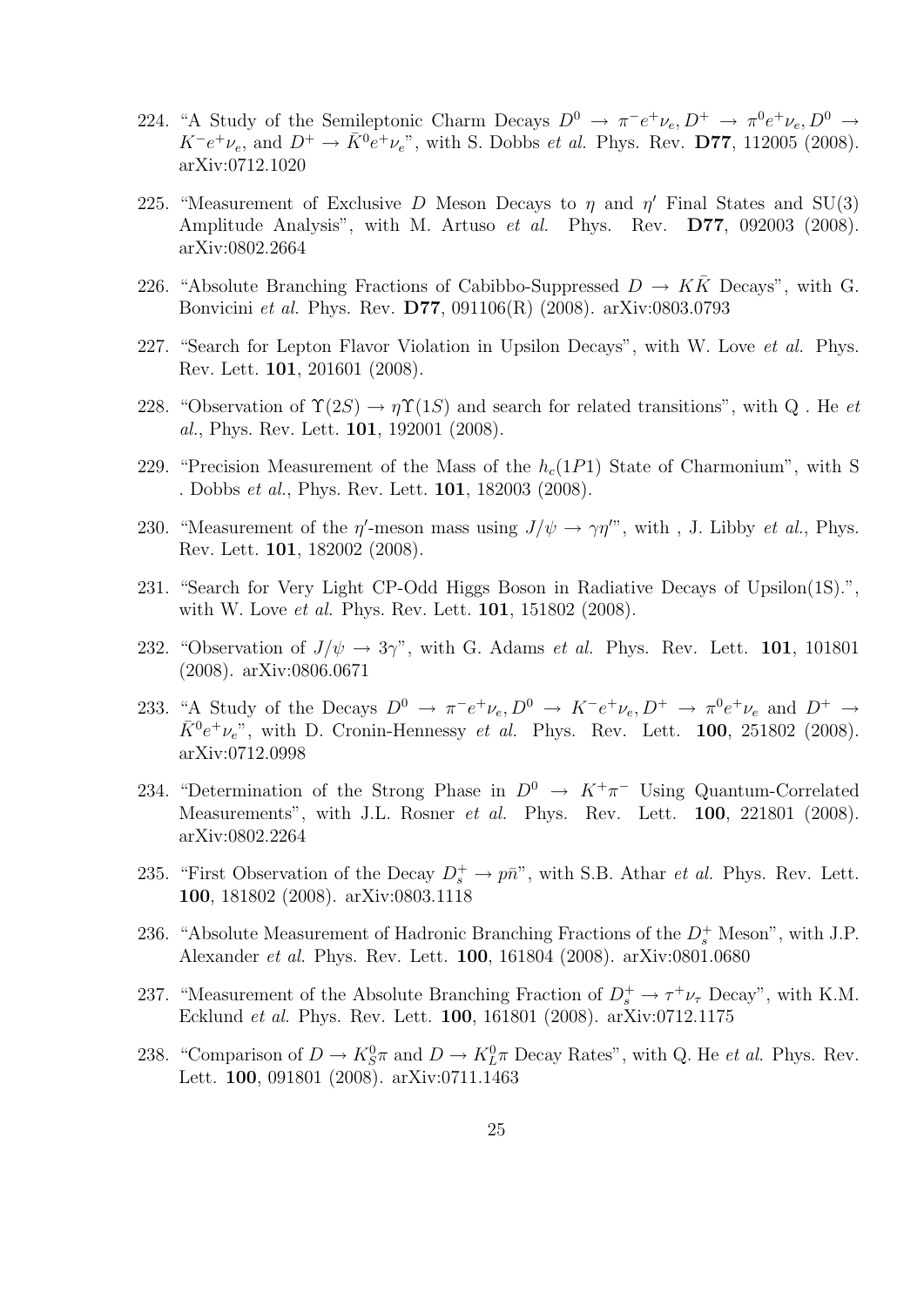- 239. "Measurement of Absolute Hadronic Branching Fractions of D Mesons and  $e^+e^- \rightarrow$  $D\overline{D}$  Cross Sections at the  $\psi(3770)$ ", with S. Dobbs *et al.* Phys. Rev. **D76**, 112001 (2007). arXiv:0709.3783
- 240. "Measurement of Upper Limits for  $\Upsilon \to \gamma + R$  Decays", with J.L. Rosner *et al.* Phys. Rev. D76, 117102 (2007). arXiv:0704.2773
- 241. "Measurement of the Total Hadronic Cross Section in  $e^+e^-$  Annihilations Below 10.56 GeV", with D. Besson et al. Phys. Rev. D76, 072008 (2007). arXiv:0706.2813
- 242. "Search for Radiative Decays of  $\Upsilon(1S)$  into  $\eta$  and  $\eta''$ , with S. B. Athar *et al.* Phys. Rev. D76, 072003 (2007). arXiv:0704.3063
- 243. "Measurement of  $\mathcal{B}(D_s^+ \to \ell^+ \nu)$  and the Decay Constant  $f_{D_s^+}$ ", with T. K. Pedlar et al. Phys. Rev. D76, 072002 (2007). arXiv:0704.0437
- 244. "Study of Dipion Transitions Among Upsilon(3S), Upsilon(2S) and Upsilon(1S) States", with D. Cronin-Hennessy et al. Phys. Rev. D76, 072001 (2007). arXiv:0706.2317
- 245. "Comparison of Particle Production in Quark and Gluon Fragmentation at  $\sqrt{s} \sim 10 \,\text{GeV}$ ", with R.A. Briere *et al.* Phys. Rev. **D76**, 012005 (2007). arXiv:0704.2766
- 246. "Dalitz Plot Analysis of the  $D^+ \to \pi^- \pi^+ \pi^+$  Decay", with G. Bonvicini *et al.* Phys. Rev. D76, 012001 (2007). arXiv:0704.3954
- 247. "Radiative Decays of the  $\Upsilon(1S) \to \gamma \pi^0 \pi^0$ ,  $\gamma \eta \eta$  and  $\gamma \pi^0 \eta$ ", with D. Besson *et al.* Phys. Rev. D75, 072001 (2007). hep-ex/0512003
- 248. " $\chi_{c0}$  and  $\chi_{c2}$  Decays into  $\eta\eta$ ,  $\eta\eta'$ , and  $\eta'\eta'$  Final States", with G.S. Adams *et al.* Phys. Rev. D75, 071101(R) (2007). hep-ex/0611021
- 249. "Search for Invisible Decays of the  $\Upsilon(1S)$  Resonance", with P. Rubin *et al.* Phys. Rev. D75, 031104(R) (2007). hep-ex/0612051
- 250. " $\chi_{cJ}$  Decays to  $h^{+}h^{-}h^{0}$ ", with S.B. Athar *et al.* Phys. Rev. **D75**, 032002 (2007). hep-ex/0611032
- 251. "Antideuteron Produciton in  $\Upsilon(nS)$  Decays and the Nearby Continuum", with D.M. Asner et al. Phys. Rev. D75, 012009 (2007). hep-ex/0612019
- 252. "Search for  $\psi(2s) \to \eta_c \pi^+ \pi^- \pi^{0}$ ", with T. Pedlar *et al.* Phys. Rev. D75, 011102(R) (2007). hep-ex/0611027
- 253. "Measurement of  $\mathcal{B}(\Upsilon(5S) \to B_s^{(*)} \bar{B}_s^{(*)})$  using  $\phi$  Mesons", with G.S. Huang *et al.* Phys. Rev. D75, 012002 (2007). hep-ex/0610035
- 254. "Suppressed Decays of  $D_s^+$  Mesons to Two Pseudoscalar Mesons", with G.S. Adam et al. Phys. Rev. Lett. 99, 191805 (2007). arXiv:0708.0139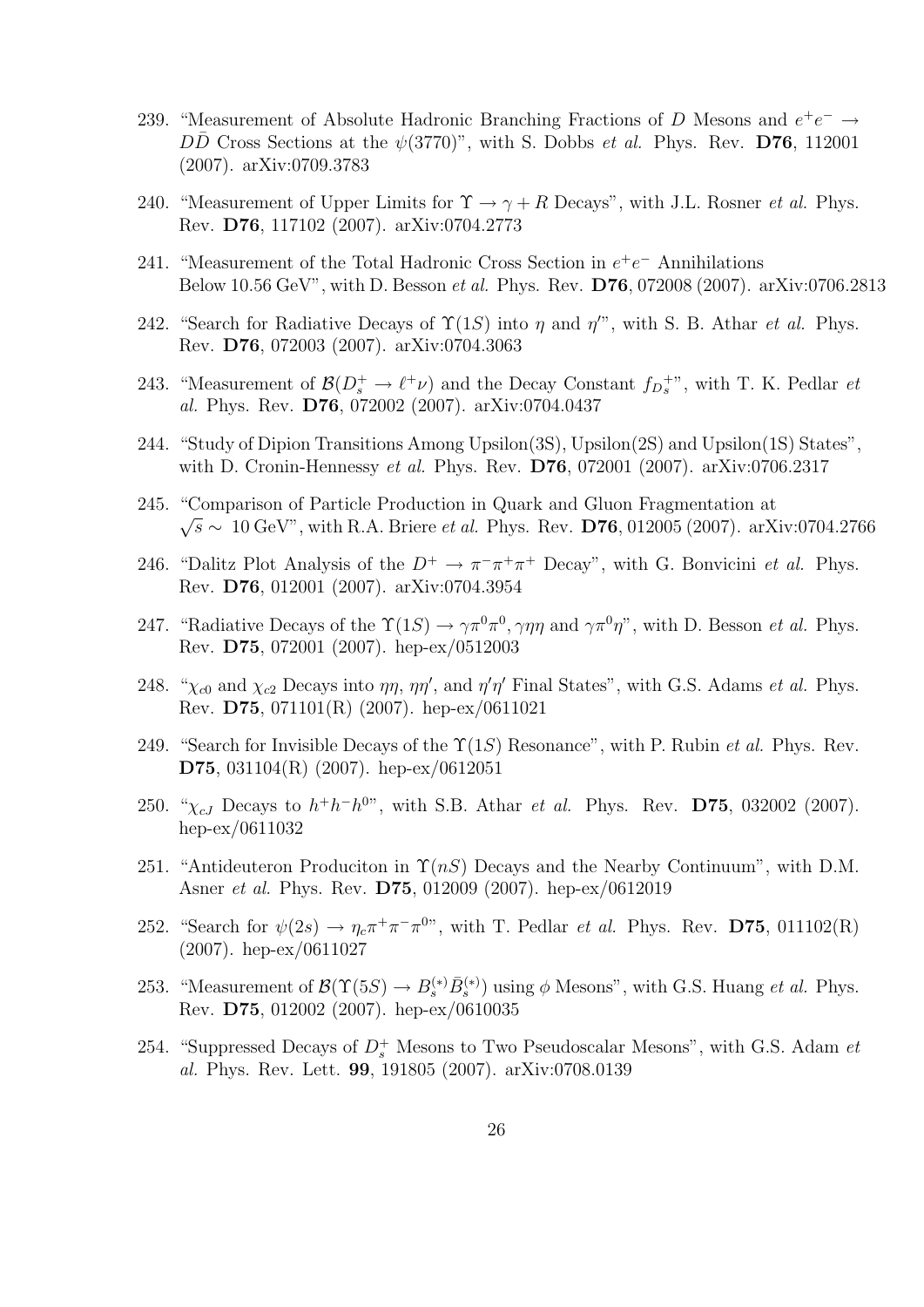- 255. "Evidence for the Decay  $D^0 \to K^-\pi^+\pi^-e^+\nu_e$ ", with M. Artuso, *et al.* Phys. Rev. Lett. 99, 191801 (2007). arXiv:0705.4276
- 256. "Measurement of the  $\eta$ -Meson Mass Using  $\psi(2S) \to \eta J/\psi$ ", with D. Miller *et al.* Phys. Rev. Lett. 99, 122002 (2007). arXiv:0707.1810
- 257. "Measurement of Prominent  $\eta$  Decay Branching Fractions", with A. Lopez *et al.* Phys. Rev. Lett. 99, 122001 (2007). arXiv:0707.1601
- 258. "Measurement of the Decay Constant  $f_{D_s^+}$  using  $D_s^+ \to \ell^+ \nu$ ", with M. Artuso *et al.* Phys. Rev. Lett. 99, 071802 (2007). arXiv:0704.0629
- 259. "Study of Exclusive Charmless Semileptonic B Decay and  $|V_{ub}|$ ", with N.E. Adam et al. Phys. Rev. Lett. 99, 041802 (2007). hep-ex/0703041
- 260. "Precision Determination of the  $D^0$  Mass", with C. Cawlfield *et al.* Phys. Rev. Lett. 98, 092002 (2007). hep-ex/0701016
- 261. "Observation of  $\Upsilon(3S) \to \tau\tau$  and Tests of Lepton Universality in  $\Upsilon$  Decays", with D. Besson et al. Phys. Rev. Lett. 98, 052002 (2007). hep-ex/0607019
- 262. "Measurement of Inclusive Production of  $\eta, \eta'$  and  $\phi$  Mesons in  $D^0, D^+$  and  $D_s^+$  Decays", with G.S. Huang et al. Phys. Rev. D74, 112005 (2006). hep-ex/0610008
- 263. "Improved Measurement of the Branching Fraction and Energy Spectrum of  $\eta'$  from  $\Upsilon(1S)$  Decays", with O. Aquines *et al.* Phys. Rev. **D74**, 092006 (2006). hepex/0610032
- 264. "Confirmation of the  $Y(4260)$  Resonance Production in ISR", with Q. He et al. Phys. Rev. D74, 091104(R) (2006). hep-ex/0611026
- 265. "Branching Fraction for the Doubly-Cabibbo-Suppressed Decay  $D^+ \to K^+\pi^0$ ", with S.A. Dytman et al. Phys. Rev. D74, 071102(R) (2006). hep-ex/0609008 Erratum Phys. Rev. **D74**, 079904 (2006).
- 266. "Model Independent Measurement of Form Factors in the Decay  $D^+ \to K^-\pi^+e^+\nu_e$ ", with M.R. Shepherd et al. Phys. Rev. D74, 052001 (2006). hep-ex/0606010
- 267. "Measurement of Interfering  $K^{*+}K^-$  and  $K^{*-}K^+$  Amplitudes in the Decay  $D^0 \rightarrow$  $K^+K^-\pi^{0}$ , with C. Cawlfield *et al.* Phys. Rev. **D74**, 031108(R) (2006). hepex/0606045
- 268. "Observation of  $\psi(3770) \rightarrow \gamma \chi_{c0}$ ", with R.A. Briere *et al.* Phys. Rev. D74, 031106(R) (2006). hep-ex/0605070
- 269. "Search for the non- $D\bar{D}$  Decay  $\psi(3770) \to K_S^0 K_L^{0}$ ", with D. Cronin-Hennessy *et al.* Phys. Rev. D74, 012005 (2006). hep-ex/0603026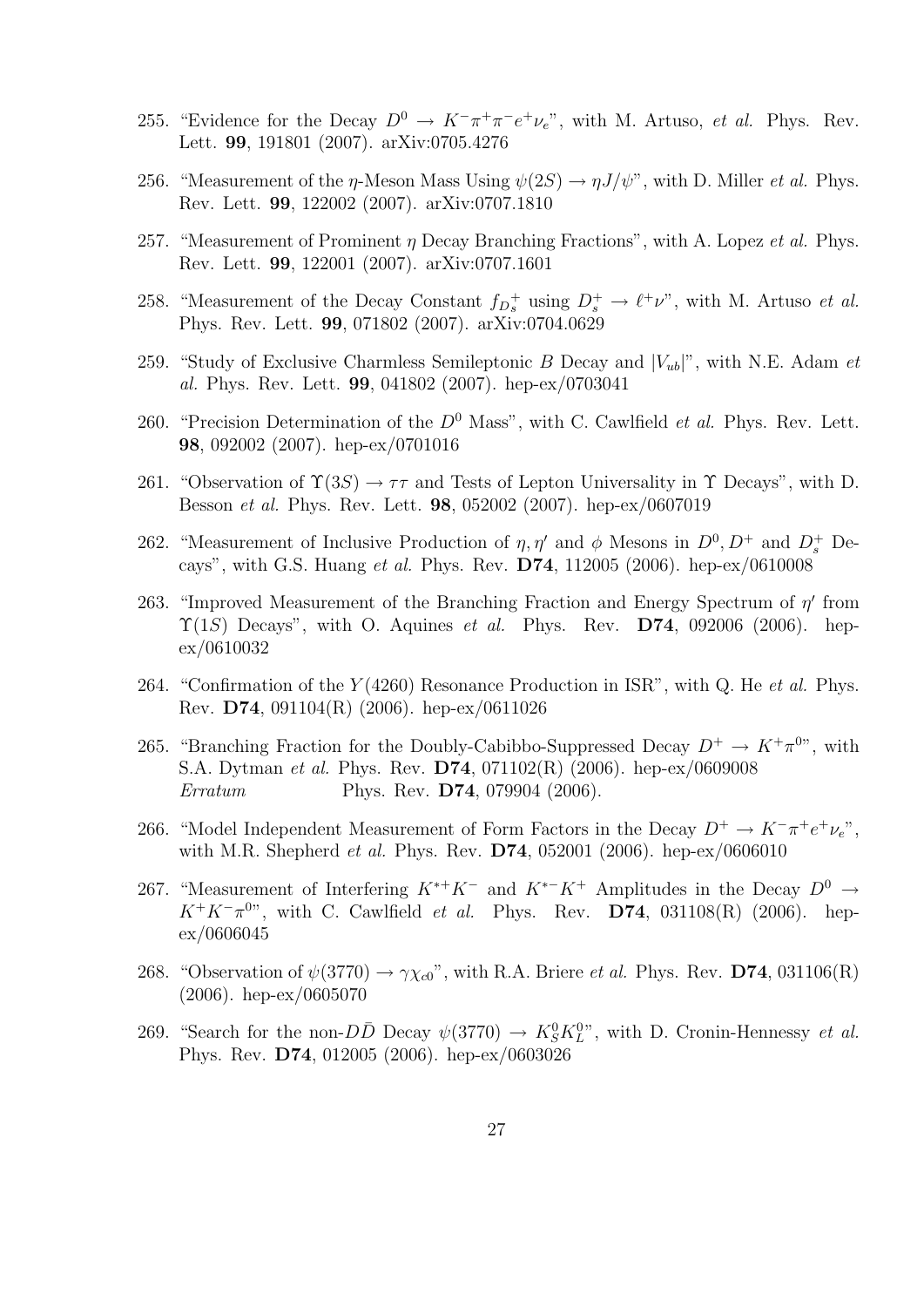- 270. "Measurement of Interference between Electromagnetic and Strong Amplitudes in  $\psi(2S)$  Decays to Two Pseudoscalar Mesons", with S. Dobbs *et al.* Phys. Rev. D74, 011105(R) (2006). hep-ex/0603020
- 271. "Measurement of the Direct Photon Momentum Spectrum in  $\Upsilon(1S)$ ,  $\Upsilon(2S)$ , and  $\Upsilon(3S)$ Decays", with D. Besson et al. Phys. Rev. D74, 012003 (2006). hep-ex/0512061
- 272. "An Investigation of  $D^+ \to \tau^+\nu$ ", with P. Rubin *et al.* Phys. Rev. **D73**, 112005 (2006). hep-ex/0604043
- 273. "Two-Photon Width of the Charmonium State  $\chi_{c2}$ ", with S. Dobbs *et al.* Phys. Rev. D73, 071101(R) (2006). hep-ex/0510033
- 274. "Measurement of  $\Gamma_{ee}(J/\psi)$ ,  $\Gamma_{tot}(J/\psi)$ , and  $\Gamma_{ee}[\psi(2S)]/\Gamma_{ee}(J/\psi)$ ", with G.S. Adams et al. Phys. Rev. D73, 051103(R) (2006). hep-ex/0512046
- 275. "Radiative Decays of the  $\Upsilon(1S)$  to a Pair of Charged Hadrons", with S.B. Athar *et al.* Phys. Rev. D73, 032001 (2006). hep-ex/0510015
- 276. "Experimental Study of  $\chi_b(2P) \to \pi \pi \chi_b(1P)$ ", with C. Cawlfield *et al.* Phys. Rev. D73, 012003 (2006). hep-ex/0511019
- 277. "Absolute Branching Fraction Measurements for  $D^+$  and  $D^0$  Inclusive Semileptonic Decays", with N.E. Adam et al. Phys. Rev. Lett. 97, 251801 (2006). hep-ex/0604044
- 278. "Decay of  $\psi(3770)$  to Light Hadrons", with G.S. Adams *et al.* Phys. Rev. D73, 012002 (2006). hep-ex/0509011
- 279. "Observation of  $\psi(3770) \to \gamma \chi_{c1} \to \gamma \gamma J/\psi$ ", with T.E. Coan *et al.* Phys. Rev. Lett. 96, 182002 (2006). hep-ex/0509030
- 280. "Charmonium Decays of  $Y(4260)$ ,  $\psi(4160)$ , and  $\psi(4040)$ ", with T.E. Coan et al. Phys. Rev. Lett. 96, 162003 (2006). hep-ex/0602034
- 281. "Measurements of the Exclusive Decays of the  $\Upsilon(5S)$  to B Meson Final States and Improved  $B_s^*$  Mass Measurement", with O. Aquines *et al.* Phys. Rev. Lett. **96**, 152001 (2006). hep-ex/0601044
- 282. "Experimental Limits on Weak Annihilation Contributions to  $b \to u\ell\nu$  Decay", with J.L. Rosner et al. Phys. Rev. Lett. 96, 121801 (2006). hep-ex/0601027
- 283. "Dielectron Widths of the  $\Upsilon(1S, 2S, 3S)$  Resonances", with J. L. Rosner *et al.* Phys. Rev. Lett. 96, 092003 (2006). hep-ex/0512056
- 284. "Measurement of  $\sigma(e^+e^- \to \psi(3770) \to \text{hadrons})$  at  $E_{cm} = 3773 \text{ MeV}$ ", with D. Besson et al. Phys. Rev. Lett. 96, 092002 (2006). hep-ex/0512038
- 285. "Observation of  $\psi(3770) \to \pi \pi J/\psi$  and Measurement of  $\Gamma_{ee}[\psi(2S)]$ ", with N. E. Adam et al. Phys. Rev. Lett. 96, 082004 (2006). hep-ex/0508023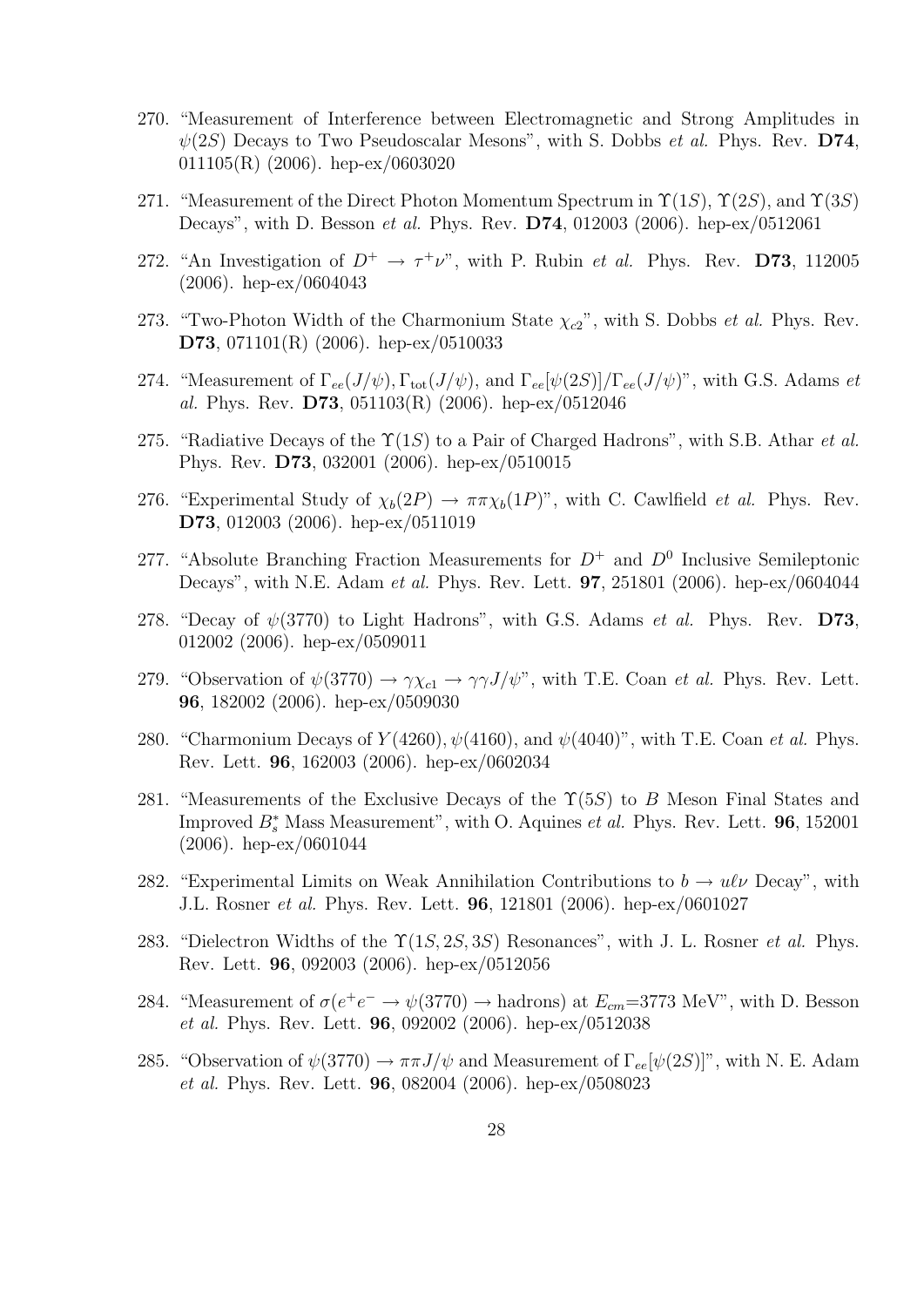- 286. "New Measurements of Cabibbo-Suppressed Decays of D Mesons with the CLEO-c Detector", with P. Rubin et al. Phys. Rev. Lett. 96, 081802 (2006). hep-ex/0512063
- 287. "Search for Exclusive Multi-Body Non- $D\overline{D}$  Decays at the  $\psi(3770)$ ", with G.S. Huang et al. Phys. Rev. Lett. 96, 032003 (2006). hep-ex/0509046
- 288. "Observation of  $B_s$  Production at the  $\Upsilon(5S)$  Resonance", with G. Bonvicini et al. Phys. Rev. Lett. 96, 022002 (2006). hep-ex/0510034
- 289. "The CLEO RICH Detector", M. Artuso et al.. Nucl. Instrum. Meth. A554 147 (2005).
- 290. "Observation of  $B_s$  Production at the  $\Upsilon(5S)$  Resonance", with G. Bonvicini et al. Phys. Rev. Lett. 96, 022002 (2006). hep-ex/0510034
- 291. "Observation of the  ${}^{1}P_{1}$  State of Charmonium", with P. Rubin *et al.* Phys. Rev. **D72**, 092004 (2005). hep-ex/0508037
- 292. "Branching Fraction Measurements of  $\psi(2S)$  Decay to Baryon-Antibaryon Final States", with T.K. Pedlar *et al.* Phys. Rev.  $D72$ ,  $051108(R)$  (2005). hep-ex/0505057
- 293. "Searches for CP Violation and  $\pi\pi$  S-Wave in the Dalitz-Plot Analysis of  $D^0 \rightarrow$  $\pi^+\pi^-\pi^{0}$ , with D. Cronin-Hennessy *et al.* Phys. Rev. D72, 031102(R) (2005). hepex/0503052
- 294. "Search for  $D^0$ - $\bar{D}^0$  Mixing in the Dalitz Plot Analysis of  $D^0 \to K_S^0 \pi^+ \pi^-$ ", with D.M. Asner et al. Phys. Rev. D72, 012001 (2005). hep-ex/0503045
- 295. "Measurement of the Branching Fractions for  $J/\psi \to \ell^+ \ell^-$ ", with Z. Li *et al.* Phys. Rev. D71, 111103(R) (2005). hep-ex/0503027
- 296. "The Search for  $\eta(1440) \to K_S^0 K^{\pm} \pi^{\mp}$  in Two-Photon Fusion at CLEO", with R. Ahohe et al. Phys. Rev. D71, 072001 (2005). hep-ex/0501026
- 297. "Limits on Neutral D Mixing in Semileptonic Decays", with C. Cawlfield *et al.* Phys. Rev. D71, 077101 (2005). hep-ex/0502012
- 298. "A New Measurement of the Masses and Widths of the  $\Sigma_c^{*++}$  and  $\Sigma_c^{*0}$  Charmed Baryons", with S.B. Athar et al. Phys. Rev. D71, 051101(R) (2005).
- 299. "Search for  $e^+e^- \to \Lambda_b^0 \bar{\Lambda}_b^0$  Near Threshold", with D. Besson *et al.* Phys. Rev. D71, 012004 (2005). hep-ex/0411078
- 300. "Precision Measurements of the Timelike Electromagnetic Form Factors of Pion, Kaon, and Proton", with T.K. Pedlar et al. Phys. Rev. Lett. 95, 261803 (2005). hepex/0510005
- 301. "Evidence for  $B_s^{(*)}\bar{B}_s^{(*)}$  Production at the  $\Upsilon(5S)$ ", with M. Artuso *et al.* Phys. Rev. Lett. 95, 261801 (2005). hep-ex/0508047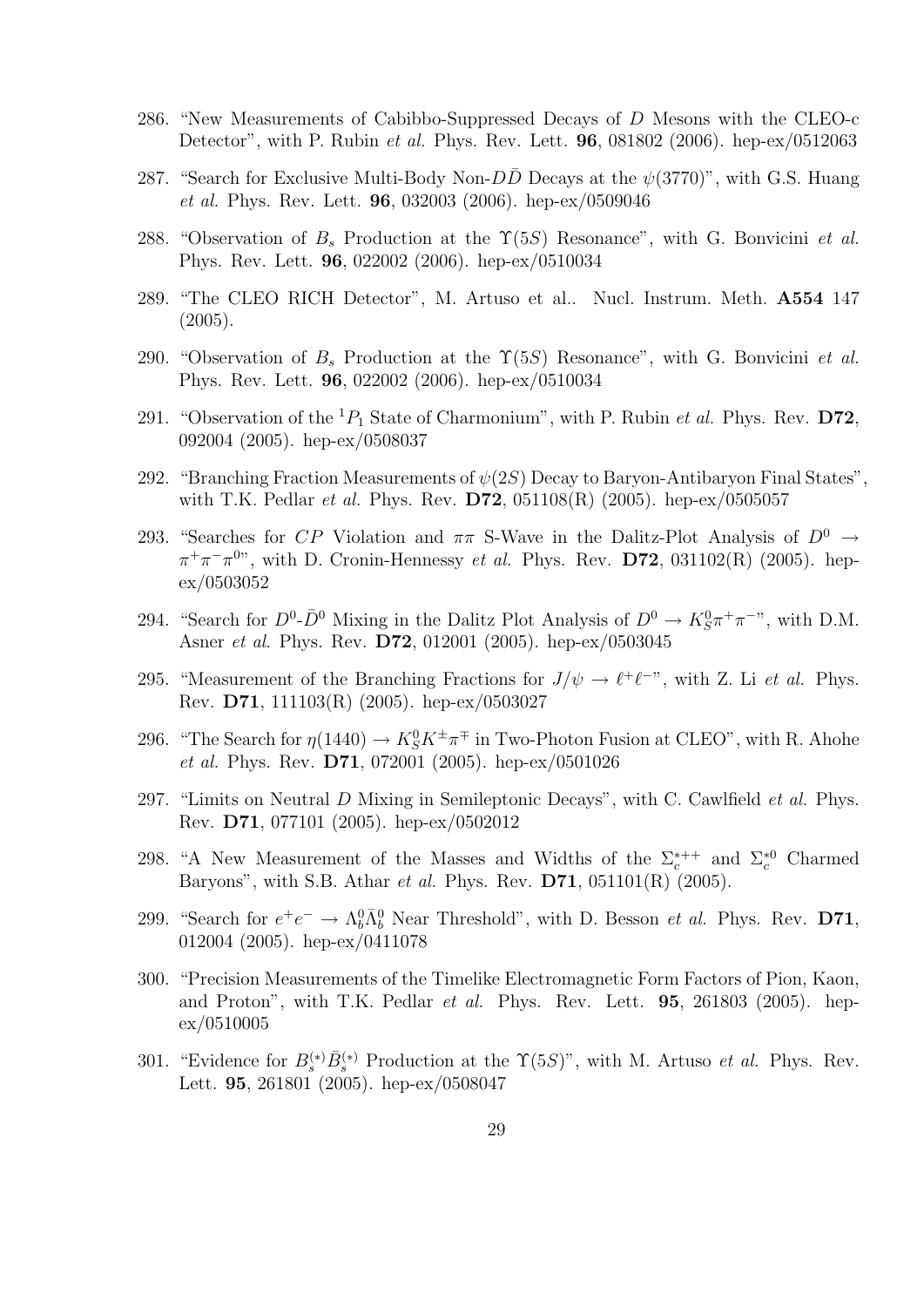- 302. "Improved Measurement of  $\mathcal{B}(\mathcal{D}^+ \to \mu^+\nu)$  and the Pseudoscalar Decay Constant  $f_{D^+}$ ", with M. Artuso et al. Phys. Rev. Lett. 95, 251801 (2005). hep-ex/0508057
- 303. "Search for Rare and Forbidden Decays  $D^+ \to h^{\pm}e^{\mp}e^{\mp}$ ", with Q. He *et al.* Phys. Rev. Lett. 95, 221802 (2005). hep-ex/0508031
- 304. "Absolute Branching Fraction Measurements of Exclusive  $D^0$  Semileptonic Decays", with T.E. Coan et al. Phys. Rev. Lett. 95, 181802 (2005). hep-ex/0506052
- 305. "Measurement of Absolute Hadronic Branching Fractions of D Mesons and  $e^+e^- \rightarrow$  $D\overline{D}$  Cross Sections at  $E_{cm} = 3773$  MeV", with Q. He et al. Phys. Rev. Lett. **95**, 121801 (2005). hep-ex/0504003
- 306. "Observation of the  $h_c(^1P_1)$  State of Charmonium", with J. L. Rosner *et al.* Phys. Rev. Lett. 95, 102003 (2005). hep-ex/0505073
- 307. "Observation of Thirteen New Exclusive Multi-Body Hadronic Decays of the  $\psi(2S)$ ", with R.A. Briere *et al.* Phys. Rev. Lett. **95**, 062001 (2005). hep-ex/0505101
- 308. "Study of  $\tau$  Decays to Four-Hadron Final States with Kaons", with K. Arms et al. Phys. Rev. Lett. 94, 241802 (2005). hep-ex/0501042
- 309. "Branching Fractions for  $\psi(2S)$  to  $J/\psi$  Transitions", with N.E. Adam *et al.* Phys. Rev. Lett. 94, 232002 (2005). hep-ex/0503028
- 310. "Improved Measurement of the Form Factors in the Decay  $\Lambda_c^+ \to \Lambda e^+ \nu_e$ ", with J.W. Hinson et al. Phys. Rev. Lett. 94, 191801 (2005). hep-ex/0501002
- 311. "Search for  $X(3872)$  in  $\gamma\gamma$  Fusion and ISR at CLEO", with S. Dobbs *et al.* Phys. Rev. Lett. 94, 032004 (2005). hep-ex/0410038
- 312. "Photon Transitions in  $\Upsilon(2S)$  and  $\Upsilon(3S)$  Decays", with M. Artuso *et al.* Phys. Rev. Lett. 94, 032001 (2005). hep-ex/0411068
- 313. "Observation of  $1^-0^-$  Final States from  $\psi(2S)$  Decays and  $e^+e^-$  Annihilation", with N.E. Adam et al. Phys. Rev. Lett. 94, 012005 (2005).
- 314. "Measurement of the Muonic Branching Fractions of the Narrow Upsilon Resonances", with G.S. Adams *et al.* Phys. Rev. Lett. **94**, 012001 (2005).
- 315. "Study of the Semileptonic Charm Decays  $D^0 \to \pi^- \ell^+ \nu$  and  $D^0 \to K^- \ell^+ \nu$ ", with G.S. Huang et al. Phys. Rev. Lett. 94, 011802 (2005).
- 316. "Measuring  $\mathcal{B}(\mathcal{D}^+ \to \mu^+\nu)$  and the Pseudoscalar Decay Constant  $f_{D^+}$ ", with G. Bonvicini et al. Phys. Rev. D70, 112004 (2004).
- 317. "Photon Transitions in  $\psi(2S)$  Decays to  $\chi_{cJ}(1P)$  and  $\eta_c(1S)$ ", with S.B. Athar *et al.* Phys. Rev. D70, 112002 (2004).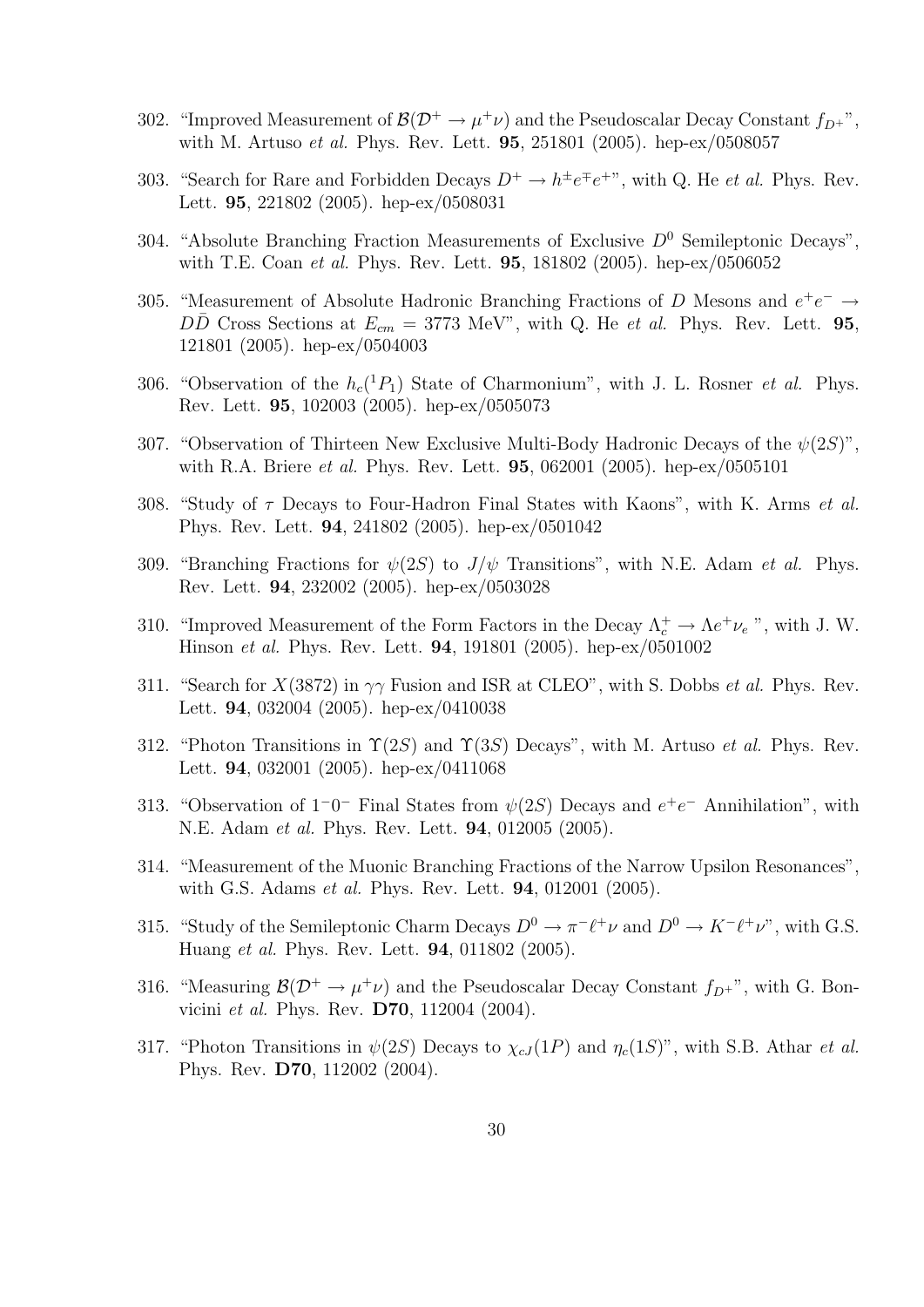- 318. "Charm Meson Spectra in  $e^+e^-$  Annihilation at 10.5 GeV C.M.E.", with M. Artuso et al. Phys. Rev. D70, 112001 (2004).
- 319. "Search for CP Violation in  $D^0 \to K_S^0 \pi^+ \pi^-$ ", with D. Asner *et al.* Phys. Rev. D70, 091101 (R).(2004)
- 320. "New Measurements of  $\Upsilon(1S)$  Decays to Charmonium Final States", with R.A. Briere et al. Phys. Rev. D70, 072001 (2004).
- 321. "Measurement of the B-Meson Inclusive Semileptonic Branching Fraction and Electron-Energy Moments ", with A.H. Mahmood et al. Phys. Rev. D70, 032003 (2004).
- 322. "Moments of the B Meson Inclusive Semileptonic Decay Rate using Neutrino Reconstruction", with S.E. Csorna et al. Phys. Rev. D70, 032002 (2004).
- 323. "First Observation of a  $\Upsilon(1D)$  State", with G. Bonvicini et al. Phys. Rev. D70, 032001 (2004).
- 324. "Cabibbo-Suppressed Decays of  $D^+ \to \pi^+\pi^0$ ,  $K^+\bar{K}^0$ ,  $K^+\pi^{0}$ ", with K. Arms *et al.* Phys. Rev. D69, 071102 (R).(2004)
- 325. "Measurement of the Decay Rate of  $\Xi_c^0 \to pK^-K^-\pi^+$  Relative to  $\Xi_c^0 \to \Xi^-\pi^+$ ", with I. Danko et al. Phys. Rev. D69, 052004 (2004).
- 326. "Search for the Lepton-Flavor-Violating Leptonic B Decays  $B^0 \to \mu^{\pm} \tau^{\mp}$  and  $B^0 \to \tau^{\pm}$  $e^{\pm} \tau^{\mp}$ ", with A. Bornheim *et al.* Phys. Rev. Lett. **93**, 241802 (2004).
- 327. "First Observation and Dalitz Anaylsis of the  $D^0 \to K_S^0 \eta \pi^0$  Decay", with P. Rubin *et* al. Phys. Rev. Lett. 93, 111801 (2004).
- 328. "Wess-Zumino Current and the Structure of the Decay  $\tau \to K^-K^+\pi^-\nu_\tau$ ", with T.E. Coan et al. Phys. Rev. Lett. 92, 232001 (2004).
- 329. "Observation of the Hadronic Transitions  $\chi_{b1,2}(2P) \rightarrow \omega \Upsilon(1S)$ ", with D. Cronin-Hennessy et al. Phys. Rev. Lett. 92, 222002 (2004).
- 330. "Observation of  $\eta_c'$  Production in  $\gamma\gamma$  Fusion at CLEO", with D. Asner *et al.* Phys. Rev. Lett. 92, 142001 (2004).
- 331. "Study of the q<sup>2</sup>-dependence of  $B \to \pi \ell \nu$  and  $B \to \rho(\omega)\ell \nu$  Decay and Extraction of  $|V_{ub}|^{\nu}$ , with S.B. Athar *et al.* Phys. Rev. **D68**, 072003 (2003).
- 332. "Measurements of Charmless Hadronic Two-Body B Meson Decays and the Ratio  $\mathcal{B}(B \to DK)/\mathcal{B}(B \to D\pi)$ ", with A. Bornheim *et al.* Phys. Rev. **D68**, 052002 (2003).
- 333. "Observation of a Narrow resonance of Mass 2.46 GeV/ $c^2$  Decaying to  $D_s^{*+}\pi^0$  and Confirmation of the  $D_{sJ}^*(2317)$  State", with D. Besson *et al.* Phys. Rev. **D68**, 032002 (2003).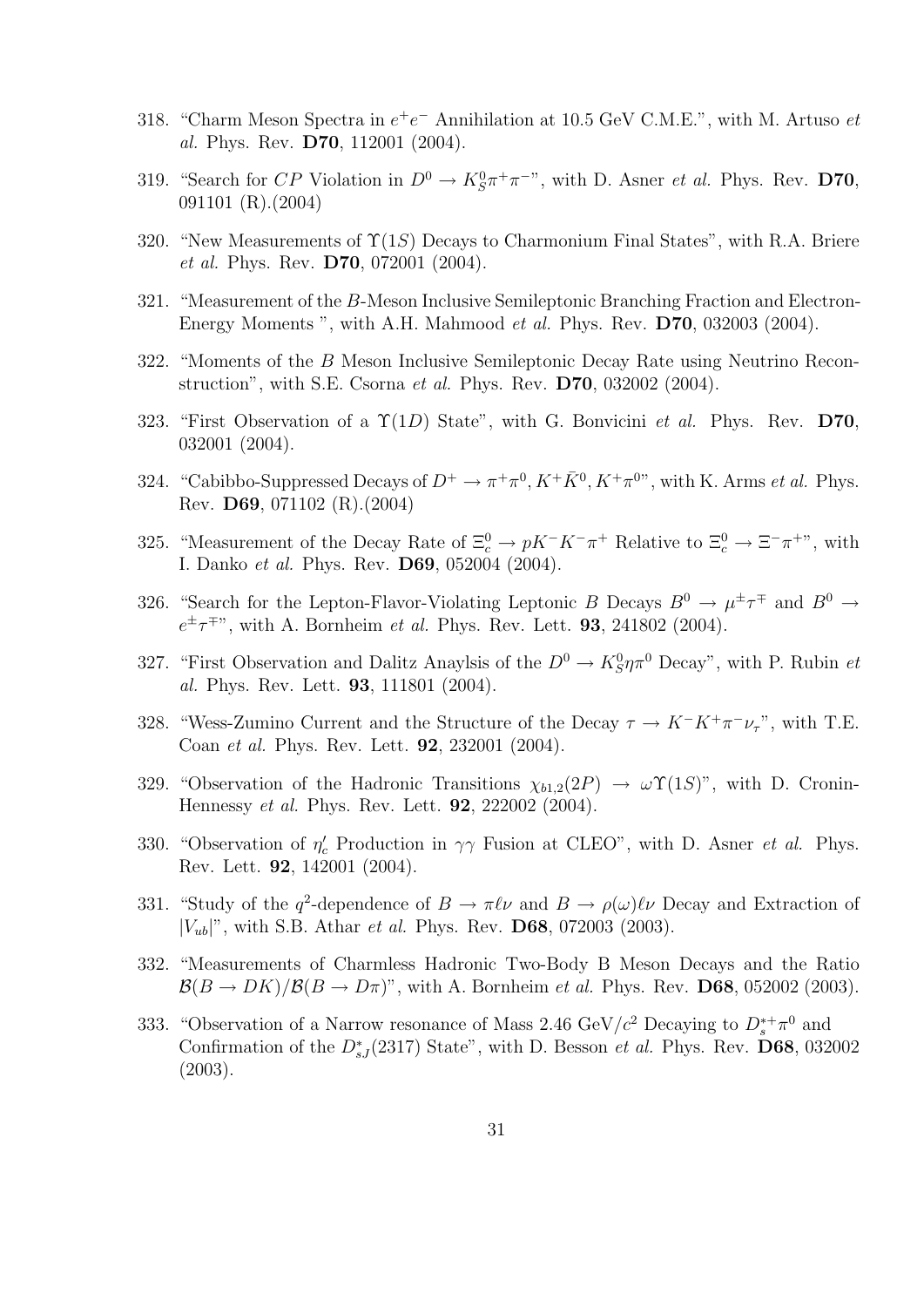- 334. "Search for Baryons in the Radiative Penguin Decay  $b \to s\gamma$ ", with K.W. Edwards *et* al. Phys. Rev. D68, 011102 (R).(2003)
- 335. "Search for  $B \to pe^- \bar{\nu}_e X$  Decay Using a Partial Reconstruction Method", with N.E. Adam et al. Phys. Rev. D68, 012004 (2003).
- 336. "Study of the Charmless Inclusive  $B \to \eta' X$  Decay", with G. Bonvicini *et al.* Phys. Rev. D68, 011101 (R).(2003)
- 337. "Measurement of the Charge Asymmetry in  $B \to K^*(892)^{\pm} \pi^{\mp}$ ", with B. Eisenstein et al. Phys. Rev. D68, 017101 (2003).
- 338. "Measurements of the Branching Fractions and Helicity Amplitudes in  $B \to D^*\rho$ Decays", with S.E. Csorna *et al.* Phys. Rev. **D67**, 112002 (2003).
- 339. "Measurement of Lepton Momentum Moments in the Decay  $\bar{B} \to X\ell\bar{\nu}$  and Determination of Heavy Quark Expansion Parameters and  $|V_{cb}|$ ", with A. H. Mahmood *et al.* Phys. Rev. D67, 072001 (2003).
- 340. "Inclusive  $\eta'$  Production at the  $\Upsilon(1S)$ ", with M. Artuso *et al.* Phys. Rev. D67, 052003 (2003).
- 341. "Determination of the  $\bar{B} \to D^*\ell\bar{\nu}$  Decay Width and  $|V_{cb}|$ ", with N.E. Adam *et al.* Phys. Rev. D67, 032001 (2003).
- 342. "First Observation of the Exclusive Decays  $\Lambda_c^+ \to \Lambda \pi^+ \pi^+ \pi^- \pi^0$  and  $\Lambda_c^+ \to \Lambda \omega \pi^+$ ", with D. Cronin-Hennessy et al. Phys. Rev. D67, 012001 (2003).
- 343. "Branching Fractions of tau Leptons to Three Charged Hadrons", with R.A. Briere et al. Phys. Rev. Lett. 90, 181802 (2003).
- 344. "First Search for the Flavor Changing Neutral Current Decay  $D^0 \to \gamma \gamma$ ", with T.E. Coan et al. Phys. Rev. Lett. 90, 101801 (2003).
- 345. "Measurement of Exclusive B Decays to Final States Containing a Charmed Baryon", with S.A. Dytman et al. Phys. Rev. D66, 091101 (R).(2002)
- 346. "Antisearch for the Glueball Candidate  $f_J(2220)$  in Two-Photon Interactions", with K. Benslama et al. Phys. Rev. D66, 077101 (2002).
- 347. "Search for Neutrinoless tau Decays Involving the  $K_S^0$  Meson", with S. Chen *et al.* Phys. Rev. D66, 071101 (2002).
- 348. "Measurement of the Ratio of Branching Fractions of the  $\Upsilon(4S)$  to Charged and Neutral B Mesons", with S.B. Athar et al. Phys. Rev.  $\mathbf{D66}$ , 052003 (2002).
- 349. "Correlated Inclusive  $\Lambda\bar{\Lambda}$  Production in  $e^+e^-$  Annihilations at  $\sqrt{s} \sim 10.5$  GeV", with Z. Metreveli et al. Phys. Rev. D66, 052002 (2002).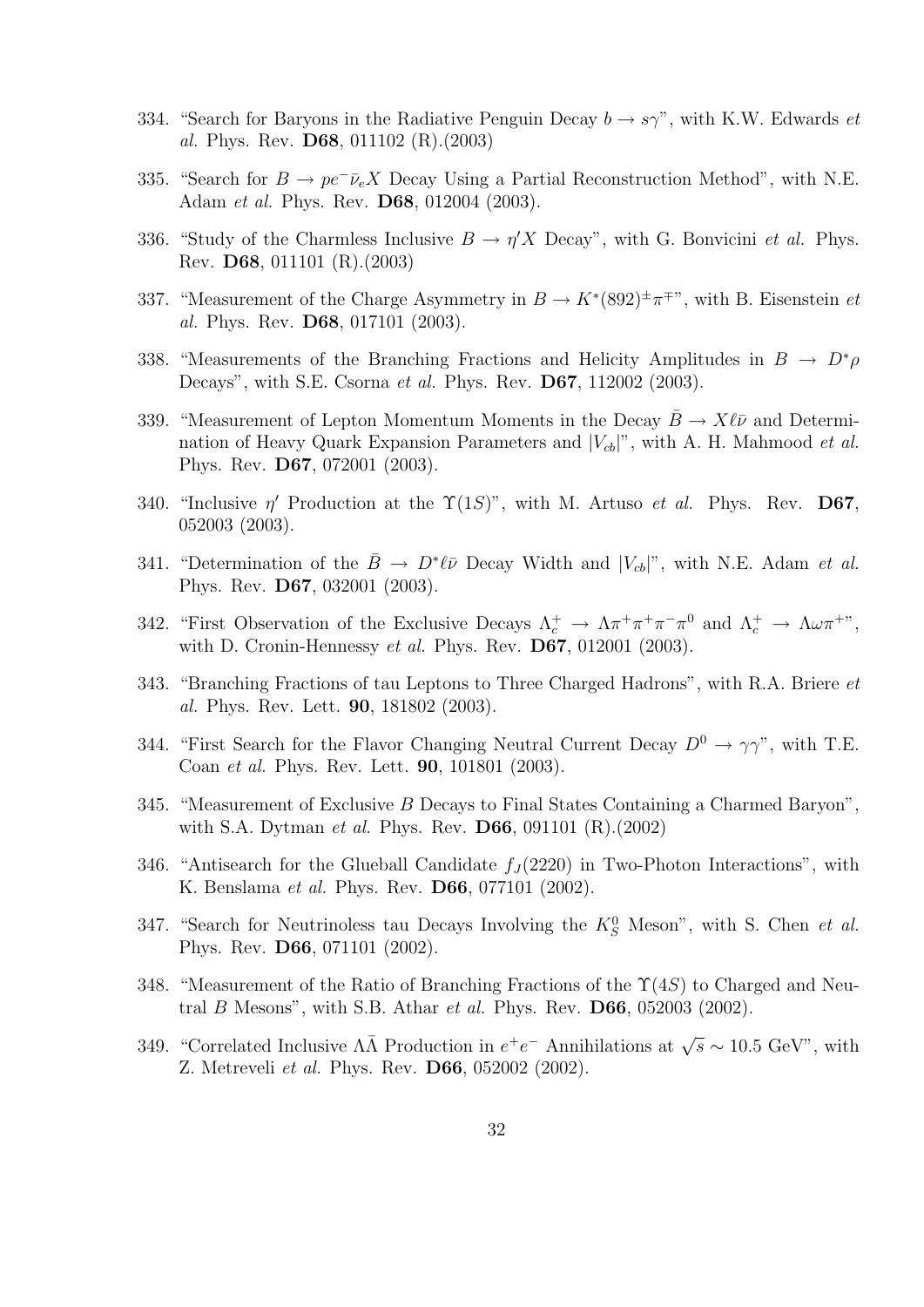- 350. "Measurement of  $\mathcal{B}(B^-\to D^0\pi^-)$  and  $\mathcal{B}(B^0\to D^+\pi^-)$  and Isospin Analysis of  $B\to$  $D\pi$  Decays", with S. Ahmed *et al.* Phys. Rev. **D66**, 031101 (R).(2002)
- 351. "Search for Lepton-Flavor-Violating Decays of B Mesons", with K.W. Edwards *et al.* Phys. Rev. D65, 111102 (R).(2002)
- 352. "Lifetime Differences, Direct  $CP$  Violation, and Partial Widths in  $D^0$  Meson Decays to  $K^+K^-$  and  $\pi^+\pi^-$ ", with S.E. Csorna *et al.* Phys. Rev. **D65**, 092001 (2002).
- 353. "Further Experimental Studies of Two-Body Radiative Upsilon Decays", with G. Masek et al. Phys. Rev. D65, 072002 (2002).
- 354. "Measurement of the Masses and Widths of the  $\Sigma_c^{++}$  and  $\Sigma_c^0$  Charmed Baryons", with M. Artuso et al. Phys. Rev. D65, 071101 (R).(2002)
- 355. "First Measurement of  $\Gamma(D^{*+})$  and Precision Measurement of  $m_{D^{*+}} m_{D^{0}}$ ", with A. Anastassov et al. Phys. Rev. D65, 032003 (2002).
- 356. "Search for  $B^0 \to \pi^0 \pi^0$  Decay", with D.M. Asner *et al.* Phys. Rev. **D65**, 031103 (R).(2002)
- 357. "Measurement of the  $\Xi_c^+$  Lifetime", with A.H. Mahmood *et al.* Phys. Rev. D65, 031102 (R).(2002)
- 358. "First Observation of  $\bar{B}^0 \to D^{*0} \pi^+ \pi^+ \pi^- \pi^-$ ", with K.W. Edwards *et al.* Phys. Rev. D65, 012002 (2002).
- 359. "Measurements of Inclusive  $B \to \psi$  Production", with S. Anderson *et al.* Phys. Rev. Lett. 89, 282001 (2002).
- 360. "Dalitz Analysis of  $D^0 \to K_S^0 \pi^+ \pi^-$ ", with H. Muramatsu *et al.* Phys. Rev. Lett. 89, 251802 (2002).
- 361. "Observation of  $B \to K_S^0 \pi^+ \pi^-$  and Evidence for  $B \to K^{*\pm} \pi^{\mp}$ ", with E.Eckhart *et al.* Phys. Rev. Lett. 89, 251801 (2002).
- 362. "Measurement of  $D^+ \to K^{*0}\ell^+\nu_\ell$  Branching Fraction", with G. Brandenburg *et al.* Phys. Rev. Lett. 89, 222001 (2002).
- 363. "Observation of the Decay  $\Omega_c^0 \to \Omega^- e^+ \nu_e$ ", with R. Ammar *et al.* Phys. Rev. Lett. 89, 171803 (2002).
- 364. "Improved Measurement of  $|V_{cb}|$  using  $\bar{B} \to D^*\ell\bar{\nu}$  Decays", with R.A. Briere *et al.* Phys. Rev. Lett. 89, 081803 (2002).
- 365. "Improved Measurement of  $|V_{ub}|$  with Inclusive Semileptonic B Decays", with A. Bornheim *et al.* Phys. Rev. Lett. **88**, 231803-1 (2002).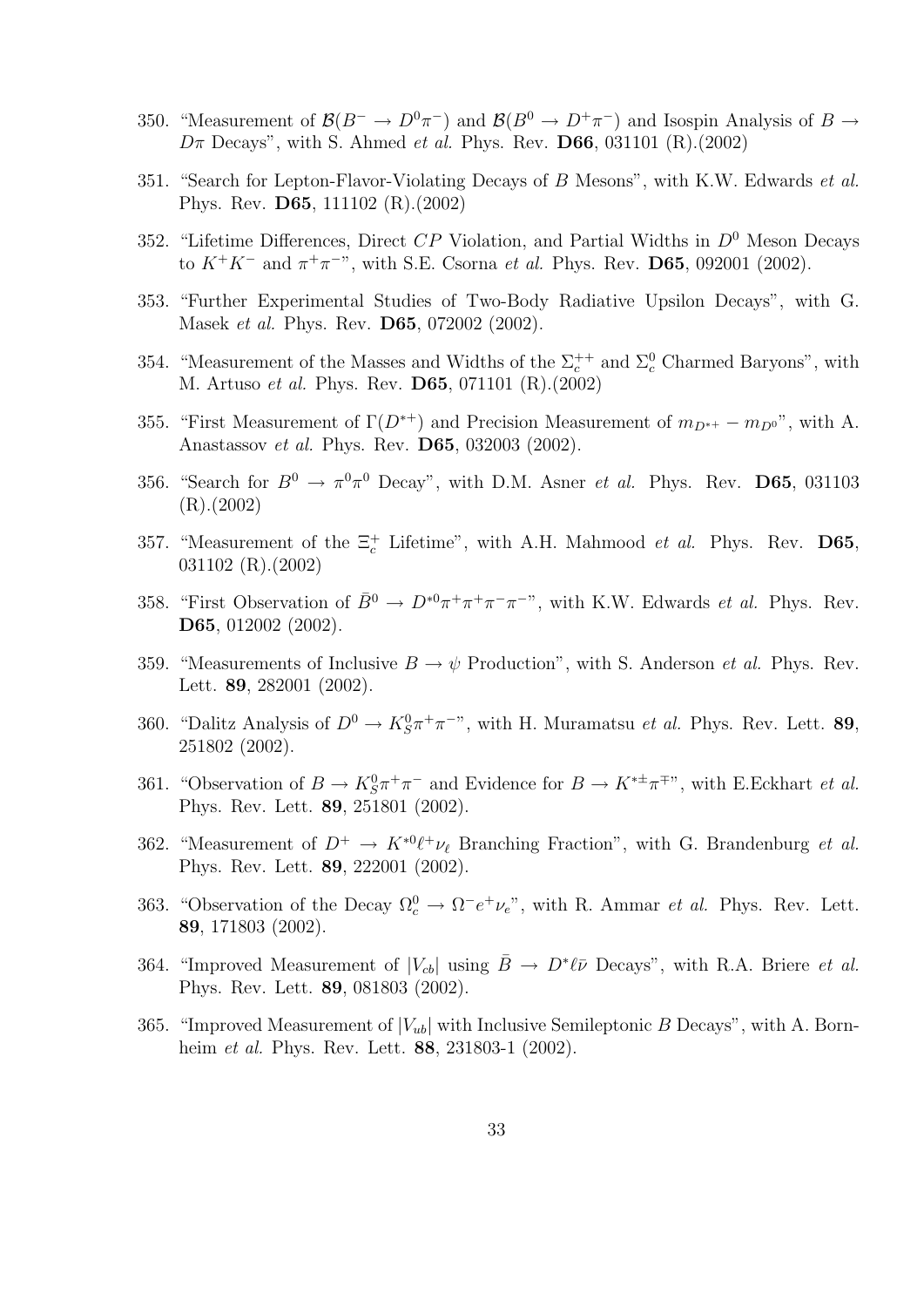- 366. "Further Experimental Studies of Two-Body Radiative Υ Decays", with G. Masek et al. Phys. Rev. D65, 072002-1 (2002).
- 367. "Measurement of the  $\Xi_c^+$  Lifetime", with A.H. Mahmood *et al.* Phys. Rev. **D65**, 031102 (2002).
- 368. "Measurement of the Masses and Widths of the  $\Sigma_c^{++}$  and  $\Sigma_c^0$  Charmed Baryons", with M. Artuso et al. Phys. Rev. D65, 071101-1 (R).(2002)
- 369. "Observation of  $\bar{B}^0 \to D^0 \pi^0$  and  $\bar{B}^0 \to D^{*0} \pi^{0}$ ", with T.E. Coan *et al.* Phys. Rev. Lett. 88, 062001 (2002).
- 370. "Hadronic Mass Moments in Inclusive Semileptonic B Meson Decays", with D. Cronin-Hennessy et al. Phys. Rev. Lett. 87, 251808 (2001).
- 371. "Branchng Fraction and Photon Energy Spectrum for  $b \to s\gamma$ ", with S. Chen *et al.* Phys. Rev. Lett. 87, 251807 (2001).
- 372. "Search for the Decay  $\Upsilon(1S) \to \gamma \eta'$ ", with S. Richichi *et al.* Phys. Rev. Lett. 87, 141801 (2001).
- 373. "First Measurement of  $\Gamma(D^{*+})$ ", with S. Ahmed *et al.* Phys. Rev. Lett. **87**, 251801 (2001).
- 374. "Search for the Familon via  $B^{\pm} \to \pi^{\pm} X^0$ ,  $B^{\pm} \to K^{\pm} X^0$ , and  $B^0 \to K_S^0 X^0$  Decays", with R. Ammar et al. Phys. Rev. Lett. 87, 271801 (2001).
- 375. "First Observation of  $\bar{B}^0 \to D^{*0} \pi^+ \pi^+ \pi^- \pi^-$ ", with K.W. Edwards *et al.* Phys. Rev. D65, 012002 (2002).
- 376. "Search for CP Violation in  $\tau \to \pi \pi^0 \nu_{\tau}$  Decay", with P. Avery *et al.* Phys. Rev. **D64**, 092005 (2001).
- 377. "A Search for Charmless  $B \to VV$  Decay", with R. Godang *et al.* Phys. Rev. Lett. 88, 021802 (2002).
- 378. "Evidence for the Decay  $D^0 \to K^+\pi^-\pi^+\pi^{-}$ ", with S.A. Dytman *et al.* Phys. Rev. D64, 111101 (R).(2001)
- 379. "First Observation of  $B \to D^{(*)} \rho'^{-}$ ,  $\rho'^{-} \to \omega \pi^{-}$ ", with J.P. Alexander *et al.* Phys. Rev. D64, 092001 (2001).
- 380. "Search for the Decay  $B^+ \to D^{*+} K_S^{0}$ ", with A. Gritsan *et al.* Phys. Rev. **D64**, 077501 (2001).
- 381. "Correlated  $\Lambda_c^+ \bar{\Lambda}_c^-$  production in  $e^+e^-$  Annihilations at  $\sqrt{s} \sim 10.5$  GeV", with A. Bornheim et al. Phys. Rev. D63, 112003 (2001).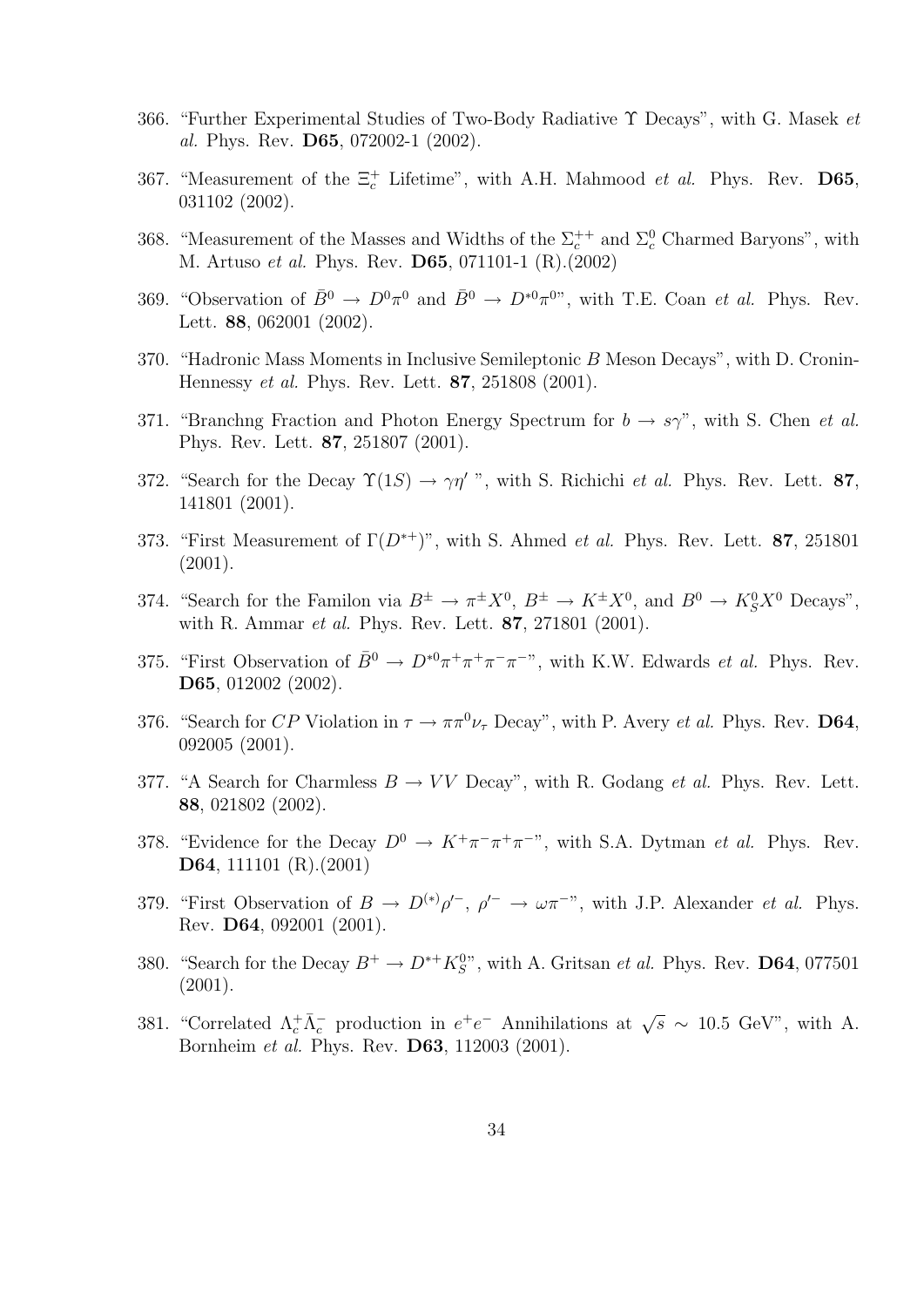- 382. "A Measurement of the Decay Asymmetry Parameters in  $\Xi_c^0 \to \Xi^- \pi^+$ ", with S. Chan et al. Phys. Rev. D63, 111102 (R).(2001)
- 383. "Dalitz Analysis of the Decay  $D^0 \to K^-\pi^+\pi^{0}$ ", with S. Kopp *et al.* Phys. Rev. **D63**, 092001 (2001).
- 384. "Search for CP Violation in  $D^0 \to K_S^0 \pi^0$ ,  $D^0 \to \pi^0 \pi^0$  and  $D^0 \to K_S^0 K_S^{0}$ ", with G. Bonvicini et al. Phys. Rev. D63, 071101 (R).(2001)
- 385. "Search for a Scalar Bottom Quark with Mass  $3.5-4.5 \text{ GeV}/c^2$ ", with V. Savinov et al. Phys. Rev. D63, 051101 (R).(2001)
- 386. "Study of  $B \to \psi(2S)K$  and  $B \to \psi(2S)K^*(892)$  Decays", with S. Richichi *et al.* Phys. Rev. D63, 031103 (R).(2001)
- 387. "Study of  $\chi_{c1}$  and  $\chi_{c2}$  Production in B Meson Decays", with S. Chen *et al.* Phys. Rev. D63, 031102 (R).(2001)
- 388. "Improved Upper Limits on the Flavor-Changing Neutral Current Decays  $B \to K\ell^+\ell^$ and  $B \to K^*(892) \ell^+ \ell^{-n}$ , with S. Anderson *et al.* Phys. Rev. Lett. **87**, 181803 (2001).
- 389. "Search for the Decay  $\Upsilon(1S) \to \gamma \eta''$ , with S.J. Richichi *et al.* Phys. Rev. Lett. 87, 141801 (2001).
- 390. "Rate Measurement of  $D^0 \to K^-\pi^+\pi^0$  and Constraints on  $D^0$   $\bar{D}^0$  Mixing", with G. Brandenburg et al. Phys. Rev. Lett. 87, 071802 (2001).
- 391. "Experimental Investigation of the Two-Photon Widths of the  $\chi_{c0}$  and the  $\chi_{c2}$  Mesons", with B.I. Eisenstein et al. Phys. Rev. Lett. 87, 061801 (2001).
- 392. "Bounds on the CP Asymmetry in  $b \to s\gamma$  Decays", with T.E. Coan *et al.* Phys. Rev. Lett. 86, 5661 (2001).
- 393. "Bounds on the CP Asymmetry in Like-Sign Dileptons from  $B^0\bar{B}^0$  Meson Decays", with D.E. Jaffe *et al.* Phys. Rev. Lett. **86**, 5000 (2001).
- 394. "Observation of New States Decaying into  $\Lambda_c^+\pi^-\pi^{+\nu}$ , with M. Artuso *et al.* Phys. Rev. Lett. 86, 4479 (2001).
- 395. "Study of  $\tau$  Decay to Six Pions and Neutrino", with A. Anastassov *et al.* Phys. Rev. Lett. 86, 4467 (2001).
- 396. "Evidence of New States Decaying into  $\Xi_c' \pi$ ", with S.E. Csorna *et al.* Phys. Rev. Lett. 86, 4243 (2001).
- 397. "Observation of the  $\Omega_c^0$  Charmed Baryon at CLEO", with D. Cronin-Hennessy *et al.* Phys. Rev. Lett. 86, 3730 (2001).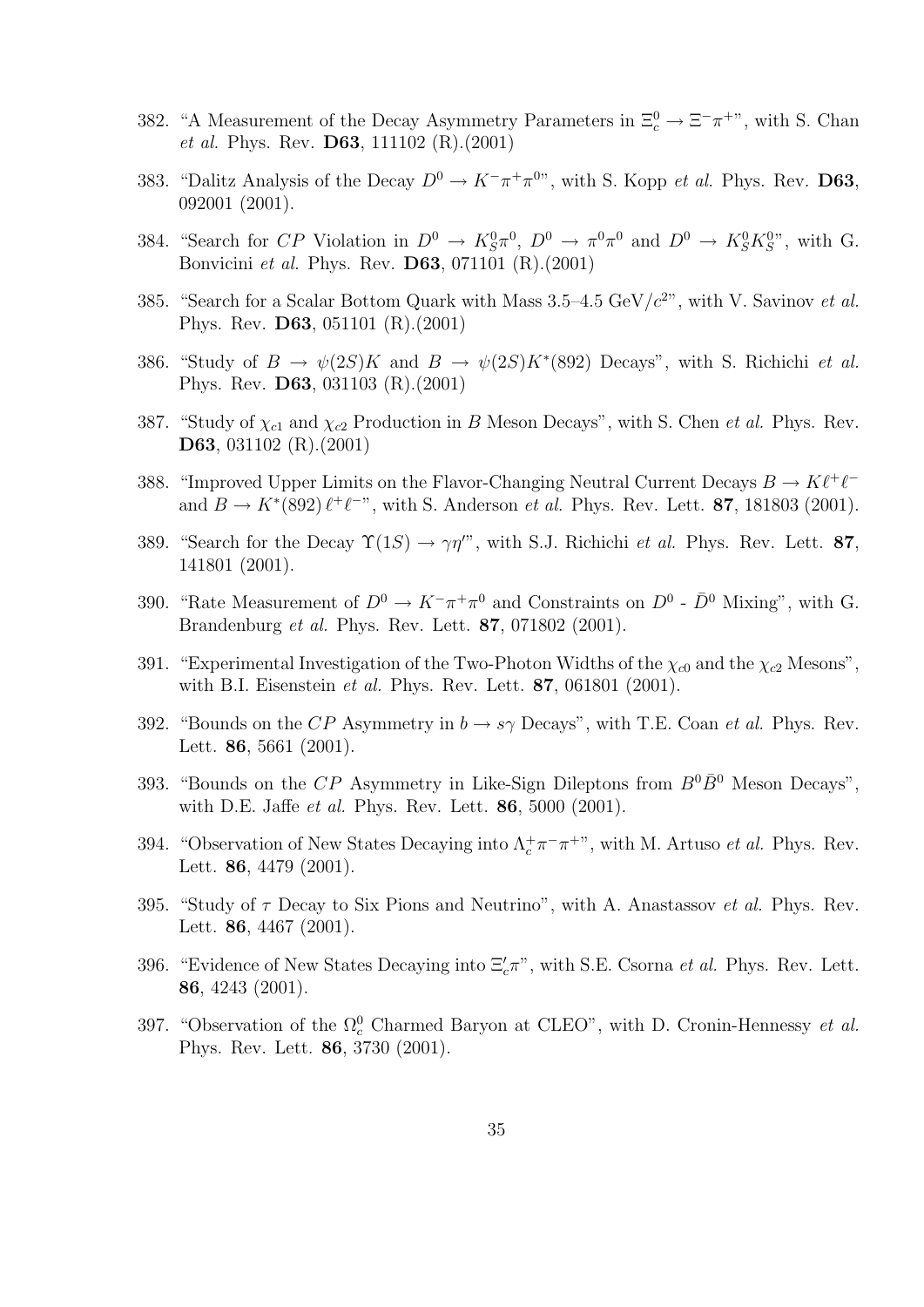- 398. "Observation of  $B \to \phi K$  and  $B \to \phi K^{*}$ ", with R.A. Briere *et al.* Phys. Rev. Lett. 86, 3718 (2001).
- 399. "Search for  $B \to \tau \nu$  and  $B \to K \nu \bar{\nu}$ ", with T.E. Browder *et al.* Phys. Rev. Lett. 86, 2950 (2001).
- 400. "Measurement of the Relative Branching Fraction of  $\Upsilon(4S)$  to Charged and Neutral B-Meson Pairs", with J.P. Alexander et al. Phys. Rev. Lett. 86, 2737 (2001).
- 401. "First Observation of the Decays  $B^0 \to D^{*-}p\bar{p}\pi^+$  and  $B^0 \to D^{*-}p\bar{n}$ ", with S. Anderson et al. Phys. Rev. Lett. 86, 2732 (2001).
- 402. "Measurement of the  $\Lambda_c^+$  Lifetime", with A.H. Mahmood *et al.* Phys. Rev. Lett. 86, 2232 (2001).
- 403. "First Observation of the  $\Sigma_c^{*+}$  Baryon and a New Measurement of the  $\Sigma_c^+$  Mass", with R. Ammar et al. Phys. Rev. Lett. 86, 1167 (2001).
- 404. "Study of B Decays to Charmonium States  $B \to \eta_c K$  and  $B \to \chi_{c0} K$ ", with K.W. Edwards et al. Phys. Rev. Lett. 86, 30 (2001).
- 405. "Performance of the CLEO III LiF-TEA Ring Imaging Cherenkov Detector in a High Energy Muon Beam", with M. Artuso et al. Nucl. Instr. & Methods A441, 334  $(2000).$
- 406. "Measurement of  $B \to D_s^{(*)+} D^{(*)}$  Branching Fractions", with S. Ahmed *et al.* Phys. Rev. D62, 112003 (2000).
- 407. "Measurement of the Product Branching Fraction  $\mathcal{B}(c \to \Theta_c X) \times \mathcal{B}(\Theta_c \to \Lambda X)$ ", with R. Ammar et al. Phys. Rev. D62, 092007 (2000).
- 408. "Search for Decays of  $B^0$  Mesons into Pairs of Leptons:  $B^0 \to e^+e^-$ ,  $B^0 \to \mu^+\mu^-$ , and  $B^0 \rightarrow e^{\pm} \mu^{\mp}$ ", with T. Bergfeld *et al.* Phys. Rev. **D62**, 091102 (R).(2000)
- 409. "Resonance Structure of  $\tau^- \to K^-\pi^+\pi^-\nu_\tau$  Decays", with D. Asner *et al.* Phys. Rev. D62, 072006 (2000).
- 410. "Measurement of  $\mathcal{B}(\Lambda_c^+ \to pK^-\pi^+)$ ", with D.E. Jaffe *et al.* Phys. Rev. **D62**, 072005  $(2000).$
- 411. "Measurements of Charm Fragmentation into  $D_s^{*+}$  and  $D_s^{+}$  in  $e^+e^-$  Annihilations at  $\sqrt{s} = 10.5 \text{ GeV}$ , with R.A. Briere *et al.* Phys. Rev. **D62**, 072003 (2000).
- 412. "Study of Exclusive Two-Body  $B^0$  Meson Decays to Charmonium", with P. Avery et al. Phys. Rev. D62, 051101 (R).(2000)
- 413. "Study of the decays  $B^0 \to D^{(*)+}D^{(*)-}$ ", with E. Lipeles *et al.* Phys. Rev. **D62**, 032005 (2000).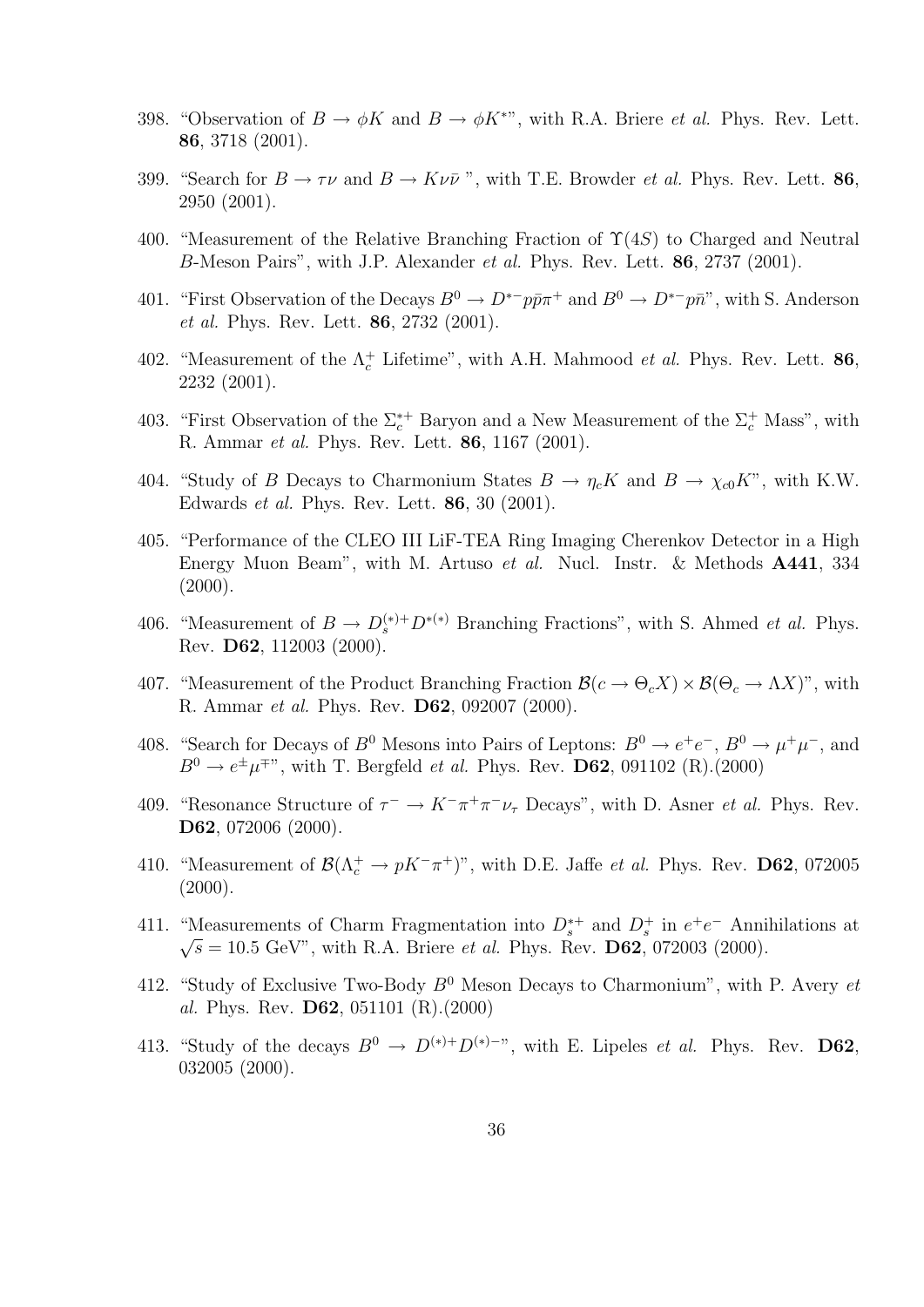- 414. "Hadronic Structure in the Decay  $\tau^- \to \pi^- \pi^0 \nu_\tau$ ", with S. Anderson *et al.* Phys. Rev. D61, 112002 (2000).
- 415. "Measurement of the  $B^0$  and  $B^+$  Meson Masses from  $B^0 \to \psi^{(\prime)} K^0_S$  and  $B^+ \to \psi^{(\prime)} K^+$ Decays", with S.E. Csorna et al. Phys. Rev.  $D61$ , 111101 (R).(2000)
- 416. "Resonant Structure of  $\tau \to 3\pi\pi^0\nu_\tau$  and  $\tau \to \omega\pi\nu_\tau$  Decays", with K.W. Edwards *et* al. Phys. Rev. D61, 072003 (2000).
- 417. "Charged Track Multiplicity in B Meson Decay", with G. Brandenburg et al. Phys. Rev. D61, 072002 (2000).
- 418. "Update of the Search for the Neutrinoless Decay  $\tau \to \mu \gamma$ ", with S. Ahmed *et al.* Phys. Rev. D61, 071101 (R).(2000)
- 419. "Structure Functions in the Decay  $\tau^{\mp} \to \pi^{\mp} \pi^0 \pi^0 \nu_{\tau}$ ", with T.E. Browder *et al.* Phys. Rev. D61, 052004 (2000).
- 420. "Limit on the Tau Neutrino Mass from  $\tau^- \to \pi^- \pi^+ \pi^- \pi^0 \nu_{\tau}$ ", with M. Athanas *et al.* Phys. Rev. D61, 052002 (2000).
- 421. "Measurement of  $B \to \rho \ell \nu$  Decay and  $V_{ub}$ ", with B.H. Behrens *et al.* Phys. Rev. **D61**, 052001 (2000).
- 422. "Hadronic Structure in the Decay  $\tau^- \to \nu_\tau \pi^- \pi^0 \pi^0$  and the Sign of the Tau Neutrino Helicity", with D.M. Asner *et al.* Phys. Rev. **D61**, 012002 (2000).
- 423. "Measurements of the Mass, Total Width, and Two-Photon Partial Width of the  $\eta_c$ Meson", with G. Brandenburg *et al.* Phys. Rev. Lett. **85**, 3095 (2000).
- 424. "Study of Charmless Hadronic B Meson Decays to Pseudoscalar-Vector Final States", with C. Jessop et al. Phys. Rev. Lett. 85, 2881 (2000).
- 425. "Measurement of Charge Asymmetries in Charmless Hadronic B Meson Decays", with S. Chen et al. Phys. Rev. Lett. 85, 525 (2000).
- 426. "Two-body B Meson Decays to  $\eta$  and  $\eta'$ : Observation of  $B \to \eta K^{**}$ , with S.J. Richichi et al. Phys. Rev. Lett. 85, 520 (2000).
- 427. "Observation of  $B \to K^{\pm} \pi^0$  and  $B \to K^0 \pi^0$  and Evidence for  $B \to \pi^+ \pi^-$ ", with D. Cronin-Hennessy et al. Phys. Rev. Lett. 85, 515 (2000).
- 428. "Search for CP Violation in  $B^{\pm} \to J/\psi K^{\pm}$  and  $B^{\pm} \to \psi(2S)K^{\pm}$  Decays", with G. Bonvicini et al. Phys. Rev. Lett. 84, 5940 (2000).
- 429. "Study of Exclusive Radiative B Meson Decays", with T.E. Coan et al. Phys. Rev. Lett. 84, 5283 (2000).
- 430. "Search for  $D^0\overline{D}{}^0$  Mixing", with R. Godang *et al.* Phys. Rev. Lett. **84**, 5038 (2000).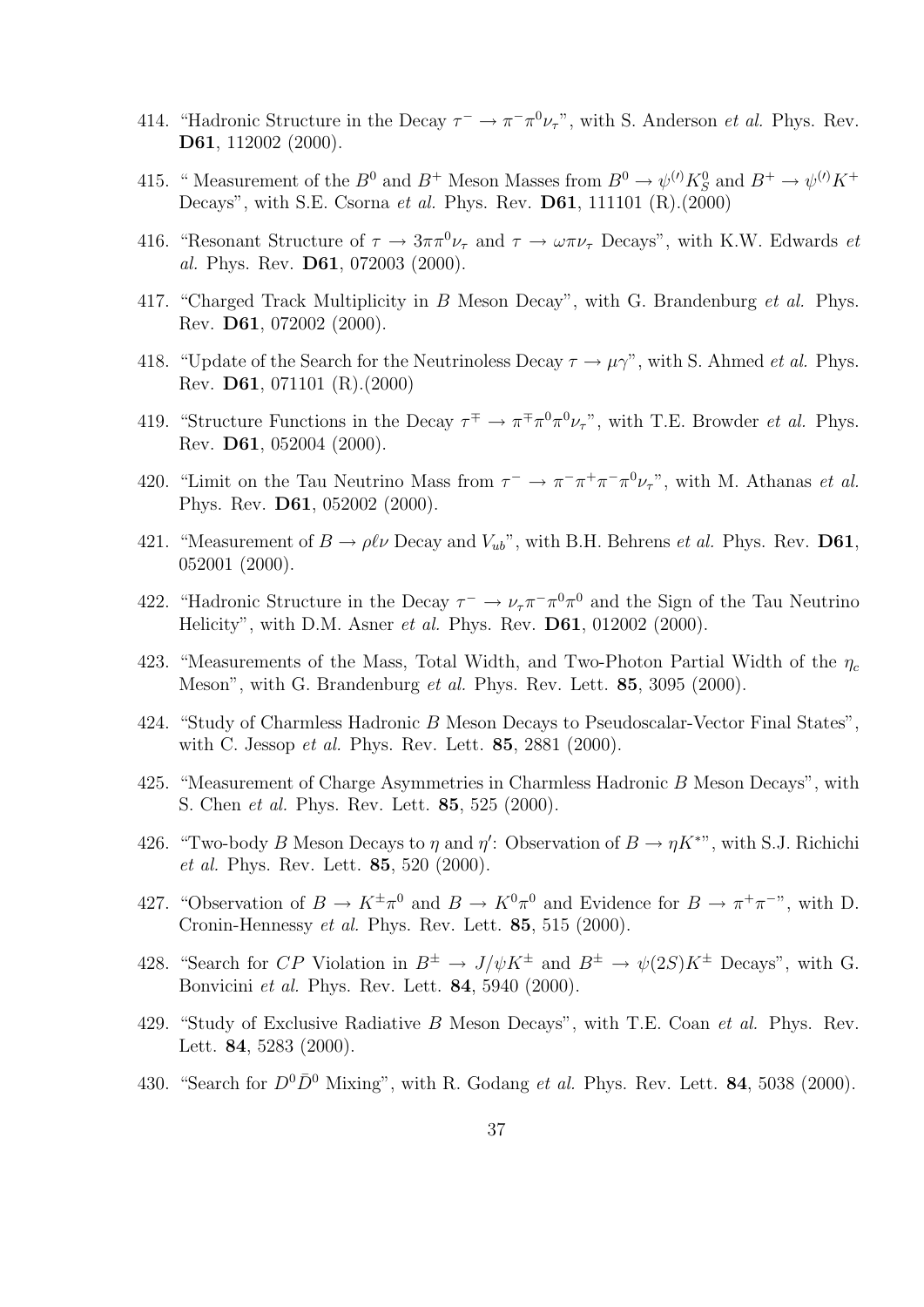- 431. "Search for the Decay  $B^0 \to D^{*0} \gamma$ ", with M. Artuso *et al.* Phys. Rev. Lett. **84**, 4292  $(2000).$
- 432. "First Observation of the Decay  $B \to J/\psi \, \phi K$ ", with A. Anastassov *et al.* Phys. Rev. Lett. 84, 1393 (2000).
- 433. "Observation of Radiative Leptonic Decay of the Tau Lepton", with T. Bergfeld *et al.* Phys. Rev. Lett. 84, 830 (2000).
- 434. "Search for Rare and Forbidden  $\eta'$  Decays", with R.A. Briere *et al.* Phys. Rev. Lett. 84, 26 (2000).
- 435. "Study of 3-prong Hadronic  $\tau$  Decays with Charged Kaons", with S. Richichi *et al.* Phys. Rev. D60, 112002 (1999).
- 436. "Search for Exclusive Rare Baryonic Decays of B Mesons", with T.E. Coan *et al.* Phys. Rev. D59, 111101 (1999).
- 437. "Search for Baryon and Lepton Number Violating Decays of the  $\tau$  Lepton", with R. Godang et al. Phys. Rev. D59, 091303 (1999).
- 438. "Υ Dipion Transitions at Energies Near the  $\Upsilon(4S)$ ", with S. Glenn *et al.* Phys. Rev. D59, 052003 (1999).
- 439. "Measurement of the Mass Splittings between the  $b\bar{b} \chi_{b,J}(1P)$  States", with K.W. Edwards et al. Phys. Rev. D59, 032003 (1999).
- 440. "Evidence of New States Decaying into  $\Xi_c^*\pi$ ", with J. Alexander *et al.* Phys. Rev. Lett. 83, 3390 (1999).
- 441. "Measurement of Charm Meson Lifetimes", with G. Bonvicini et al. Phys. Rev. Lett. 82, 4586 (1999).
- 442. "Measurement of the  $B \to D\ell\nu$  Branching Fraction and Form Factor", with J. Bartelt et al. Phys. Rev. Lett. 82, 3746 (1999).
- 443. "First Observation of the Decay  $B^0 \to D^{*+}D^{*-}$ ", with M. Artuso *et al.* Phys. Rev. Lett. 82, 3020 (1999).
- 444. "Observation of Two Narrow States Decaying into  $\Xi_c^+\gamma$  and  $\Xi_c^0\gamma$ ", with C.P. Jessop et al. Phys. Rev. Lett. 82, 492 (1999).
- 445. "First Observation of  $\Upsilon(1S) \to \gamma \pi^+ \pi^-$  and  $\Upsilon(1S) \to \gamma \pi^0 \pi^{0}$ ", with A. Anastossov et al. Phys. Rev. Lett. 82, 286 (1999).
- 446. "First Observation of the Decay  $\tau^- \to K^{*-} \eta \nu_{\tau}$ ", with M. Bishai *et al.* Phys. Rev. Lett. 82, 281 (1999).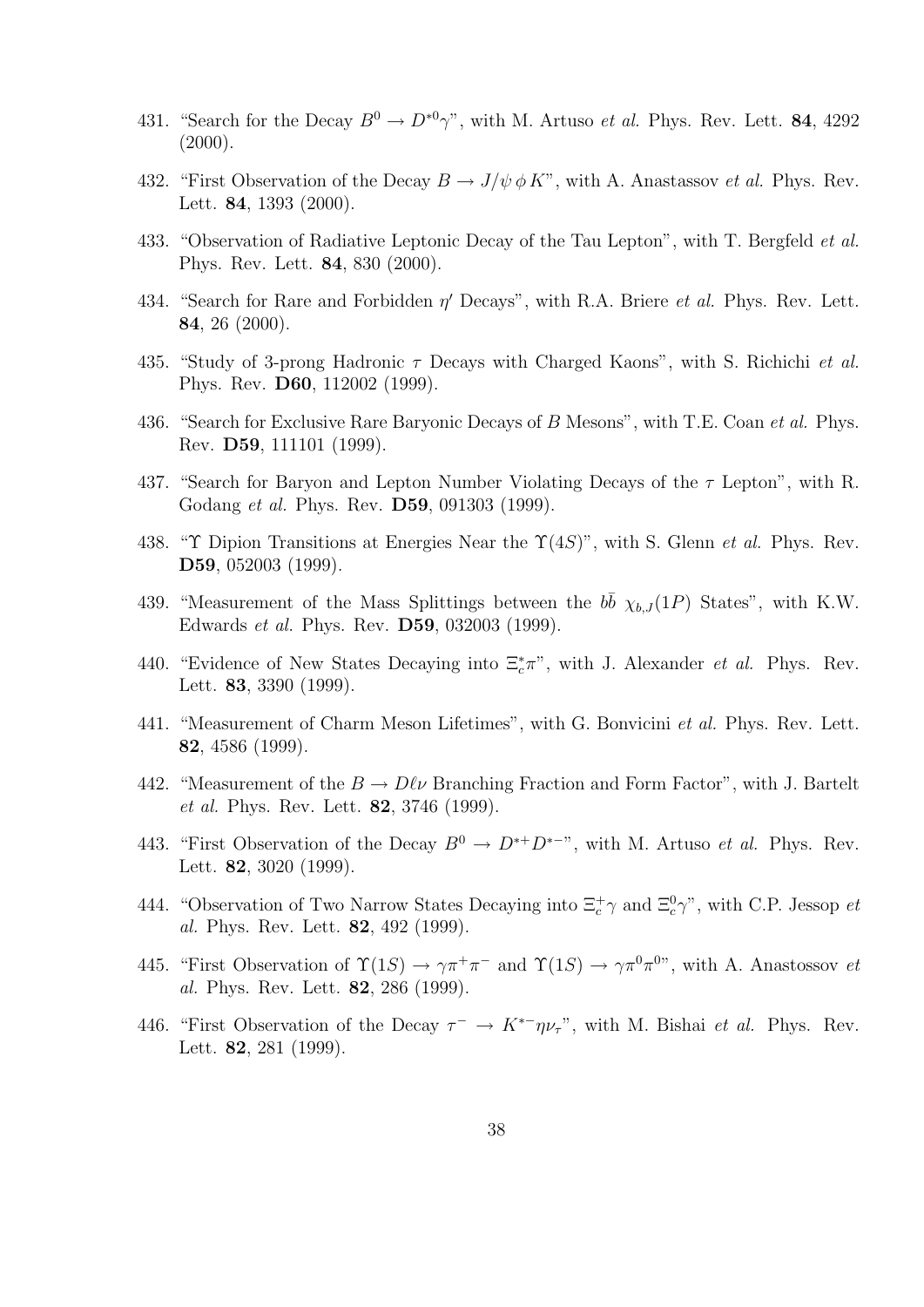- 447. "Radiative Decay Modes of the  $D^0$  Meson", with D. Asner *et al.* Phys. Rev. D58, 092001 (1998).
- 448. "The Hadronic Transition  $\Upsilon(2S) \to \Upsilon(1S)$ ", with J.P. Alexander *et al.* Phys. Rev. D58, 052004 (1998).
- 449. "Continuum Charged  $D^*$  Spin Alignment at  $\sqrt{s} = 10.5$  GeV", with G. Brandenburg et al. Phys. Rev. D58, 052003 (1998).
- 450. "Measurement of the Branching Ratios for the Decays of  $D_s^+ \to \eta \pi^+$ ,  $\eta' \pi^+$ ,  $\eta \rho^+$ , and  $\eta' \rho^{+}$ ", with C.P. Jessop et al. Phys. Rev. D58 052002 (1998).
- 451. "Improved Measurement of the Pseudoscalar Decay Constant  $f_{D_s}$ ", with M. Chadha et al. Phys. Rev. D58 032002 (1998).
- 452. "Study of Semileptonic Decays of B Mesons to Charmed Baryons", with G. Bonvicini et al., Phys. Rev. D57, 6604 (1998).
- 453. "New Limits for Neutrinoless Tau Decays", with D.W. Bliss et al., Phys. Rev. D57, 5903 (1998).
- 454. "Search for Color-Suppressed B Hadronic Decay Processes at the  $\Upsilon(4S)$  Resonance", with B. Nemati *et al.*, Phys. Rev. **D57**, 5363 (1998).
- 455. "Measurement of the Branching Fractions of  $\Lambda_c^+ \to p\bar{K}n(\pi)$ ", with M.S. Alam *et al.*, Phys. Rev. D57, 4467 (1998).
- 456. "Search for the Decay  $B \to D_{s1}^+(2536)X$ ", with M. Bishai *et al.*, Phys. Rev. **D57**, 3847 (1998).
- 457. "Measurement of the Total Cross Section for  $e^+e^- \to$  hadrons at  $\sqrt{s} = 10.52$  GeV", with R. Ammar *et al.*, Phys. Rev. **D57**, 1350 (1998).
- 458. "Measurements of the Meson-Photon Transition Form Factors of Light Pseudoscalar Mesons at Large Momentum Transfer", with J. Gronberg et al., Phys. Rev. D57, 33 (1998).
- 459. "Further Search for the Two-Photon Production of the Glueball Candidate  $f_J(2220)$ ", with M.S. Alam *et al.*, Phys. Rev. Lett. **81**, 3328 (1998).
- 460. "Observation of High Momentum  $\eta'$  Production in B Decays", with T.E. Browder et al., Phys. Rev. Lett. 81, 1786 (1998).
- 461. "Observation of  $B^+ \to \omega K^+$  and Search for Related B Decay Modes", with T. Bergfeld et al., Phys. Rev. Lett. 81, 272 (1998).
- 462. "First Observation of the Cabibbo Suppressed Decay  $B^+ \to \bar{D}^0 K^{+}$ ", with M. Athanas et al., Phys. Rev. Lett. 80, 5493 (1998).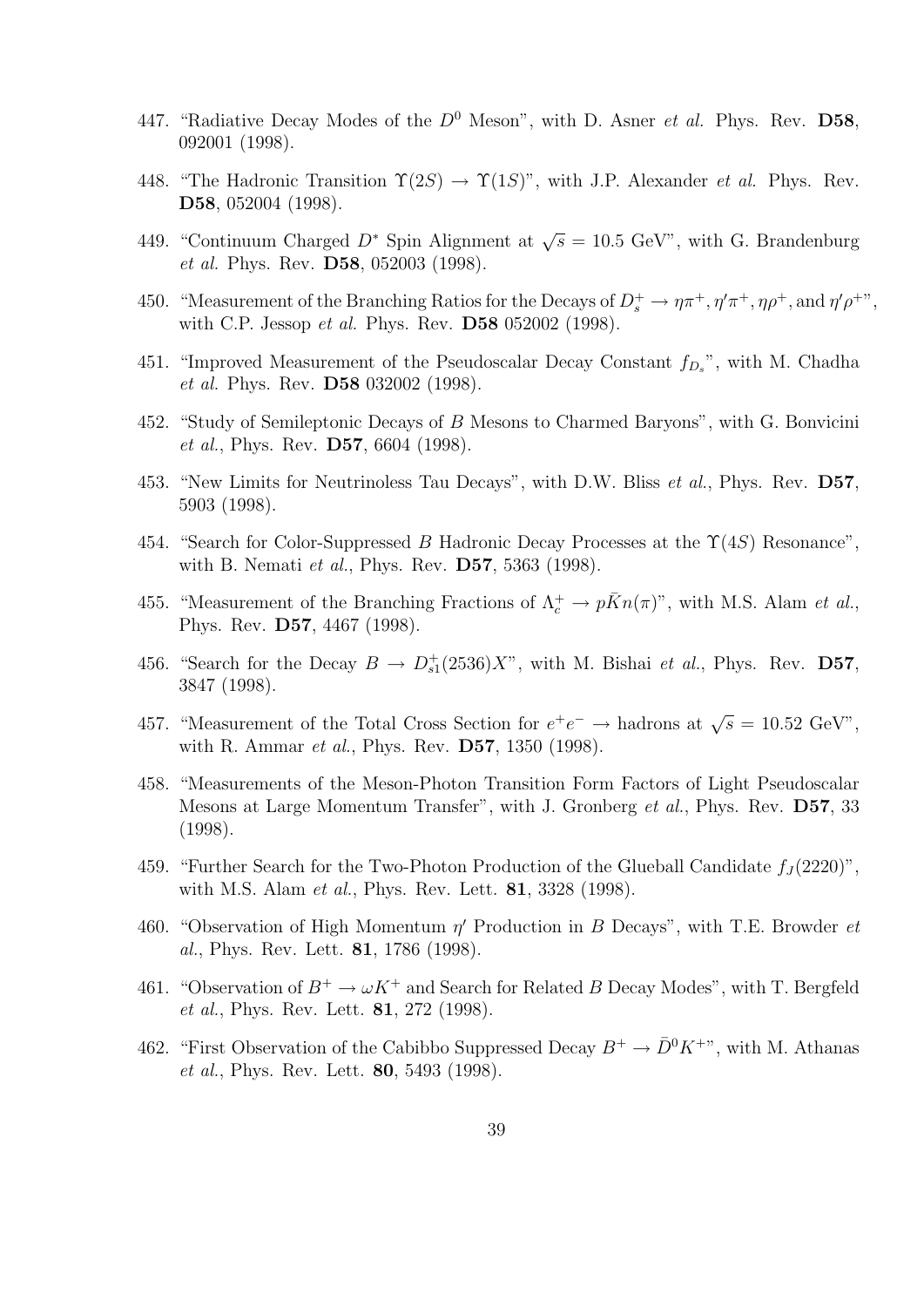- 463. "Investigation of Semileptonic B Meson Decay to P-Wave Charm Mesons", with A. Anastassov et al., Phys. Rev. Lett. 80, 4127 (1998).
- 464. "Observation of the Radiative Decay  $D^{*+} \to D^+\gamma$ ", with J. Bartelt *et al.*, Phys. Rev. Lett. 80, 3919 (1998).
- 465. "Two-Body B Meson Decays to  $\eta$  and  $\eta'$ : Observation of  $B \to \eta' K$ ", with B.H. Behrens et al., Phys. Rev. Lett. 80, 3710 (1998).
- 466. "Observation of Exclusive Two-body B Decays to Kaons and Pions", with R. Godang et al., Phys. Rev. Lett. 80, 3456 (1998).
- 467. "Measurement of  $\mathcal{B}(\mathcal{D}' \to \mathcal{K}^-\pi^+)$  using Partial Reconstruction of  $\bar{B} \to D^{*+}X\ell^-\bar{\nu}$ ", with M. Artuso et al., Phys. Rev. Lett. 80, 3193 (1998).
- 468. "New Measurement of  $B \to D^*\pi$  Branching Fractions", with G. Brandenburg *et al.*, Phys. Rev. Lett. 80, 2762 (1998).
- 469. "Search for Inclusive  $b \to s\ell^+\ell^-$ ", with S. Glenn *et al.*, Phys. Rev. Lett. **80**, 2289 (1998).
- 470. "Flavor-Specific Inclusive B Decays to Charm", with T.E. Coan et al., Phys. Rev. Lett. 80, 1150 (1998).
- 471. "A limit on the mass of the  $\nu_{\tau}$ ", with R. Ammar et al., Phys. Lett. **B431**, 209 (1998).
- 472. "A New Upper Limit on the Decay  $\eta \to e^+e^{-\eta}$ , with T.E. Browder *et al.*, Phys. Rev. D56, 5359 (1997).
- 473. "Determination of the Michel Parameters and the  $\tau$  Neutrino Helicity in  $\tau$  Decay", with J.P. Alexander *et al.*, Phys. Rev. **D56** 5320 (1997).
- 474. "Search for the Decay  $\tau^- \to 4\pi^- 3\pi^+ (\pi^0) \nu_\tau$ ", with K.W. Edwards *et al.*, Phys. Rev. D56 5297 (1997).
- 475. "The Inclusive Decays  $B \to DX$  and  $B \to D^*X$ ", with L. Gibbons *et al.*, Phys. Rev. D56 3783 (1997).
- 476. " $\Lambda \overline{\Lambda}$  Production in Two-photon Interactions", with S. Anderson *et al.*, Phys. Rev. D56 2485 (1997).
- 477. "Study of Gluon versus Quark Fragmentation in  $\Upsilon \to gg\gamma$  and  $e^+e^- \to q\bar{q}\gamma$  Events at  $\sqrt{s} = 10 \text{ GeV}$ ", with M.S. Alam *et al.*, Phys. Rev. **D56** 17 (1997).
- 478. "Search for  $B \to \mu \bar{\nu}_{\mu} \gamma$  and  $B \to e \bar{\nu}_{e} \gamma$ ", with T.E. Browder *et al.*, Phys. Rev. **D56** 11 (1997).
- 479. " $\nu_{\tau}$  Helicity from  $h^{\pm}$  Energy Correlations", with T.E. Coan *et al.*, Phys. Rev. **D55** 7291 (1997).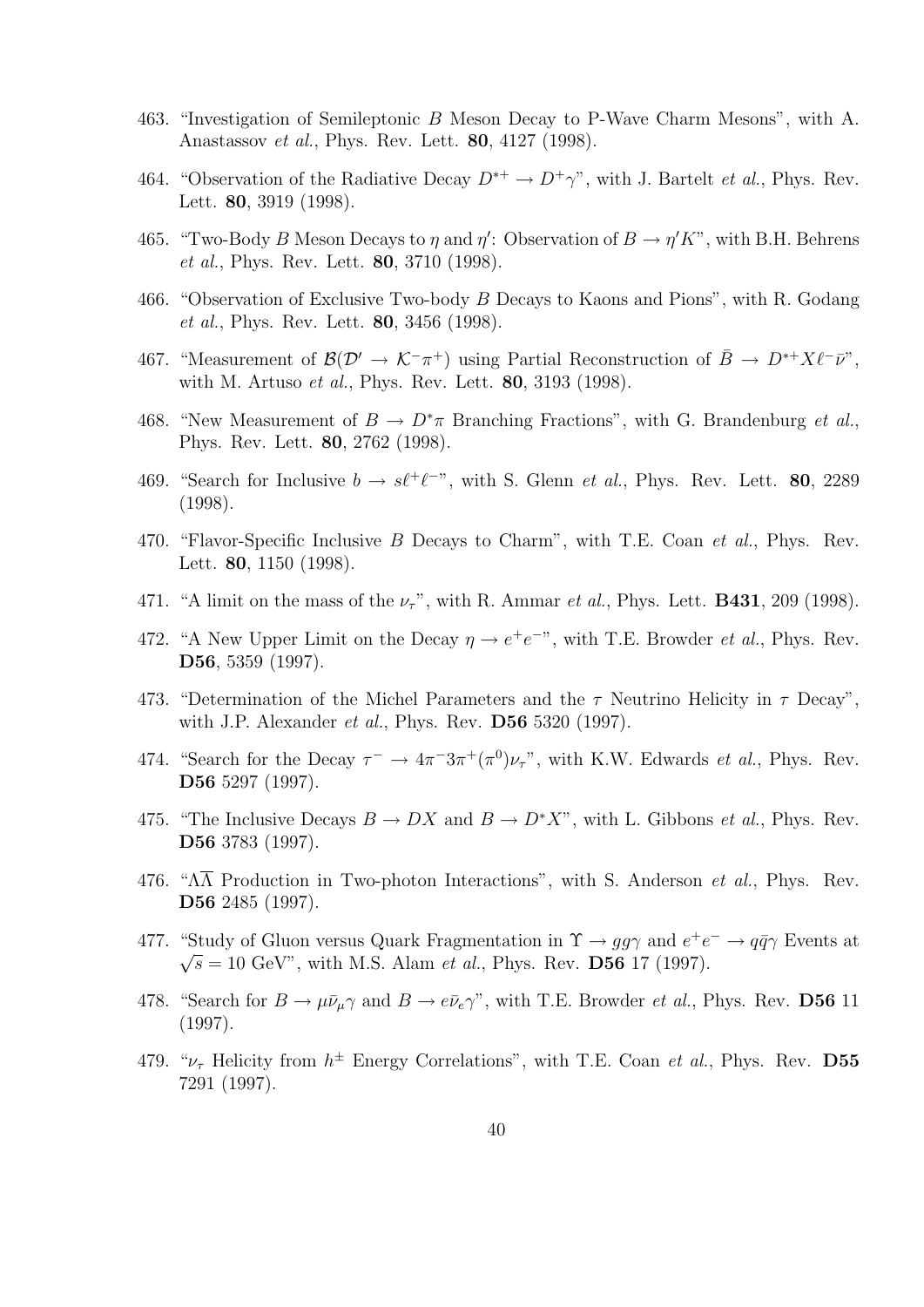- 480. "Measurement of the Direct Photon Spectrum in  $\Upsilon(1S)$  Decays", with B. Nemati et al., Phys. Rev. D55 5273 (1997).
- 481. "Search for Neutrinoless  $\tau$  Decays:  $\tau \to e\gamma$  and  $\tau \to \mu\gamma$ ", with K. W. Edwards *et al.*, Phys. Rev. D55, 3919 (1997).
- 482. "Experimental Tests of Lepton Universality in  $\tau$  Decay", with A. Anastassov *et al.*, Phys. Rev. D55, 2559 (1997).
- 483. Search for  $\phi$  Mesons in  $\tau$  Lepton Decay", with P. Avery *et al.*, Phys. Rev. **D55**, 1119 (1997).
- 484. "Study of Flavor-Tagged Baryon Production in B Decay", with R. Ammar et al., Phys. Rev. D55, 13 (1997).
- 485. "Studies of the Cabbibo-Suppressed Decays  $D^+ \to \pi^0 \ell^+ \nu$  and  $D^+ \to \eta e^+ \nu_e$ ", with J. Bartelt et al., Phys. Lett. B405, 373 (1997).
- 486. "Study of the  $B^0$  Semileptonic Decay Spectrum at the  $\Upsilon(4S)$  Resonance", with M. Artuso et al., Phys. Lett. B399, 321 (1997).
- 487. "Measurement of the Decay Amplitudes and Branching Fractions of  $B \to J/\psi K^*$  and  $B \to J/\psi K$  Decays", with C.P. Jessop et al., Phys. Rev. Lett. 79, 4533 (1997).
- 488. "Limit on the Two-Photon Production of the Glueball Candidate  $f_J(2220)$  at the Cornell Electron Storage Ring", with C. Godang et al., Phys. Rev. Lett. 79, 3829 (1997).
- 489. "Study of the Decay  $\tau^- \to 2\pi^-\pi^+3\pi^0$ ", with C. Anderson *et al.*, Phys. Rev. Lett. **79**, 3814 (1997).
- 490. "First Observation of Inclusive B Decays to the Charmed Strange Baryons  $\Xi_c^0$  and  $\Xi_c^{+\nu}$ , with B. Barish *et al.*, Phys. Rev. Lett. **79**, 3599 (1997).
- 491. "Observation of Exclusive B Decays to Final States Containing a Charmed Baryon", with X. Fu *et al.*, Phys. Rev. Lett. **79**, 3125 (1997).
- 492. "First Observation of  $\tau \to 3\pi \eta \nu_{\tau}$  and  $\tau \to f_1 \pi \nu_{\tau}$  Decays", with T. Bergfeld *et al.*, Phys. Rev. Lett. 79, 2406 (1997).
- 493. "Measurement of the  $\bar{B} \to D\ell\bar{\nu}$  Partial Width and Form Factor Parameters", with M. Athanas et al., Phys. Rev. Lett. 79, 2208 (1997).
- 494. "Observation of the Decay  $D_s^+ \to \omega \pi^{+}$ ", R. Balest *et al.*, Phys. Rev. Lett. **79**, 1436 (1997).
- 495. "Search for Neutrinoless  $\tau$  Decays Involving  $\pi^0$  or  $\eta$  Mesons", with G. Bonvicini *et al.*, Phys. Rev. Lett. 79, 1221 (1997).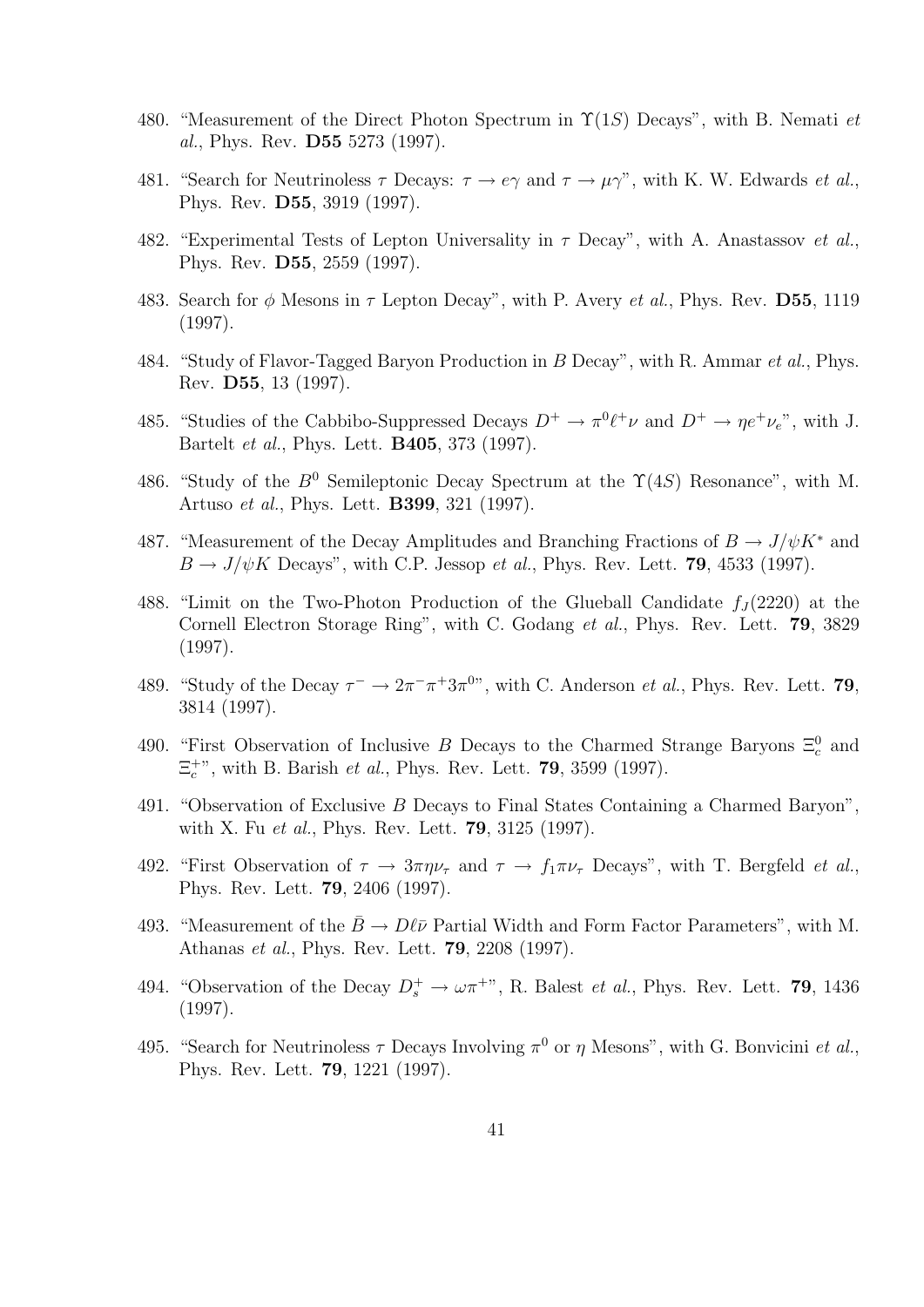- 496. "Search for the Decays  $B^0 \to D^{(*)+}D^{(*)-}$ ", with D.M. Asner *et al.*, Phys. Rev. Lett. 79, 799 (1997).
- 497. "A Measurement of the Michel Parameters in Leptonic Decays of the Tau", with M. Ammar et al., Phys. Rev. Lett. 78, 4686 (1997).
- 498. "Analyses of  $D^+ \to K_S^0 K^+$  and  $D^+ \to K_S^0 \pi^{++}$ ", with M. Bishai *et al.*, Phys. Rev. Lett. 78, 3261 (1997).
- 499. "Observation of Two Excited Charmed Baryons Decaying into  $\Lambda_c^+\pi^{\pm}$ ", with G. Brandenberg et al., Phys. Rev. Lett. 78, 2304 (1997).
- 500. "Analysis of  $D^0 \to K\bar K X$  Decays", with D.M. Asner *et al.*, Phys. Rev. D54, 4211 (1996).
- 501. "Measurement of the Inclusive Semielectronic  $D^0$  Branching Fraction", with Y. Kubota et al., Phys. Rev. D54, 2994 (1996).
- 502. "First Measurement of the  $B \to \pi \ell \nu$  and  $B \to \rho(\omega)\ell \nu$  Branching Fractions", with J.P. Alexander et al., Phys. Rev. Lett. 77, 5000 (1996).
- 503. "A Search for Non-Resonant  $B^+ \to h^+h^-h^+$  Decays", with T. Bergfeld *et al.*, Phys. Rev. Lett. 77, 4503 (1996).
- 504. "Observation of an Excited Charmed Baryon Decaying into  $\Xi_c^+\pi^{+\nu}$ , with L. Gibbons et al., Phys. Rev. Lett. 77, 810 (1996).
- 505. "Measurement of the Tau Lepton Lifetime", R. Balest et al., Phys. Lett. B378, 402 (1996).
- 506. "Measurement of the branching fraction for  $D_s^- \to \phi \pi^{-n}$ , with M. Artuso *et al.*, Phys. Lett. B378, 364 (1996).
- 507. "Decays of Tau Leptons to Final States Containing  $K_S^0$  Mesons", withh T.E. Coan et al., Phys. Rev. D53, 6037 (1996).
- 508. "Inclusive decay  $B \to \eta X$ ", with Y. Kubota *et al.*, Phys. Rev. **D53**, 6033 (1996).
- 509. "First Observation of the Decay  $\tau^- \to K^- \eta \nu_{\tau}$ ", with J. Bartelt *et al.*, Phys. Rev. Lett. 76, 4119 (1996).
- 510. "Measurement of the Form Factors for  $\overline{B}^0 \to D^{*+}\ell^-\overline{\nu}$ ", with J. E. Duboscq *et al.*, Phys. Rev. Lett. 76, 3898 (1996).
- 511. "A measurement of  $B(D^0 \to K^-\pi^+\pi^0)/B(D^0 \to K^-\pi^+)$ ", with B. Barish *et al.*, Phys. Lett. B373, 334 (1996).
- 512. "Observation of new decay modes of the charmed-strange baryon  $\Xi_c^{+\nu}$ , with K. W. Edwards et al., Phys. Lett. B373, 261 (1996).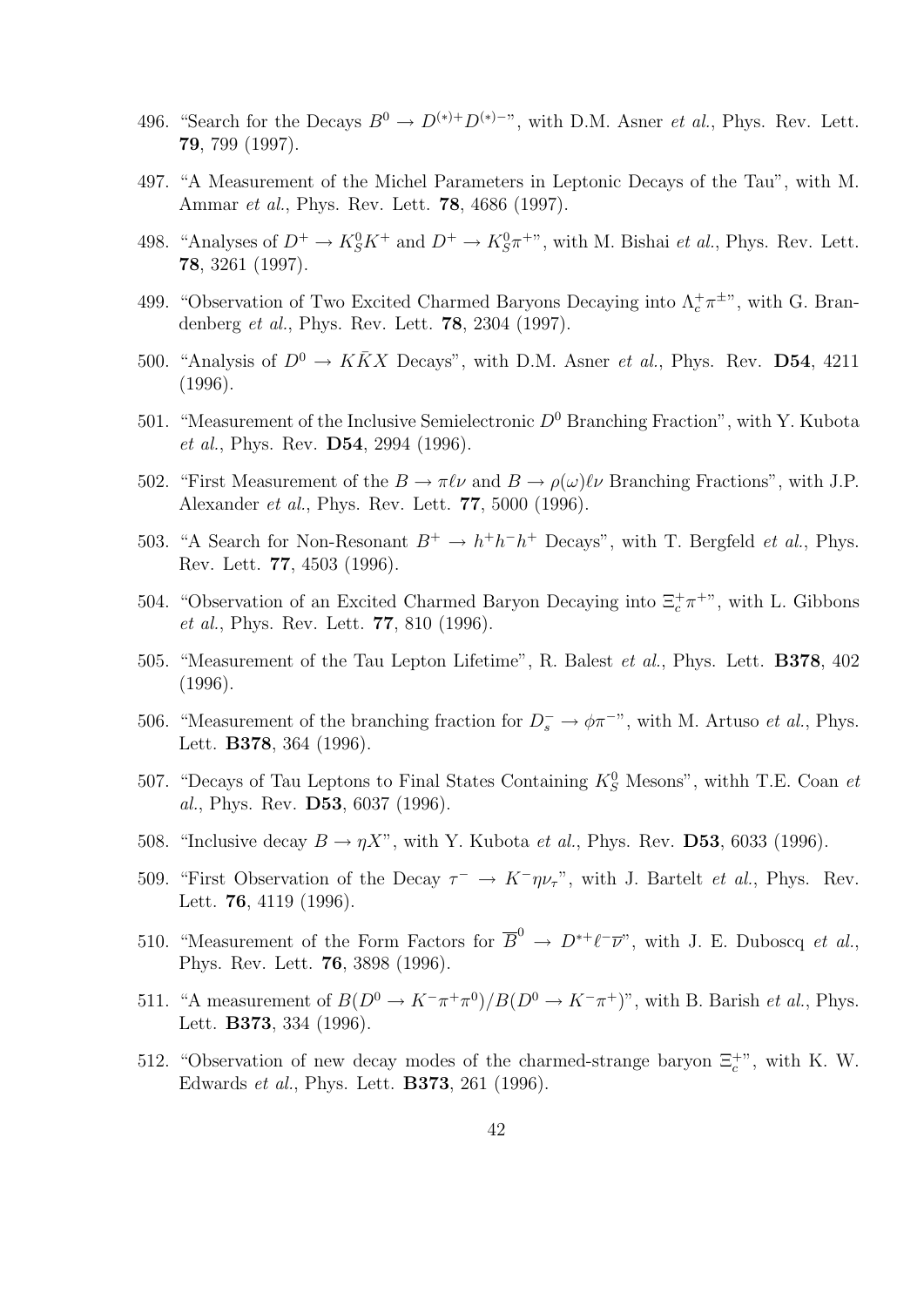- 513. "Limits on Flavor Changing Neutral Currents in  $D^0$  Meson Decays", with A. Freyberger et al., Phys. Rev. Lett. 76, 3065 (1996). Errata: Phys. Rev. Lett. 77, 2147 (1996).
- 514. "Tau Decays into Three Charged Leptons and Two Neutrinos", with M. S. Alam et al., Phys. Rev. Lett. 76, 2637 (1996).
- 515. "Measurement of the B Semileptonic Branching Fraction with Lepton Tags", with B. Barish et al., Phys. Rev. Lett. 76, 1570 (1996).
- 516. "Measurements of  $B \to D_s^+ X$  Decays", with D. Gibaut *et al.*, Phys. Review **D53**, 4734 (1996).
- 517. "Study of  $B \to \psi \rho$ ", with M. Bishai *et al.*, Phys. Lett. **B369**, 186 (1996).
- 518. "Observation of the Cabibbo Suppressed Charmed Baryon Decay  $\Lambda_c^+ \to p\phi$ ", with J. P. Alexander et al., Phys. Rev. D53, R1013 (1996).
- 519. "Search for exclusive charmless hadronic B decays", with D. M. Asner *et al.*, Phys. Rev. D53, 1039 (1996).
- 520. "Observation of the  $\Xi_c^+$  charmed baryon decays to  $\Sigma^+ K^- \pi^+, \Sigma^+ \bar{K}^{*0}$ , and  $\Lambda K^- \pi^+ \pi^+$ " , with T. Bergfeld *et al.*, Phys. Lett. **B365**, 431 (1996).
- 521. "Measurement of the decays  $\tau^- \to h^- h^+ h^- \nu_\tau$  and  $\tau^- \to h^- h^+ h^- \pi^0 \nu_\tau$ ", with R. Balest et al., Phys. Rev. Lett. 75, 3809 (1995).
- 522. "Measurement of the  $D_s^+ \to \eta l^+ \nu$  and  $D_s^+ \to \eta' l^+ \nu$  Branching Ratios", with G. Branderburg et al., Phys. Rev. Lett. 75, 3804 (1995).
- 523. "Observation of the Isospin Violating Decays  $D_s^{*+} \to D_s \pi^{0}$ ", with J. Gronberg *et al.*, Phys. Rev. Lett. 75, 3232 (1995).
- 524. "Measurement of  $\alpha_s$  from  $\tau$  Decays", with T. Coan et al., Phys. Lett. **B356**, 580 (1995).
- 525. "Search for CP violation in  $D^0$  Decays", with J. Bartelt *et al.*, Phys. Rev. **D52** 4860 (1995).
- 526. "A Search For  $B \to l\bar{l}\nu$ ", with M. Artuso *et al.*, Phys. Rev. Lett. **75** 785 (1995).
- 527. "Inclusive decays of B mesons to charmonium", with R. Balest *et al.*, Phys. Rev.  $\mathbf{D52}$ 2661 (1995).
- 528. "Measurement Of The Ratio Of Branching Fractions  $B(D^0 \rightarrow \pi^- e^+ \nu_e)/B(D^0 \rightarrow$  $K^-e^+\nu_e$ )", with F. Butler *et al.*, Phys. Rev. **D52** 2656 (1995).
- 529. "Measurement Of The Decay Asymmetry Parameters In  $\Lambda_c^+ \to \Lambda \pi^+$  And  $\Lambda_c^+ \to \Sigma^+ \pi^0$ ", with M. Bishai et al., Phys. Lett. B350, 256 (1995).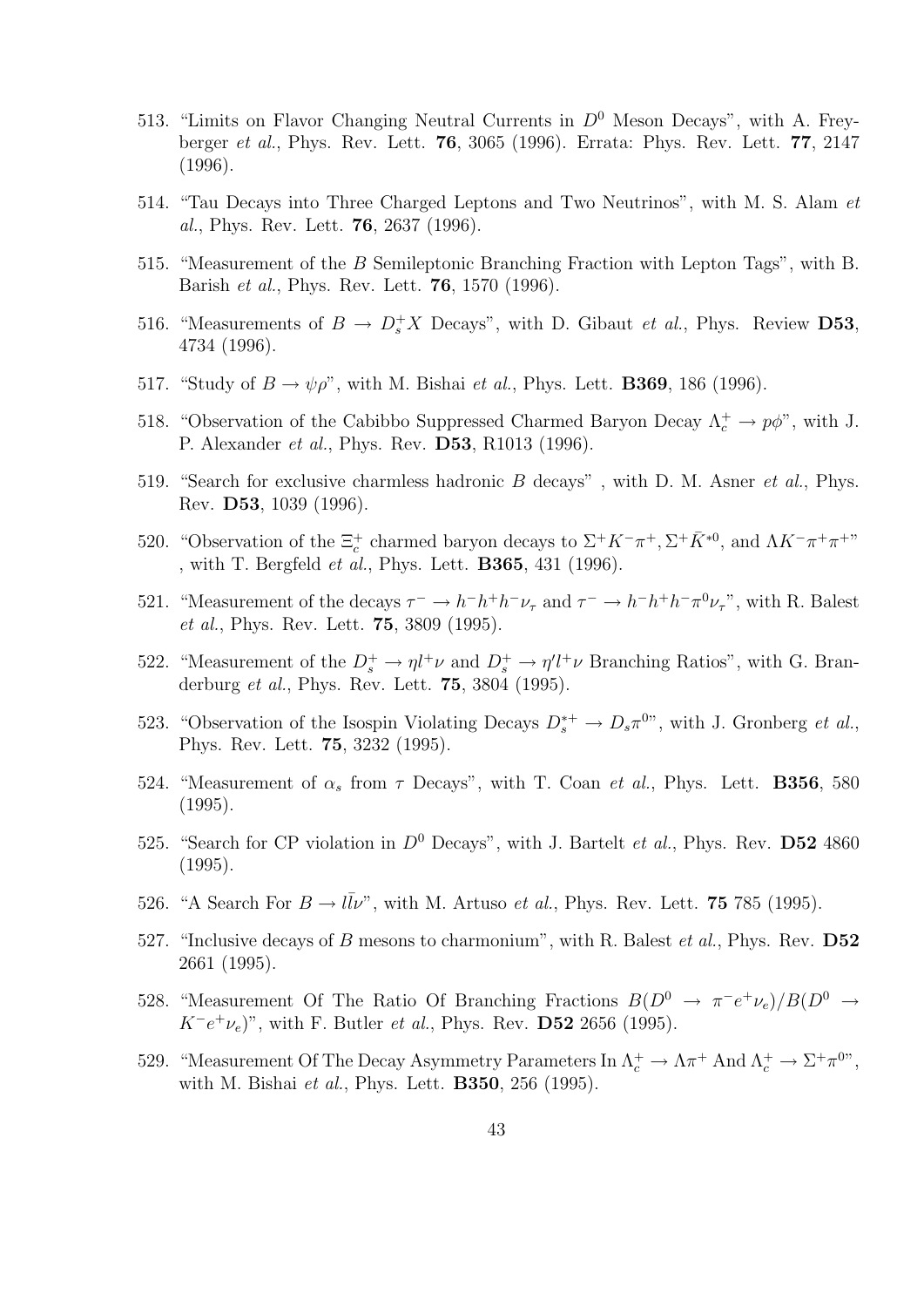- 530. "Form-Factor Ratio Measurement In  $\Lambda_c^+ \to \Lambda e^+ \nu_e$ ", with G. Crawford *et al.*, Phys. Rev. Lett. 75, 624 (1995).
- 531. "New Decay Modes of the  $\Lambda_c^+$  Charmed Baryon", with R. Ammar et al., Phys. Rev. Lett. 74, 3534 (1995).
- 532. "Observation of Excited Charmed Baryon States Decaying to  $\Lambda_c^+\pi^+\pi^-$ ", with K.W. Edwards et al., Phys. Rev. Lett. 74, 3331 (1995).
- 533. "First Observation of the Decay  $\Xi_c^+ \to \Xi^0 e^+ \nu_e$  and an Estimate of the  $\Xi_c^+/\Xi_c^0$  Lifetime Ratio", with J.P. Alexander et al., Phys. Rev. Lett. **74**, 3113 (1995).
- 534. "First Measurement of the Rate for the Inclusive Radiative Penguin Decay  $b \to s\gamma$ ", with M.S. Alam et al., Phys. Rev. Lett. 74, 2885 (1995).
- 535. " $\Upsilon(1S) \rightarrow \gamma + \text{Non-interacting Particles}$ ", with R. Balest *et al.*, Phys. Rev. **D51**, 2035 (1995).
- 536. "Measurement of the  $\bar{B} \to D^* \ell \bar{\nu}$  Branching Fractions and  $|V_{cb}|$ ", with B. Barish *et al.*, Phys. Rev. D51 1014 (1995).
- 537. "Observation of  $B \to \psi \pi$  Decays", with J.P. Alexander *et al.*, Phys. Lett. **B341**, 435 (1995); Erratum B347, 469 (1995).
- 538. "Observation of  $D_1(2420)^+$  and  $D_2^*(2460)^+$ " with T. Bergfeld *et al.*, Phys. Lett. **B340**, 194 (1994).
- 539. "Measurement of the Branching Fraction for  $\Upsilon(1S) \to \tau^+\tau^-$ ", with D. Cinabro *et al.*, Phys. Lett. B340, 129 (1994).
- 540. "Measurement of the Ratios of Form Factors in the Decay  $D_s^+ \to \phi e^+ \nu_e$ ", with P. Avery et al., Phys. Lett. B337, 405 (1994).
- 541. "Semileptonic Branching Fractions of Charged and Neutral B Mesons", with M. Athanas et al., Phys. Rev. Lett. 73, 3503 (1994).
- 542. "Search for Neutrinoless Decays of the  $\tau$  Lepton", with J. Bartelt *et al.*, Phys. Rev. Lett. 73, 1890 (1994).
- 543. "Observation of Inclusive B Decays to the Charmed Baryons  $\Sigma_c^{++}$  and  $\Sigma_c^{0}$ ", with M. Procario et al., Phys. Rev. Lett. 73, 1472 (1994).
- 544. "Measurement of Cabibbo-suppressed Decays of the  $\tau$  Lepton", with M. Battle *et al.*, Phys. Rev. Lett. 73, 1079(1994).
- 545. "Study of the Five-Charged-Pion Decay of the  $\tau$  Lepton", with D. Gibaut *et al.*, Phys. Rev. Lett. 73, 934 (1994).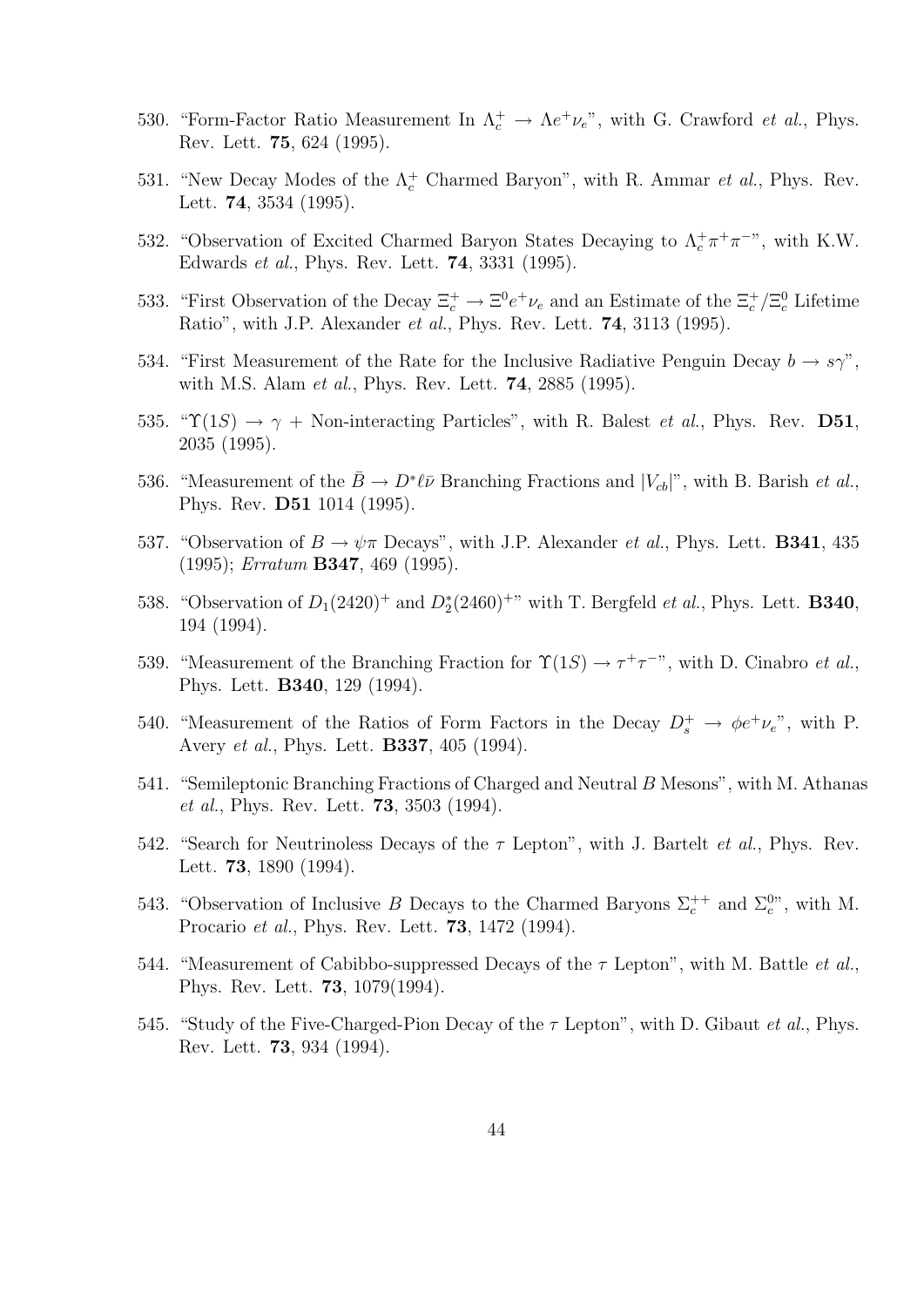- 546. "Measurement of the cross-section for  $\gamma\gamma \to p\bar{p}$ ", with M. Artuso *et al.*, Phys. Rev. D50, 5484 (1994).
- 547. "Measurement of two-photon production of the  $\chi_{c2}$ ", with J. Dominick *et al.*, Phys. Rev. D50, 4265 (1994).
- 548. "Two-Photon Production of Charged Pion and Kaon Pairs", with J. Dominick et al., Phys. Rev. D50, 3027 (1994).
- 549. "Precision Measurement of the  $D_s^{*+} D_s^+$  Mass Difference", with D.N. Brown *et al.*, Phys. Rev. D50, 1884(1994).
- 550. "Exclusive Hadronic B Decays to Charm and Charmonium Final State", with M.S. Alam et al., Phys. Rev. D50, 43 (1994).
- 551. "Production and Decay of  $D_1(2420)^0$  and  $D_2^*(2460)^{0}$ ", with P. Avery *et al.*, Phys. Lett. B331 236 (1994).
- 552. "Observation of  $Λ_c^+$  Decays to  $Λπ^+π^0$ ,  $\Sigma^0π^+$ ,  $\Sigma^0π^+π^0$ , and  $\Sigma^0π^-π^+π^+$ ", with P. Avery et al., Phys. Lett. **B325**, 257 (1994).
- 553. "Study of the decay  $\Lambda_c^+ \to \Lambda l^+ \nu_l$ ", with T. Bergfeld *et al.*, Phys. Lett. **B323**, 219 (1994).
- 554. "Search for  $B^0$  Decays to Two Charged Leptons", R. Ammar et al., Phys. Rev.  $D49$ , 5701 (1994).
- 555. "First Measurement of  $\Gamma(D_s^+ \to \mu^+\nu)/\Gamma(D_s^+ \to \phi\pi^+)$ " with D. Acosta *et al.*, Phys. Rev. D49, 5690 (1994).
- 556. "A Measurement of  $\mathcal{B}(D_s^+ \to \phi \ell^+ \nu_\ell)/\mathcal{B}(D_s^+ \to \phi \pi^+)$ ", with F. Butler *et al.*, Phys. Lett. B324, 255 (1994).
- 557. "Measurement of the Branching Fraction  $\mathcal{B}(\tau \to h^-\pi^0\nu_{\tau})$ " with M. Artuso *et al.*, Phys. Rev. Lett. 72, 3762 (1994).
- 558. "Measurement of the Branching Fraction for  $D^+ \to K^-\pi^+\pi^+$ ", with R. Balest *et al.*, Phys. Rev. Lett. 72, 2328 (1994).
- 559. "Observation of a New Charmed Strange Meson", with Y. Kubota et al., Phys. Rev. Lett. 72, 1972 (1994).
- 560. "Observation of  $D^0 \to K^+\pi^-$ ", with D. Cinabro *et al.*, Phys. Rev. Lett. **72**, 1406 (1994).
- 561. "Luminosity Measurement with the CLEO II Detector", with G. Crawford *et al.*, Nucl. Inst.& Methods A345, 429 (1994).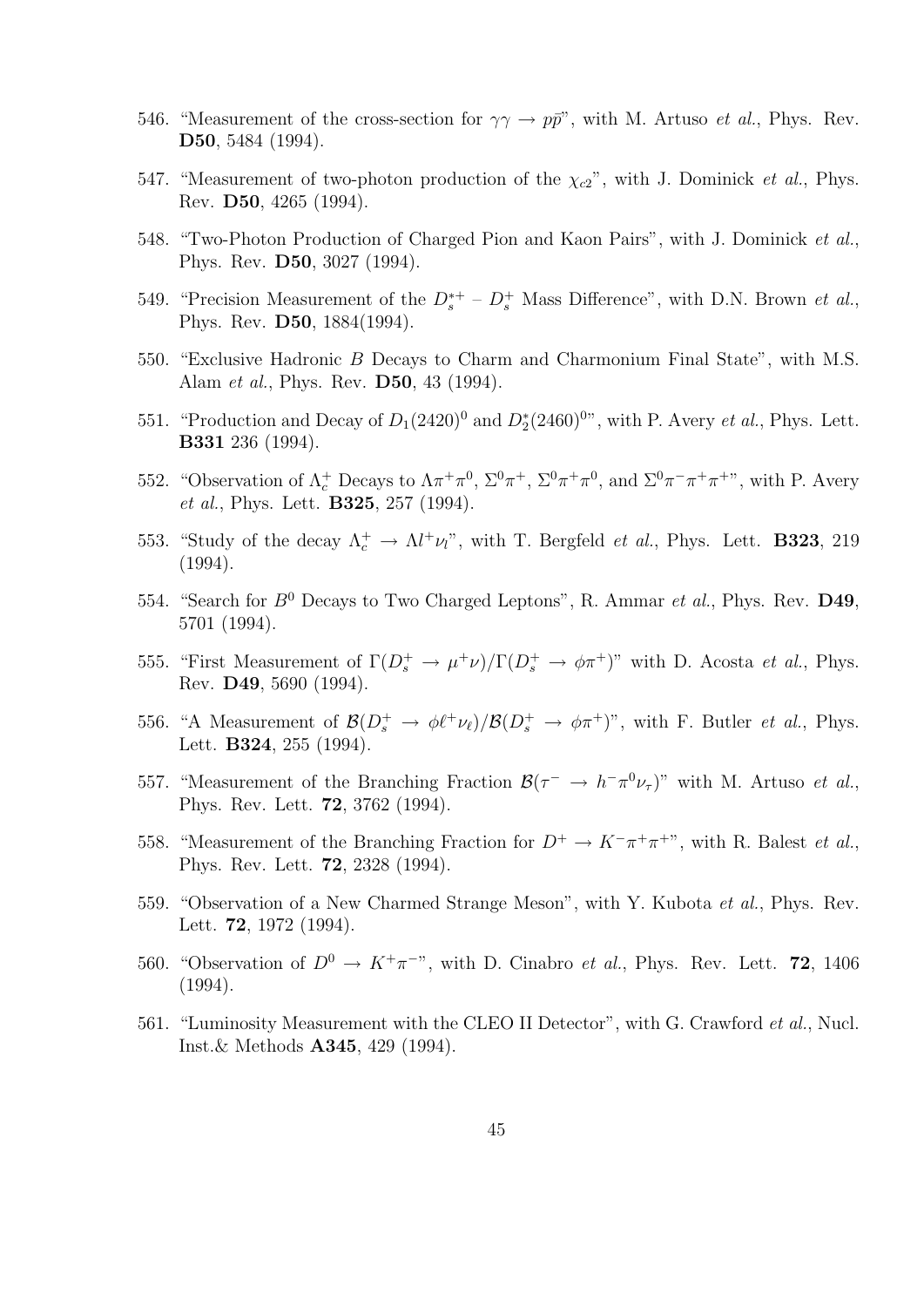- 562. "Analysis of Hadronic Transitions in  $\Upsilon(3S)$  Decays", with F. Butler *et al.*, Phys. Rev. D49 40 (1994).
- 563. "Search for Exclusive  $b \to u$  Transitions in Hadronic Decays of B Mesons Involving  $D_s^+$  and  $D_s^{*+}$  Mesons", with J.P. Alexander *et al.*, Phys. Lett. **B319** 365 (1993).
- 564. "Measurement of Charmless Semileptonic Decays of B Mesons", with J. Bartelt et al., Phys. Rev. Lett. 71 4111 (1993).
- 565. "Observation of  $B^0$  decay to Two Charmless Mesons", with M. Battle *et al.*, Phys. Rev. Lett. 71 3922 (1993).
- 566. "Measurements of Exclusive Semileptonic Decays of D Mesons", with A. Bean et al., Phys. Lett. B317 647 (1993).
- 567. "Observation of the Charmed Baryon  $\Sigma_c^+$  and Measurement of the Isospin Mass Splittings of the  $\Sigma_c$ ", with G. Crawford *et al.*, Phys. Rev. Lett. **71** 3259 (1993).
- 568. "Measurement of Exclusive  $\Lambda_c$  Decays with a  $\Sigma^+$  in the Final State", with Y. Kubota et al., Phys. Rev. Lett. 71 3255 (1993).
- 569. "Measurement of the Absolute Branching Fraction for  $D^0 \to K^-\pi^+$ ", with D.S. Akerib et al., Phys. Rev. Lett. 71 3070 (1993).
- 570. "Study of  $D^0$  decays into  $\bar{K}^0$  and  $\bar{K}^{*0}$ ", with M. Procario *et al.*, Phys. Rev. **D48** 4007 (1993).
- 571. "Study of the Decays  $\Lambda_c^+ \to \Xi^0 K^+$ ,  $\Lambda_c^+ \to \Sigma^+ K^+ K^-$  and  $\Lambda_c^+ \to \Xi^- K^+ \pi^+$ ", P. Avery et al., Phys. Rev. Lett. 71 2391 (1993).
- 572. "Measurement of the  $D \to \pi\pi$  Branching Fractions", with M. Selen *et al.*, Phys. Rev. Lett. 71 1973 (1993).
- 573. "Measurement of the Ratio  $\mathcal{B}(D^+\to \pi^0\ell^+\nu)/\mathcal{B}(D^+\to \bar{K}^0\ell^+\nu)$ ", with M.S. Alam et al., Phys. Rev. Lett. 71 1311 (1993)
- 574. "A limit on the tau neutrino mass", with D. Cinabro et al., Phys. Rev. Lett. 70, 3700 (1993).
- 575. "Two measurements of  $B^0\overline{B}{}^0$  mixing", with J. Bartelt *et al.*, Phys. Rev. Lett. 71, 1680 (1993).
- 576. "Measurement of the decay  $\tau^- \to \pi^- \pi^+ \pi^- 2 \pi^{\circ}$ ", with D. Bortolleto *et al.*, Phys. Rev. Lett. 71, 1791 (1993).
- 577. "Evidence for penguin-diagram: First observation of  $B \to K^*(892)\gamma$ ", with R. Ammar et al., Phys. Rev. Lett. 71, 674 (1993).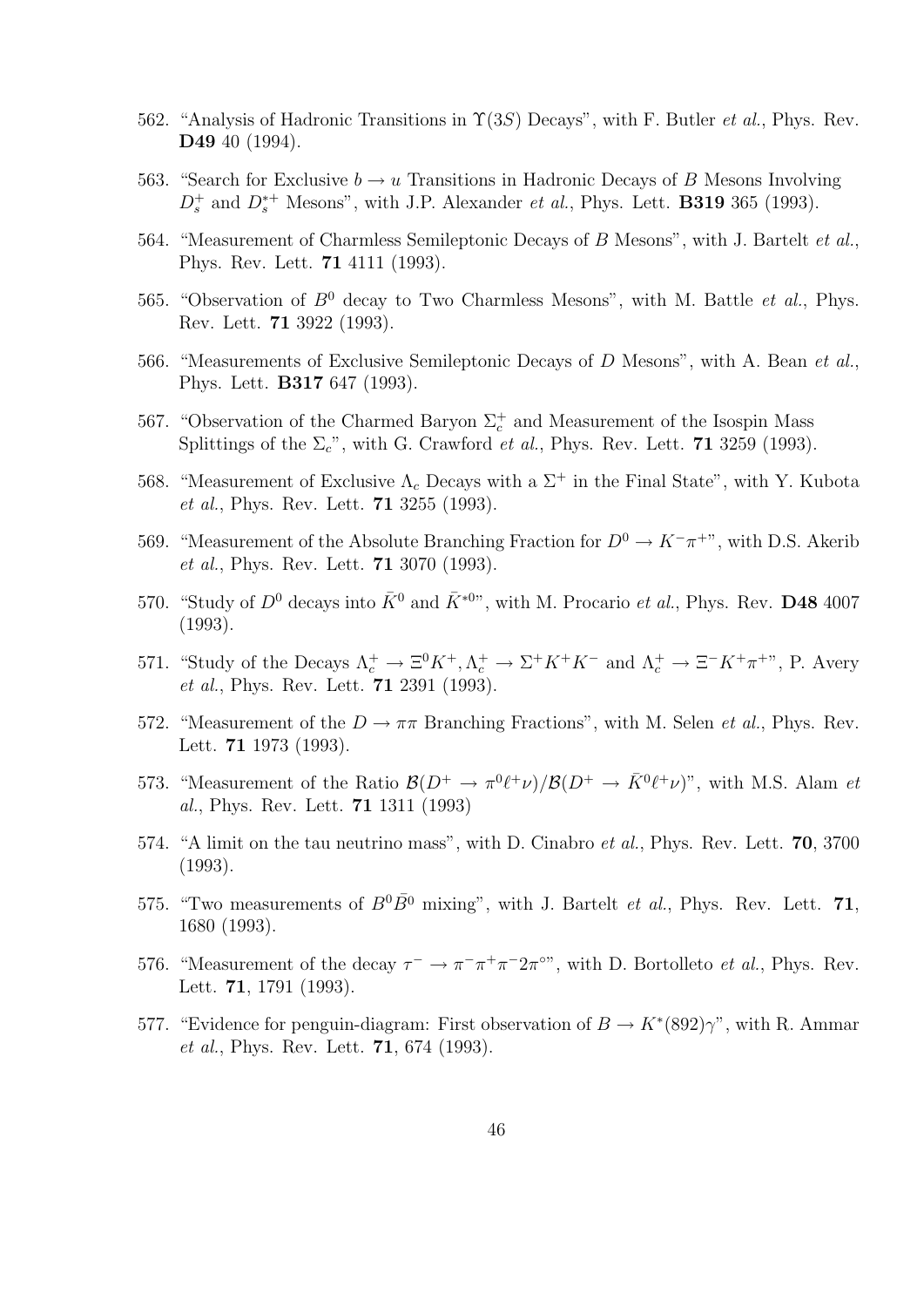- 578. "Measurement of the  $\tau$ -lepton mass", with R. Balest *et al.*, Phys. Rev. **D47**, Rapid Communications, R3671 (1993).
- 579. "Search for Exclusive  $b \to u$  Semileptonic Decays of B Mesons", with A. Bean *et al.*, Phys. Rev. Lett. 70, 2681 (1993).
- 580. "Production and Decay of the  $D_{s1}(2536)^{+\nu}$ , with J.P. Alexander *et al.*, Phys. Lett. B303, 377 (1993).
- 581. "Lepton Asymmetry Measurements in  $\bar{B} \to D^* l \nu_l$  and Implications for V-A and the Form Factors", with S. Sanghera et al., Phys. Rev. D47, 791 (1993).
- 582. "Tau Decays with One Charged Particle plus Multiple  $\pi^{0}$ 's", with M. Procario et al., Phys. Rev. Lett. 70, 1207 (1993).
- 583. "A Search for  $\tau^- \to \gamma \mu^-$ : A Test of the Lepton Number Conservation", with A. Bean et al., Phys. Rev. Lett. 70, 138 (1993).
- 584. "Measurement of the Tau Lepton Electronic Branching Fraction", with D.S. Akerib et al., Phys. Rev. Lett. 69, 3610 (1992).
- 585. "Measurement of Tau Decays Involving Eta Mesons", with M. Artuso et al., Phys. Rev. Lett. 69, 3278 (1992).
- 586. "Isospin Mass Splittings from Precision Measurements of  $D^* D$  Mass Differences", with D. Bortoletto et al., Phys. Rev. Lett. 69, 2046 (1992).
- 587. "Measurement of the  $D^*(2010)$  Branching Fractions", with F. Butler *et al.*, Phys. Rev. Lett. 69, 2041 (1992).
- 588. "A Measurement of the tau lepton lifetime", with M. Battle *et al.*, Phys. Lett. **B291**, 488 (1992).
- 589. "The CLEO II detector", with Y. Kubota et al., Nuclear Instruments and Methods A320, 66 (1992).
- 590. "Observation of the Decay  $\Xi_c^0 \to \Omega^- K^{+\nu}$ , with S. Henderson *et al.*, Phys. Lett. **B283**, 16 (1992).
- 591. "Electronic Branching Ratio of the  $\tau$  lepton", with R. Ammar *et al.*, Phys. Rev. **D45**, 3976 (1992).
- 592. "Two-body  $D_s^+$  decays to  $\eta \pi^+$ ,  $\eta' \pi^+$ ,  $\eta \rho^+$ ,  $\eta' \rho^+$ , and  $\phi \rho^{+}$ ", with M. Daoudi *et al.*, Phys. Rev. D45, 3965 (1992).
- 593. "Measurements of Semileptonic Branching Fractions of B Mesons at the Υ(4S) Resonance.", with S. Henderson *et al.*, Phys. Rev. **D45**, 2212 (1992).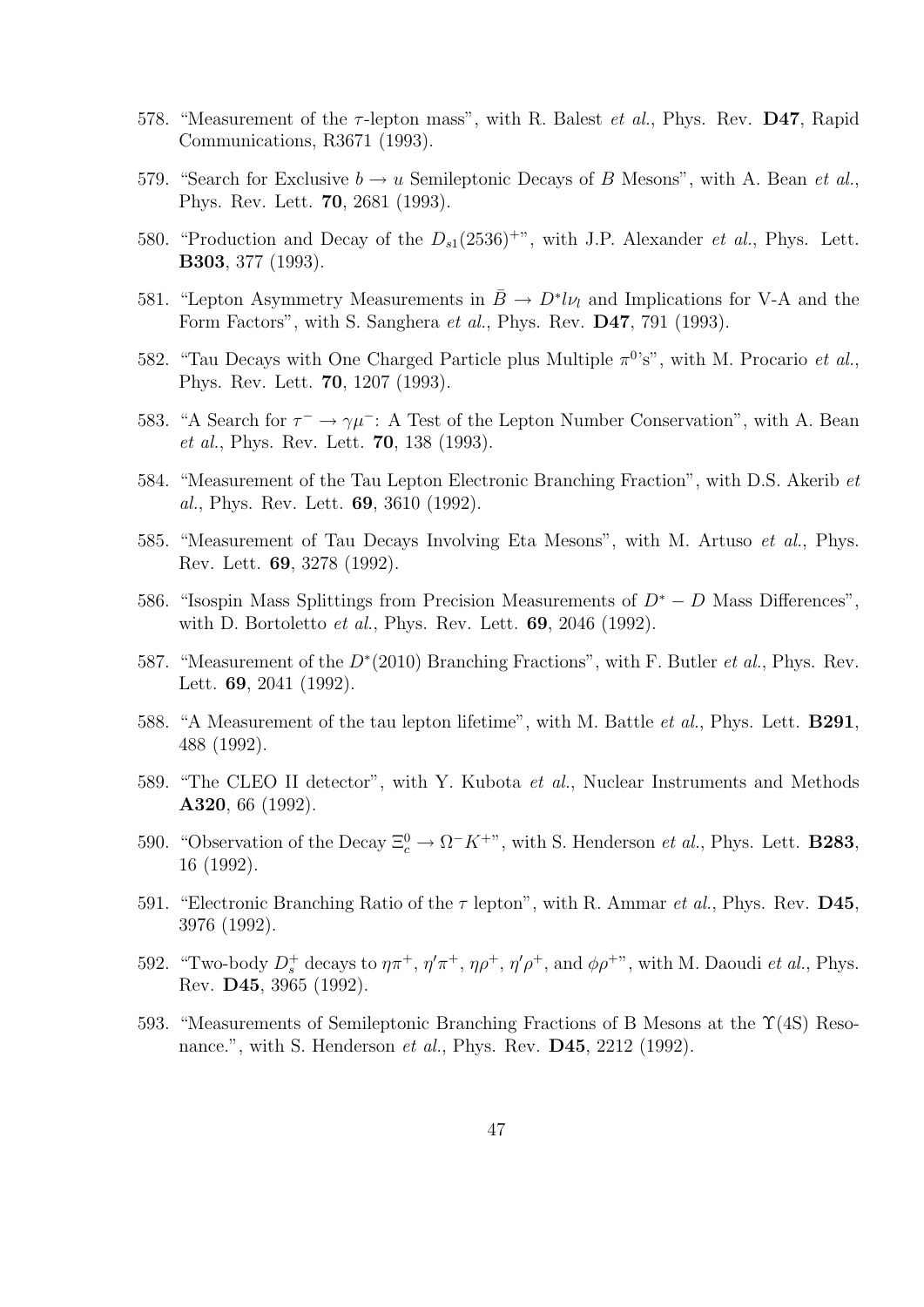- 594. " $D_s^+$  decays to  $\eta \rho^+$ ,  $\eta' \rho^+$ , and  $\phi \rho^{+}$ ", with P. Avery *et al.*, Phys. Rev. Lett. **68**, 1279 (1992).
- 595. " $D_s^+$  decays to  $\eta \pi^+$  and  $\eta' \pi^+$ ", with P. Avery *et al.*, Phys. Rev. Lett. **68**, 1275 (1992).
- 596. "Measurement of baryon production in B-meson decay", with G. Crawford et al., Phys. Rev. D45, 752 (1992).
- 597. "Inclusive and exclusive decays of B mesons to final states including charm and charmonium mesons", with D. Bortoletto *et al.*, Phys. Rev. **D45**, 21 (1992).
- 598. "Shape Studies of Quark Jets vs. Gluon Jets at  $\sqrt{s} = 10 \text{ GeV}$ ", with M.S. Alam *et al.*, Phys. Rev. D46, 4822 (1992).
- 599. "Exclusive  $\chi_b(2P)$  Production in  $\Upsilon(3S)$  decays", with G. Crawford *et al.*, Phys. Lett. B294, 139 (1992).
- 600. "A muon identification detector for B-physics near  $e^+e^- \rightarrow B\bar{B}$  threshold", with D. Bortolleto et al., Nucl. Instr. & Methods, A320, 114 (1992).
- 601. "Unusual decay modes of  $D^0$  and  $D^+$  mesons.", with R. Ammar *et al.*, Phys. Rev. D44, 3383 (1991).
- 602. "Measurement of the ratio  $B(D^0 \longrightarrow K^{*-}e^+\nu)/B(D^0 \longrightarrow K^-e^+\nu)$ ", with G. Crawford et al., Phys. Rev. **D44**, 3394 (1991).
- 603. "Inclusive  $\chi(2P)$  Production in  $\Upsilon(3S)$  Decay.", with R. Morrison *et al.*, Phys. Rev. Lett. 67, 1696 (1991).
- 604. "Measurement of the Inclusive B<sup>∗</sup> Cross Section above the Υ(4S).", with D.S. Akerib et al., Phys. Rev. Lett. 67, 1692 (1991).
- 605. "Study of Continuum D<sup>∗</sup><sup>+</sup> Spin Allignment.", with Y. Kubota et al., Phys. Rev. D44, 593 (1991).
- 606. "Inclusive Production of the Charmed Baryon  $\Lambda_c^+$  from  $e^+e^-$  Annihilations at  $\sqrt{s}$  = 10.55 GeV.", with P. Avery et al., Phys. Rev. D43, 3599 (1991).
- 607. "Study of  $\pi^+\pi^-$  transitions from the  $\Upsilon(3S)$  and a search for the  $h_b$ ", with I.C. Brock et al., Phys. Rev. D43, 1448 (1991).
- 608. "Study of  $D^0$  decays into final states with a  $\pi^0$  and  $\eta$ ", with K. Kinoshita *et al.*, Phys. Rev. D43, 2836 (1991).
- 609. "Exclusive and Inclusive Semileptonic Decays of B Mesons to D Mesons.", with R. Fulton et al., Phys. Rev. D43, 651 (1991).
- 610. "Study of the Decays  $D^0 \to K\overline{K}$ ,  $\pi\overline{\pi}$ ", with J. Alexander *et al.*, Phys. Rev. Lett. **65**, 1184 (1990).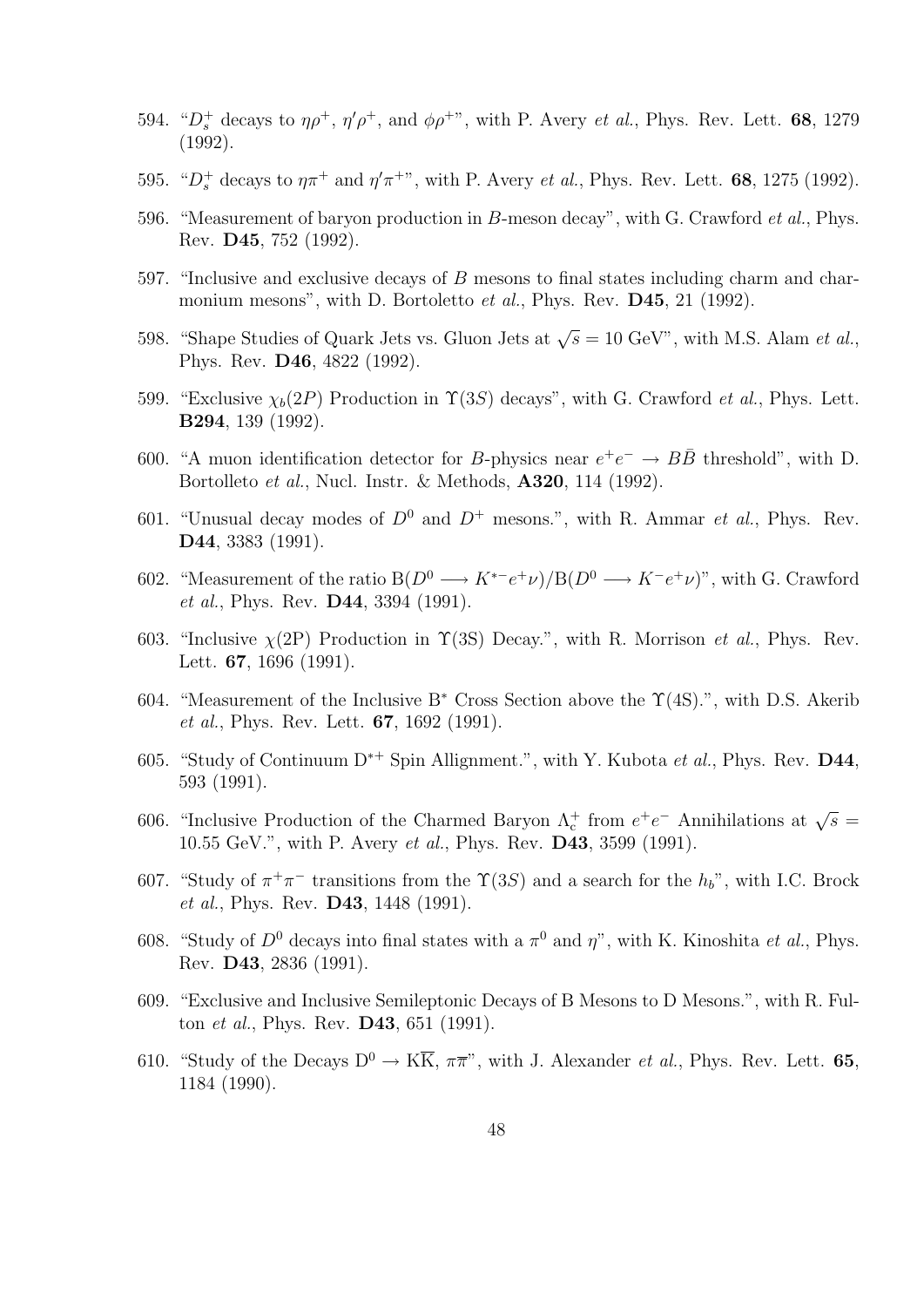- 611. "Determination of  $B(D_s^+\to \phi\pi^+)$  via Observation of  $D_s^+\to \phi\ell^+\nu$ ", with J. Alexander et al., Phys. Rev. Lett. 65, 1531 (1990).
- 612. "Measurement of the  $\Lambda_c^+$  Decay–Asymmetry Parameter", with P. Avery *et al.*, Phys. Rev. Lett. 65, 2842 (1990).
- 613. "Study of  $K^*$  Production in  $\tau$  Decays", with M. Goldberg *et al.*, Phys. Lett. **B251**, 223 (1990).
- 614. "Observation of  $\Upsilon(4S)$  Decays into Non–BB Final States Containing  $\psi$  Mesons", with J. Alexander et al., Phys. Rev. Lett. 64, 2226 (1990).
- 615. "Exclusive and Inclusive Decays of B Mesons into  $D_s$  Mesons", with D. Bortoletto et al., Phys. Rev. Lett. 64, 2117 (1990).
- 616. "Measurement of  $\gamma\gamma$  Widths of Charmonium States", with W.Y. Chen *et al.*, Phys. Lett. 243B, 169 (1990).
- 617. "Radiative  $\Upsilon(1S)$  Decays", with R. Fulton *et al.*, Phys. Rev. **D41**, 1401 (1990).
- 618. "Search for Neurinoless Decays of the  $\tau$  Lepton", with T. Bowcock *et al.*, Phys. Rev. D41, 805 (1990).
- 619. "P-wave Charmed Mesons in  $e^+e^-$  Annihilation", with P. Avery *et al.*, Phys. Rev. D41, 774 (1990).
- 620. "Observation of B–Meson Semileptonic Decays to Noncharmed Final States", with R. Fulton et al., Phys. Rev. Lett., 64, 16 (1990).
- 621. "Study of the Decay  $B^0 \to D^{*+}l^-\bar{\nu}$ ", with Bortoletto *et al.*, Phys. Rev. Lett. **63**, 1667 (1989).
- 622. "Search for  $b \to u$  Transitions in Exclusive Hadronic B–Meson Decays", with D. Bortoletto et al., Phys. Rev. Lett. 62, 2436 (1989).
- 623. " $B^{\circ} \bar{B}^{\circ}$  Mixing at the  $\Upsilon(4S)$ ", with M. Artuso *et al.*, Phys. Rev. Lett. **62**, 2233 (1989).
- 624. " $\Sigma_c^{++}$  and  $\Sigma_c^0$  Production from  $e^+e^-$  Annihilation in the  $\Upsilon$  Energy Region", with T. Bowcock et al., Phys. Rev. Lett. 62, 1240 (1989).
- 625. "Observation of the Charmed Strange Baryon  $\Xi_c^{0}$ ", with P. Avery *et al.*, Phys. Rev. Lett. 62, 863 (1989).
- 626. "Search for the Charmless Decays  $B \to p\bar{p}\pi$  and  $p\bar{p}\pi\pi$ ", with C. Bebek *et al.*, Phys. Rev. Lett., 62, 8 (1989).
- 627. "Search for a Neutral Higgs Boson in B Meson Decay", with M.S. Alam *et al.*, Phys. Rev. D40, 712 (1989), erratum ibid D40, 3790 (1989).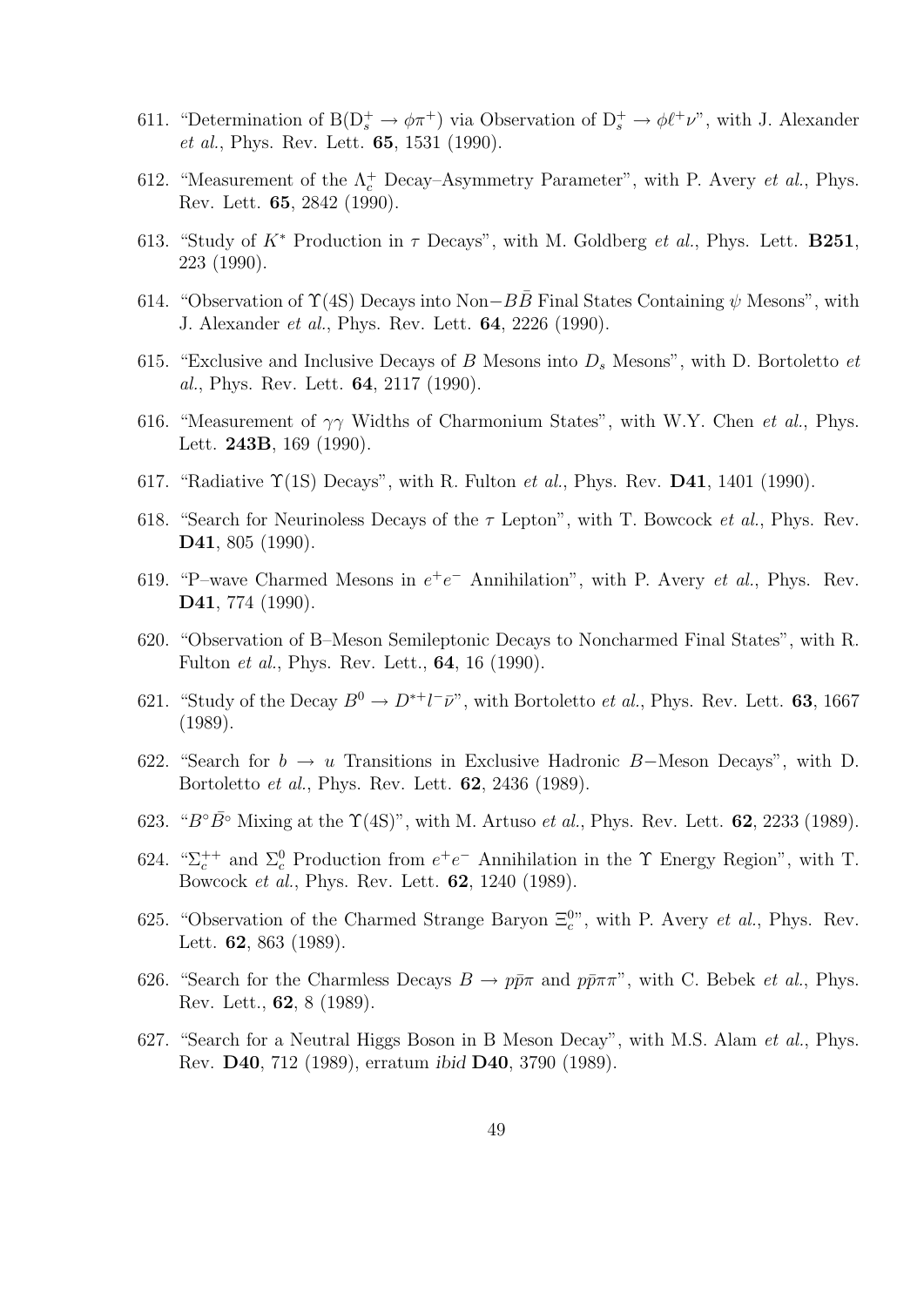- 628. "Search for the Production of Fractionally Charged Particles in  $e^+e^-$  Annihilations at  $\sqrt{s} = 10.5 \text{ GeV}$ , with T. Bowcock *et al.*, Phys. Rev. **D40**, 263 (1989).
- 629. "Measurement of the Muonic Branching Fractions of the  $\Upsilon(1S)$  and  $\Upsilon(3S)$ ", with W.-Y. Chen et al., Phys. Rev. D39, 3528 (1989).
- 630. "Measurement of the Isospin Mass Splitting  $\Xi_c^+ \Xi_c^{0}$ ", with M. S. Alam *et al.*, Phys. Lett. 226B, 401 (1989).
- 631. "Measurement of  $D_s$  Decay Modes", with W.-Y. Chen et al., Phys. Lett. 226B, 192 (1989).
- 632. "First Observation of Inclusive  $\psi$  Production in  $\Upsilon$  Decays", with R. Fulton *et al.*, Phys. Lett. 224B, 445 (1989).
- 633. "A Search for Exclusive Penguin Decays of B Mesons", with P. Avery et al., Phys. Lett. 223B, 470 (1989).

## CRYSTAL BALL EXPERIMENT

- 634. "Measurement of the decay of the  $\Upsilon(1S)$  and  $\Upsilon(2S)$  resonances to muon pairs", with M. Kobel et al., Z. Phys. C53, 193 (1992).
- 635. "Measurement of the branching ratios for the decays  $\tau \to$  hadron  $\pi^{\circ} \nu$  and  $\tau \to$  hadron  $\pi^{\circ} \pi^{\circ} \nu$ ", with A. Antreasyan et al., Phys. Lett. **B259**, 216 (1991).
- 636. "Measurement of  $\pi^{\circ}$  and  $\eta$  meson production in  $e^+e^-$  annihilation at  $\sqrt{s}$  near 10 GeV", with Ch. Bieler *et al.*, Z. Phys. **C49**, 225 (1991).
- 637. "Measurement of the direct photon spectrum from  $\Upsilon(1S)$  decays", with A. Bizzeti, et al., Phys. Lett. B267 286 (1991).
- 638. "First observation of the reaction  $\gamma\gamma \to \pi_2 \to \pi^{\circ}\pi^{\circ}\pi^{\circ}$ ", with A. Antreasyan *et al.*, Z. Phys. C48, 561 (1990).
- 639. "Observation of the exclusive decay  $B \to e\nu D^*$  and search for  $B \to e\nu \pi^{\circ}$ ", with A. Antreasyan et al., Z. Phys. C48, 553 (1990).
- 640. "Limits on Axion and Light Higgs Boson Production in  $\Upsilon(1S)$  Decays", with D. Antreasyan et al., Phys. Lett. B251, 204 (1990).
- 641. "Observation of a New  $\eta \pi^{\circ} \pi^{\circ}$  Resonance at 1900-MeV/c<sup>2</sup> in Two Photon Scattering", with K. Karch *et al.*, Phys. Lett. **B249**, 353 (1990).
- 642. "Inclusive  $J/\psi$  Production in Decays of B Mesons" with W. Maschmann et al., Z. Phys. C46, 555 (1990).
- 643. "A Measurement of  $\pi^{\circ}\pi^{\circ}$  Production in Two Photon Collisions", with H. Marsiske et al., Phys. Rev. D41, 3324 (1990).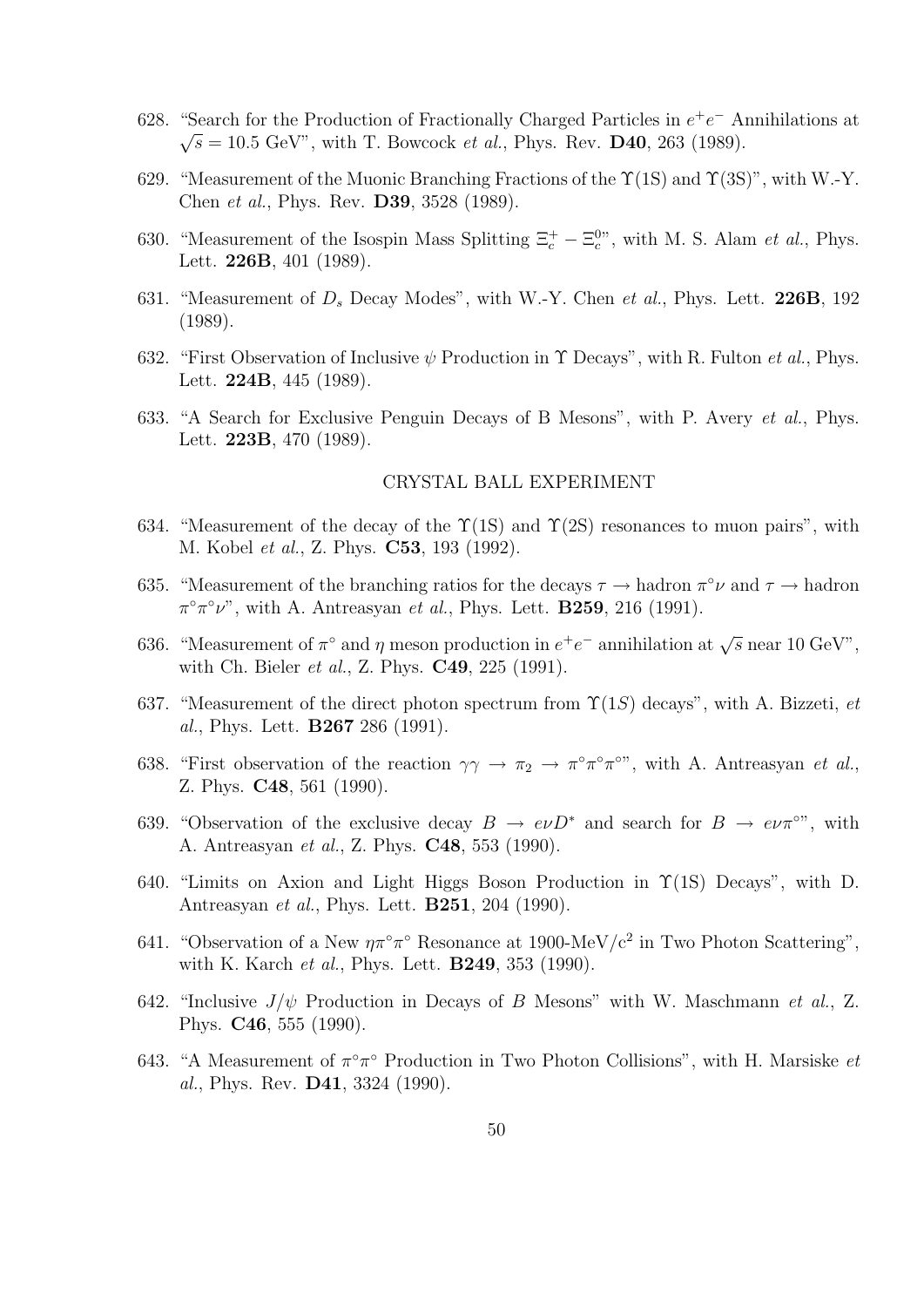- 644. "The Michel Parameter for the Decay  $\tau \to e\nu\bar{\nu}$ ", with H. Janssen *et al.*, Phys. Lett. 228B, 273 (1989).
- 645. "The Electron Spectrum From B Meson Decays", with K. Wachs et al., Z. Phys. C42, 33 (1989).
- 646. "Formation of The Pseudoscalars  $\pi^{\circ}$ ,  $\eta$  And  $\eta'$  In The Reaction  $\gamma\gamma \to \gamma\gamma''$ , with D. Williams *et al.*, Phys. Rev. **D38**, 1365 (1988).
- 647. "Search For Radiative  $\Upsilon(1S)$  Decays to Light Mesons", with P. Schmitt *et al.*, Z. Phys. C40, 199 (1988).
- 648. "Determination of  $\Gamma_{\alpha}$  of The  $\Upsilon(1S)$  and  $\Upsilon(2S)$  Resonances and Measurement of R at W=9.39 GeV", with Z. Jakubowski et al., Z. Phys. 40, 49 (1988).
- 649. "Search For Exotic Tau Decays", with S. Keh et al., Phys. Lett. 212B, 123 (1988).
- 650. "Spin Analysis of The  $\chi_b$  States", T. Skwarnicki *et al.*, Phys. Rev. Lett. **58**, 972 (1987).
- 651. "Experimental Upper Limits For The Hadronic Transitions  $\Upsilon(2S) \rightarrow \eta \Upsilon(1S)$  and  $\Upsilon(2S) \rightarrow \pi^{\circ} \Upsilon(1S)$  ", with B. Lurz *et al.*, Z. Phys. **C36**, 383 (1987).
- 652. "Measurement of the  $\eta'$  and Search for Other Resonances in  $\gamma\gamma \to \eta \pi^{\circ} \pi^{\circ}$ ", with D. Antreasyan et al., Phys. Rev. D36, 2633 (1987).
- 653. "The  $\chi_b$  States in Exclusive Radiative Decay of the  $\Upsilon(2S)$ ", with W. Walk *et al.*, Phys. Rev. D34, 2611 (1986).
- 654. "Formation of  $\delta(980)$  and  $A2(1320)$  in Photon-photon Collisions", with D. Antreasyan et al., Phys. Rev. **D33**, 1847 (1986).
- 655. "Measurement of The Decay  $\Upsilon(2S)$  to  $\pi\pi \Upsilon(1S)$ ", with D. Gelphman *et al.*, Phys. Rev. D32, 2893 (1985).
- 656. "Observation of Three P States In The Radiative Decay of  $\Upsilon(2S)$ ", with R. Nernst *et* al., Phys. Rev. Lett. 54, 2195 (1985).
- 657. "A Precision Measurement of The Υ' Meson Mass", with D. P. Barber et al., Phys. Lett. 135B, 498 (1984).

### OTHER PAPERS

- 658. "Report of the Quark Flavor Physics Working Group," J. N. Butler et al. arXiv:1311.1076 [hep-ex] (2013).
- 659. "The LHCb Trigger and its Performance in 2011," R. Aaij et al., JINST 8, P04022 (2013).